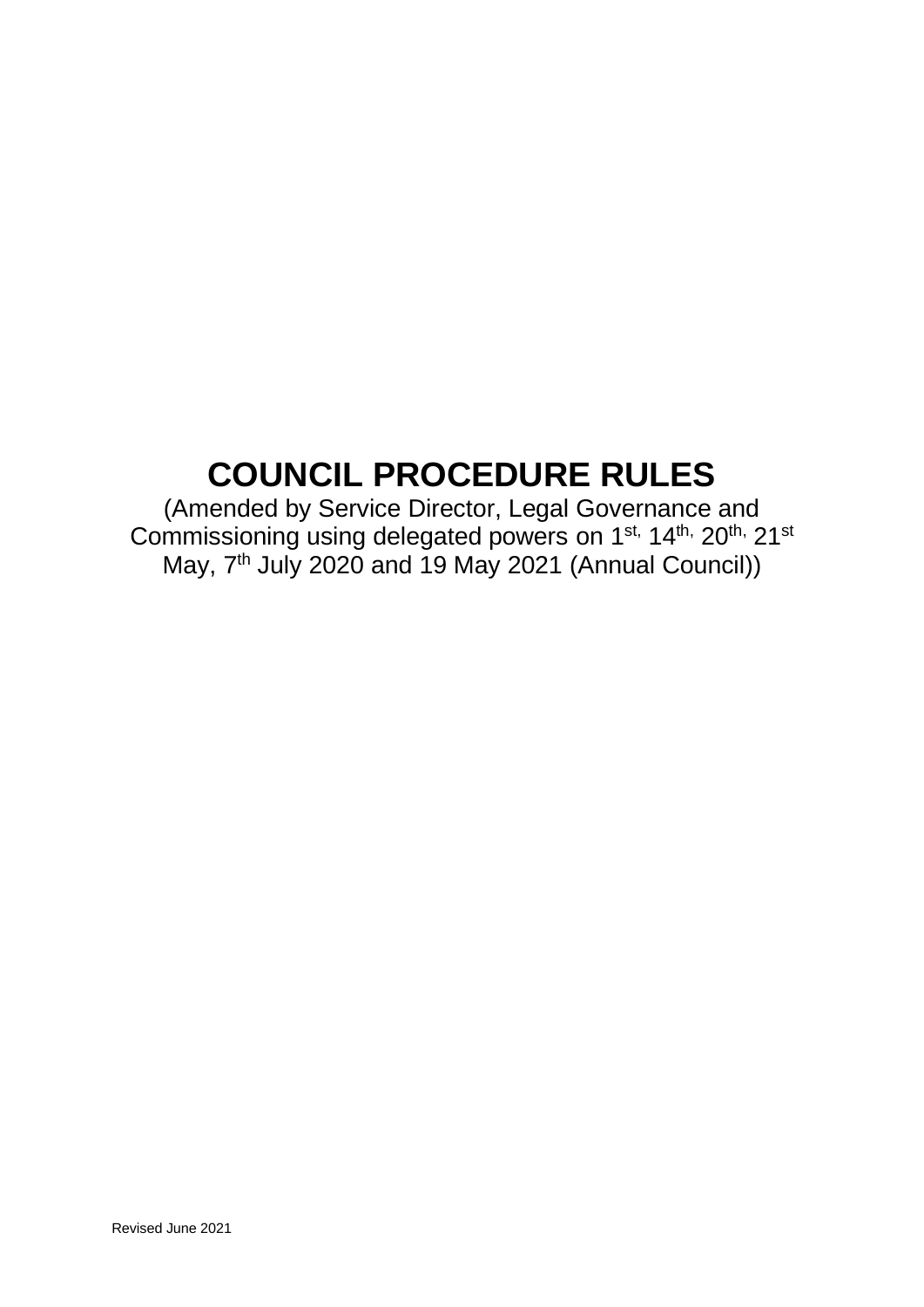# **Introduction**

Following the introduction of *[The Local Authorities and Police and Crime Panels](https://nalc.us12.list-manage.com/track/click?u=16886b5d6c31eade2f9a50027&id=ca490934c3&e=ffbbe5bb62)  [\(Coronavirus\) \(Flexibility of Local Authority and Police and Crime Panel Meetings\)](https://nalc.us12.list-manage.com/track/click?u=16886b5d6c31eade2f9a50027&id=ca490934c3&e=ffbbe5bb62)  [\(England and Wales\) Regulations 2020](https://nalc.us12.list-manage.com/track/click?u=16886b5d6c31eade2f9a50027&id=ca490934c3&e=ffbbe5bb62)* meetings of the Council or any committees may now be held remotely.

Any references to being present at any meeting in these rules is now to be interpreted as including being in remote attendance at any meeting.

A new procedure rule, Rule 51, has been inserted and the existing rules should be interpreted in light of the provisions of that rule.

# **(A) Meetings of the Council**

## **1. Annual Meeting of the Council**

## (1) **Timing and Business**

In a year when there is an ordinary election of Councillors, the Annual Meeting will take place within 21 days of the retirement of the outgoing Councillors. In any other year, provide that the Annual Meeting will take place in May. Within those limits the date, time and venue may be proposed by the Corporate Governance and Audit Committee and will be determined by the Council.

At the Annual Meeting the agenda will be as follows:

#### **CIVIC AND PROCEDURAL**

- (a) choose a person to preside if the Mayor and Deputy Mayor are absent;
- (b) elect the Mayor;
- (c) appoint the Deputy Mayor;
- (d) approve as a correct record the Minutes of the previous meeting of the Council;
- (e) receive any announcements from the Mayor and the Chief Executive
- (f) following a local election (other than a by-election) receive the report of the Chief Executive upon:
	- a) The result of the elections of Councillors to the Wards of the Council
	- b) The acceptance of office of Councillors elected

#### **ELECTION OF THE EXECUTIVE**

(g) elect the Leader of the Council and determine his/her term of office (as necessary);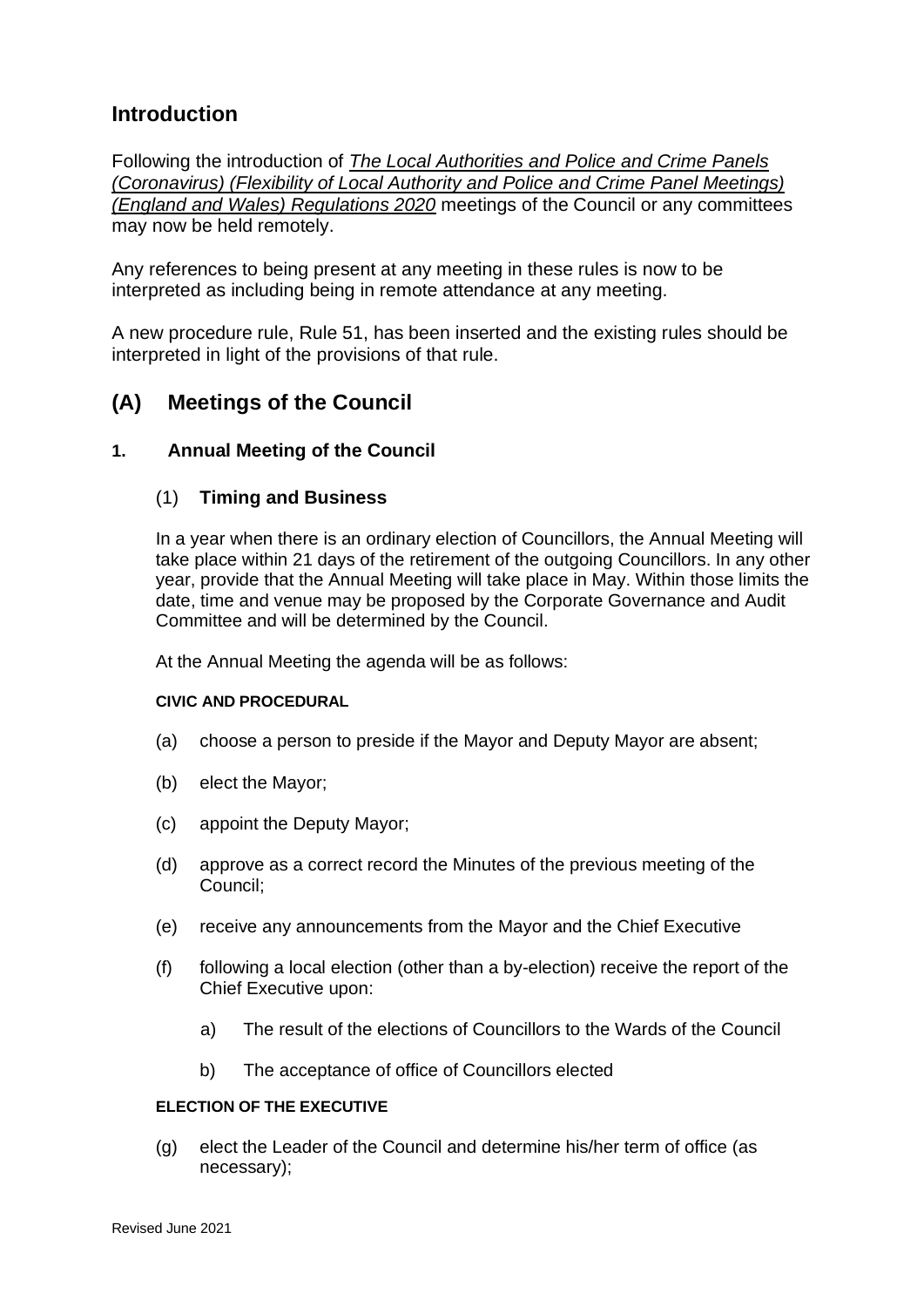#### **CONSTITUTIONAL BUSINESS**

- (h) appoint, in accordance with paragraph (2) of this Rule the Overview and Scrutiny Management Committee, the Standards Committee and such other Committees as the Council considers appropriate to deal with matters which are neither reserved to the Council nor are executive functions (as set out in Part 3, of this Constitution);
- (i) agree the scheme of delegation or such part of it as the Constitution determines it is for the Council to agree (as set out in Part 3 of this Constitution);
- (j) approve a programme of ordinary meetings of the Council for the year;
- (k) consider any other business set out in the notice convening the meeting; and
- (l) no other business will be considered at the Annual Meeting other than in exceptional circumstances to be determined by the Mayor in consultation with the Chief Executive.

## (2) **Selection of Councillors on Committees**

At the Annual Meeting, the Council will:

- (i) decide the size and terms of reference for those Committees to be established for the municipal year;
- (ii) decide, when relevant, the allocation of seats and substitutes to political groups in accordance with the political balance rules;
- (iii) receive nominations from Group Business Managers of Councillors to serve on each Committee;
- (iv) determine representation on outside bodies and where appropriate political ratios;
- (v) elect Chairs and appoint Deputy Chairs (where appropriate) of the Council's Committees for the ensuing municipal year. If the Council does not make these appointments, Committees may appoint their own Chair and Deputy Chair (where appropriate) subject to confirmation at the next meeting of the Council;
- (vi) appoint to those Committees and outside bodies except where appointment to those bodies has been delegated by the Council or is exercisable only by the Cabinet.

## **2. Ordinary and Additional Meetings of Council, Notice of and Summons to Meetings**

## *Dates of Council Meetings*

- (1) All meetings of the Council, with the exception of:
	- any called as Extraordinary Meetings; or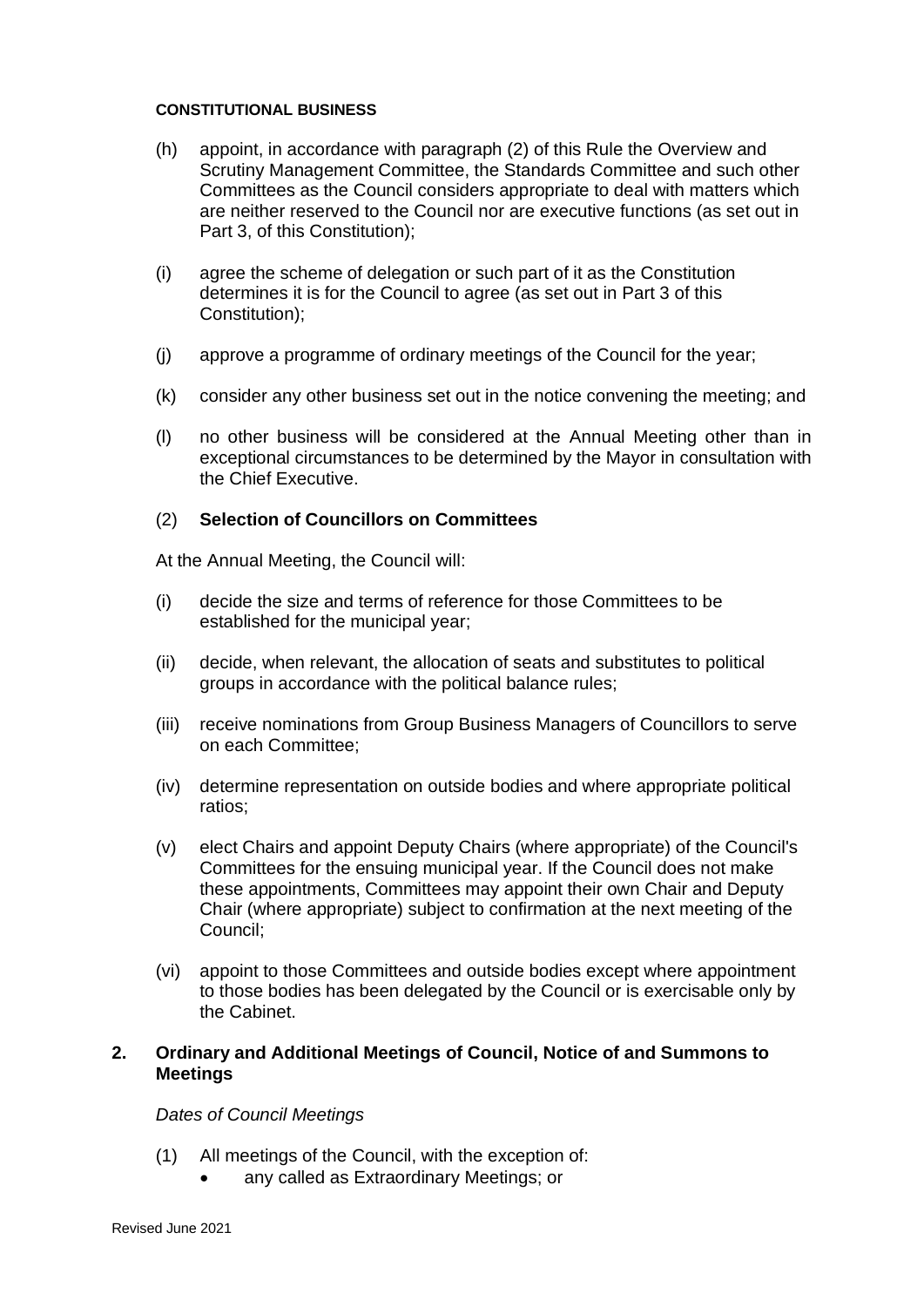• changes made to meeting dates as proposed by the Corporate Governance and Audit Committee and agreed by Council during the municipal year**,**

shall be held on dates fixed by the Council at the Annual Meeting on the recommendation of the Corporate Governance and Audit Committee.

## *Extraordinary Meetings*

- (2) Those listed below may request the Service Director Legal, Governance and Commissioning to call Council meetings in addition to ordinary meetings:
	- (a) the Council by resolution;
	- (b) the Mayor, following consultation with the Chief Executive or following a written requisition signed by five Members of the Council;
	- (c) the Chief Executive, the monitoring officer and section 151 officer; or
	- (d) any five Members of the Council if they have signed a requisition presented to the Mayor and he/she has refused to call a meeting or has failed to call a meeting within seven days of the presentation of the requisition;

## *Venue and Start Time*

(3) All ordinary meetings of the Council will be held at 5.30 p.m. in the Town Hall, Huddersfield, or at such other times and places as may be agreed in respect of particular meetings by the Mayor and the Leader of the Council or on the recommendation of the Corporate Governance and Audit Committee.

## *Council Summons*

(4) The date, time and venue for each Council meeting will be shown in the summons for the meeting which will be issued by the Service Director - Legal, Governance and Commissioning at least 5 clear days before a meeting. The summons will specify the business to be transacted and will be accompanied by reports where appropriate.

## *Chair of Meeting*

(5) Any power or duty of the Mayor in relation to the conduct of a meeting shall be exercised by the Deputy Mayor or in their absence the person elected to preside at the meeting.

## **3. Budget Meeting**

The Council may specify that one meeting will solely be the Council's budget meeting. At that meeting the only items will be to agree the budget, the capital programme and the level of Council tax for the following financial year, together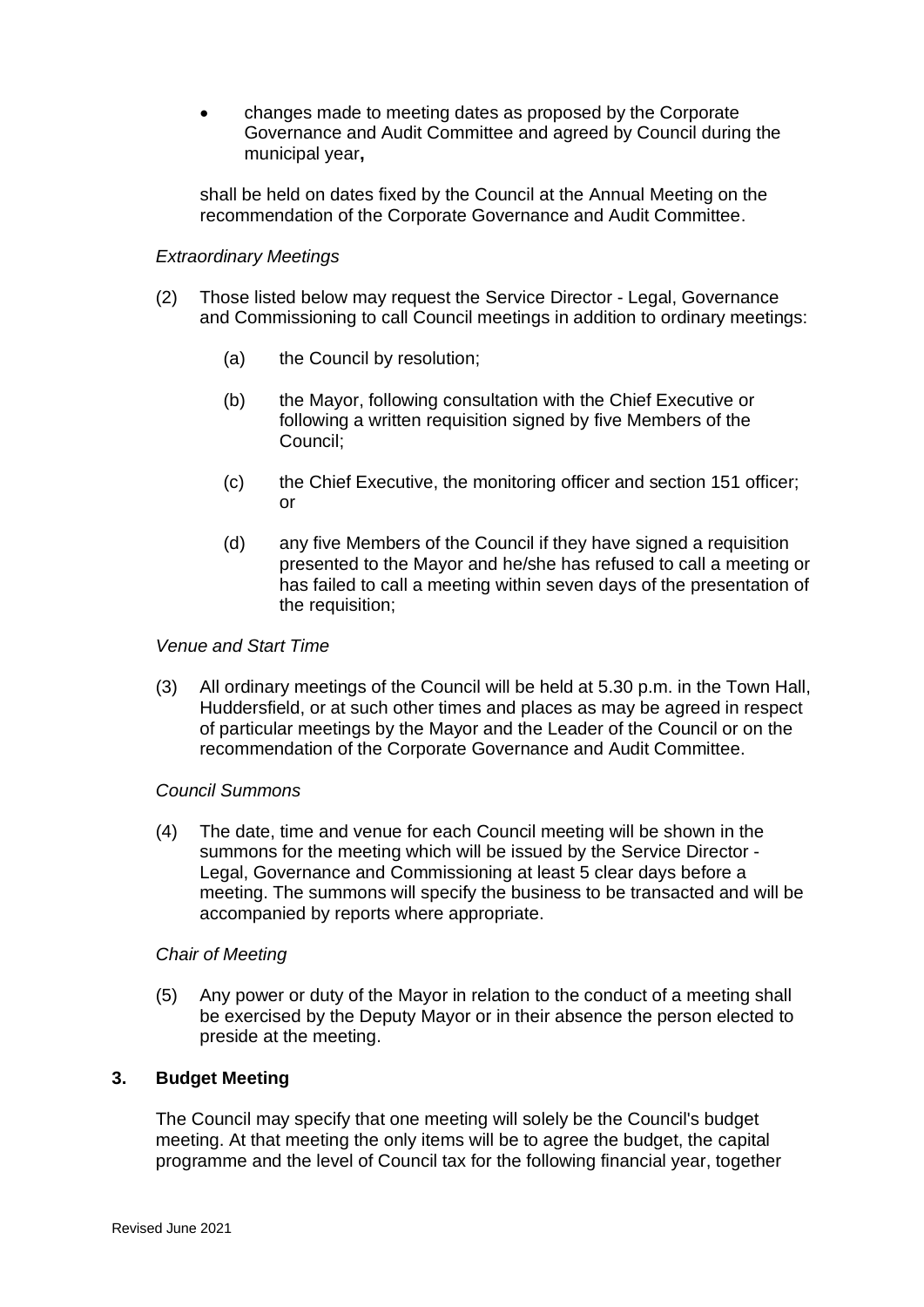with any issues connected with the budget and anything else which the Mayor in consultation with the Chief Executive considers appropriate for inclusion.

## **4. Quorum of Council**

- (1) The quorum for a Council meeting shall be one quarter of the total number of the Members of the Council, rounded up to the nearest whole number.
- (2) If there is not a quorum at a meeting, then consideration of any items of business not dealt with shall be adjourned to a date and time to be chosen by the Mayor at the time when the meeting is adjourned **or** to the next meeting of the Council.

#### **5. Order of Business**

- (1) There shall be two types of ordinary meeting of the Council,
	- one which focuses on **Holding the Executive to Account** and
	- one which focuses on **Key Discussions**.

The designation of each Council meeting shall be set (and published) at the start of the municipal year by the Chief Executive in consultation with the Group Leaders, but may be changed during the course of the year by the Chief Executive in consultation with the Group Leaders if it is considered necessary for the efficient operation of the Council, provided that no less than four ordinary meetings are designated as **Holding the Executive to Account**.

The content and running order of the business to be transacted at each ordinary meeting of Council may be altered in advance by the Chief Executive in consultation with the Mayor and Group Leaders if it is considered necessary or appropriate for the efficient operation of the Council.

The following items shall be included in all ordinary meetings of the Council in the order shown:

#### **PROCEDURAL**

- a) To choose a person to preside if the Mayor and Deputy Mayor are absent.
- b) Announcements by the Mayor or the Chief Executive.
- c) To receive apologies.
- d) To approve as a correct record and sign the Minutes of the previous meeting of the Council.
- e) To receive declarations of interest.
- f) To receive petitions submitted by Members of the Council.
- g) To receive any petitions/hear deputations from Members of the Public.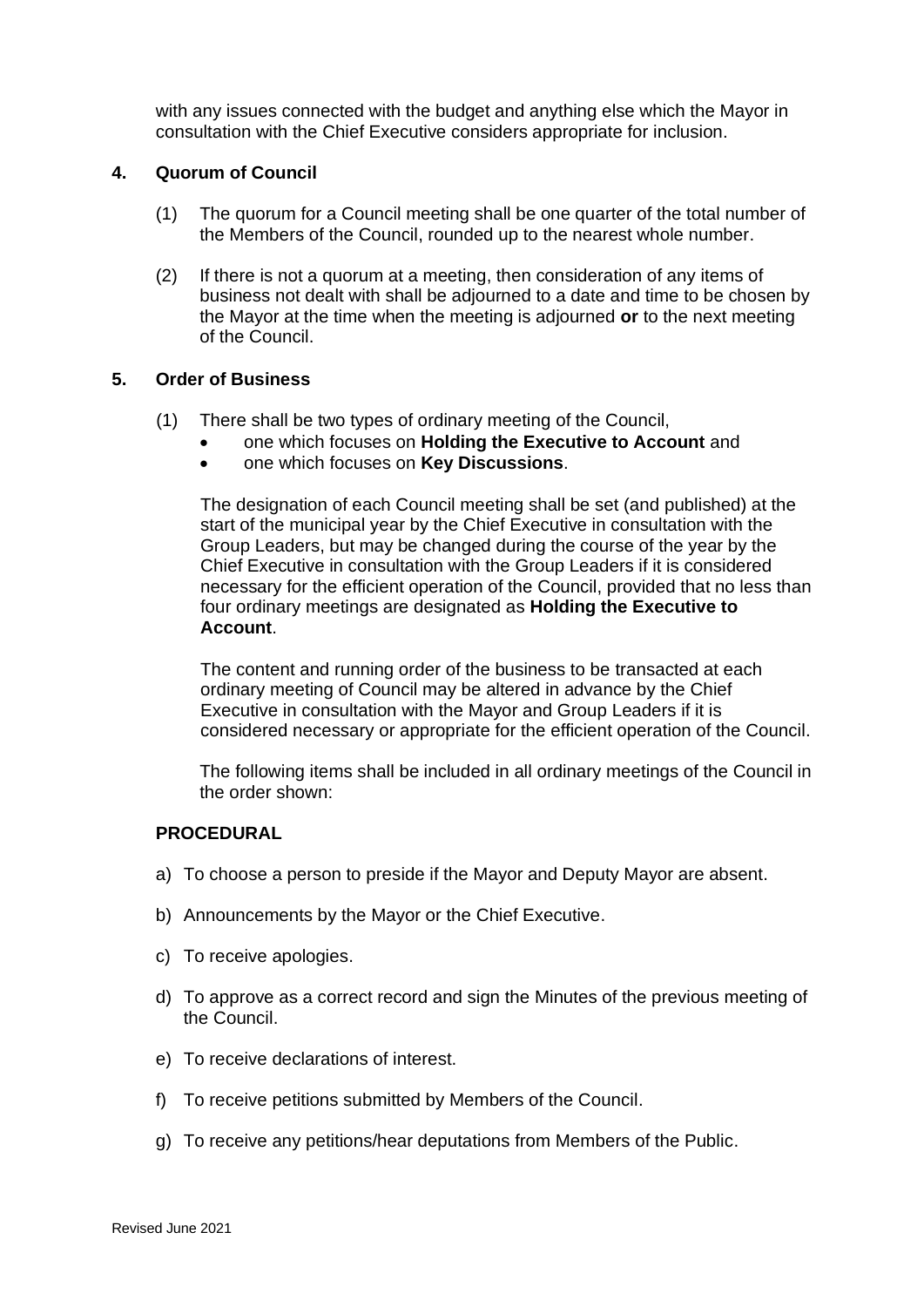- h) To receive any public questions.
- i) To receive and consider any petitions referred in accordance with the Council's Petitions Scheme.
- j) To receive Minutes of meetings of the West Yorkshire Combined Authority.

## **DECISION MAKING**

k) To deal with any matters expressly referred by Cabinet or a Committee to Council for approval.

## **WRITTEN QUESTIONS BY MEMBERS OF THE COUNCIL**

- l) To deal with written questions by Members to the following under Rule 12:
	- The Leader, Deputy Leader and Cabinet Members
	- Chairs of Committees, Sub Committees and Panels
	- Spokespersons of Joint Authorities and External Bodies (as defined at Rule 13)
- (2) In addition to those items at (1) of this Rule, the following items shall be included in meetings designated as **Holding the Executive to Account** meetings (provided that there is sufficient such business at any one meeting), and such business shall follow on from that set out in (1) of this Rule as follows:

## **CABINET AND COMMITTEES**

- m) To receive reports from Cabinet members in accordance with Rule 13.
- n) To deal with questions to Cabinet members generally, or in relation to minutes of Cabinet put to Council for information or to hear statements from Cabinet members in accordance with Rule 13.

## **MEMBER MOTIONS**

- o) To receive responses to Motions agreed at previous meetings of Council
- p) To consider motions issued under Rule 14, if any, in the order which they have been received by the Service Director – Legal, Governance and Commissioning.

## **GENERAL**

- q) Other matters for consideration by Council including reports back on resolutions from previous Council meetings.
- r) To deal with any business expressly required by statute to be dealt with by the Council
- (3) In addition to those items at (1) of this Rule, the following items shall be included in meetings designated as **Key Discussion Meetings** (provided that there is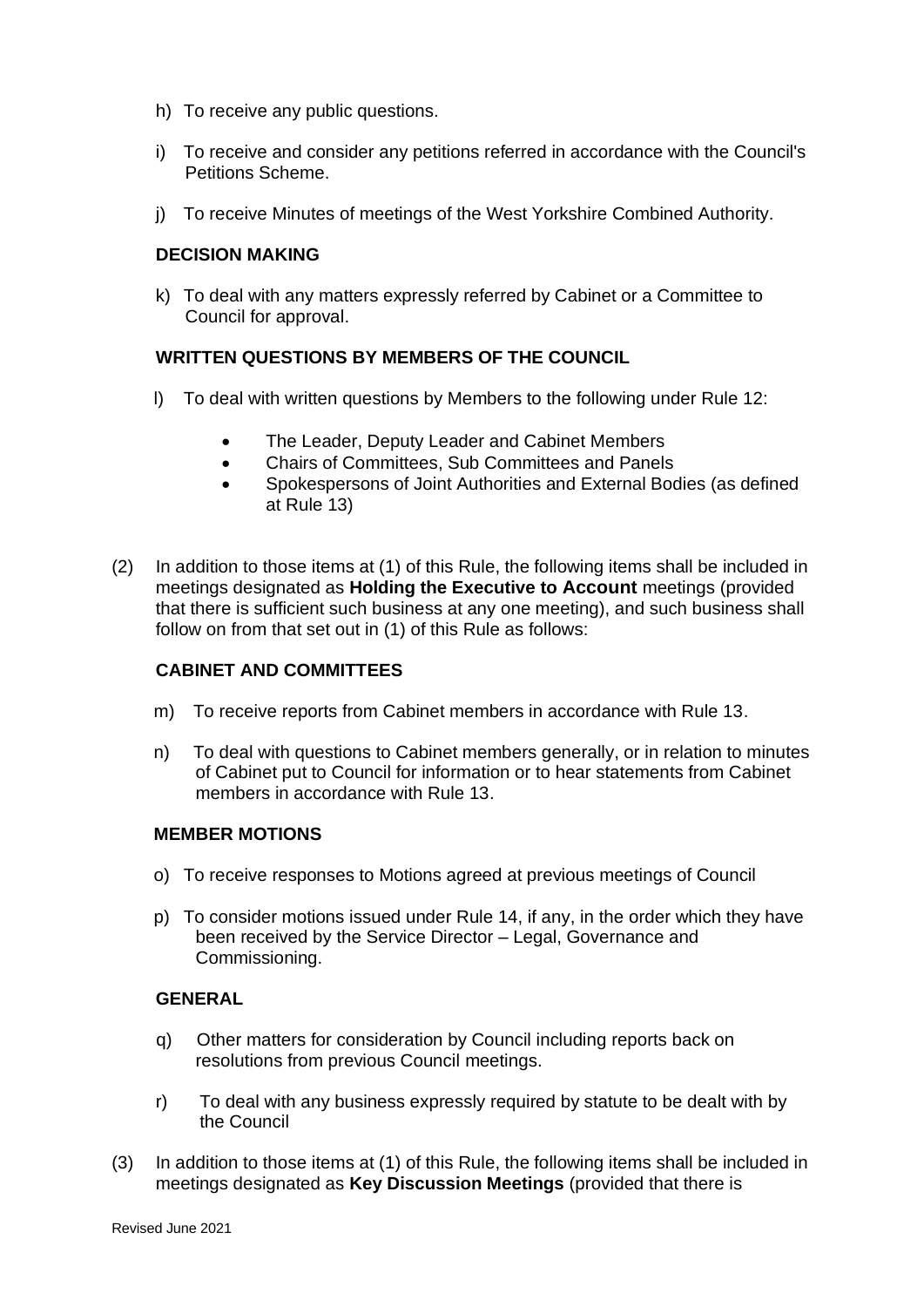sufficient such business at any one meeting) and such business shall follow on from that set out in (1) of this Rule as follows:

#### **KEY ISSUES**

s) To receive presentations and/or reports on key issues and debate the same in accordance with Rule 18 (23).

#### **OVERVIEW & SCRUTINY**

t) To receive reports from Overview & Scrutiny Management Committee and its panels and to hold a debate in accordance with Rule (18 (22)) (Move before key discussion).

#### **MEMBER MOTIONS**

- u) To receive responses to Motions agreed at previous meetings of Council.
- v) To consider motions issued under Rule 14, if any, in the order which they have been received by the Service Director – Legal, Governance and Commissioning.

#### **GENERAL**

- w) Other matters for consideration by Council including reports back on resolutions from previous Council meetings.
- x) To deal with any business expressly required by statute to be dealt with by the Council.
- (4) The order of items (k) to  $(m)$  or (o) (as appropriate) or (k) to (s) or (t) (as appropriate in the case of Key Discussion Meetings) may be changed or any of the items omitted at any one meeting:
	- a) by the meeting by means of a motion passed without discussion;
	- b) by the Chief Executive in consultation with the Mayor.
- (5) Any discussion falling within (s) above shall begin no later than 7:00 pm irrespective of whether the business before it on the agenda has concluded, such other business shall resume once the key discussion issue is complete.
- (6) *"In addition to the Annual Meeting of the Council (CPR1) and the ordinary meetings (CPR5 (1)) there shall be [at least] one meeting of Council convened each Municipal Year at which the mayor from time to time of the West Yorkshire Combined Authority (WYCA) shall attend to meet with Kirklees Councillors as an opportunity to discuss and report back on their work programme and outcomes.*

*The meeting will cover procedural items at (a) - (c), as well as (e) and (j), listed at CPR 5 (1) and will set aside a period of at least 45 minutes for questions from members to the WYCA Mayor. Questions will be allocated on a proportional basis between groups, in a manner to be determined by*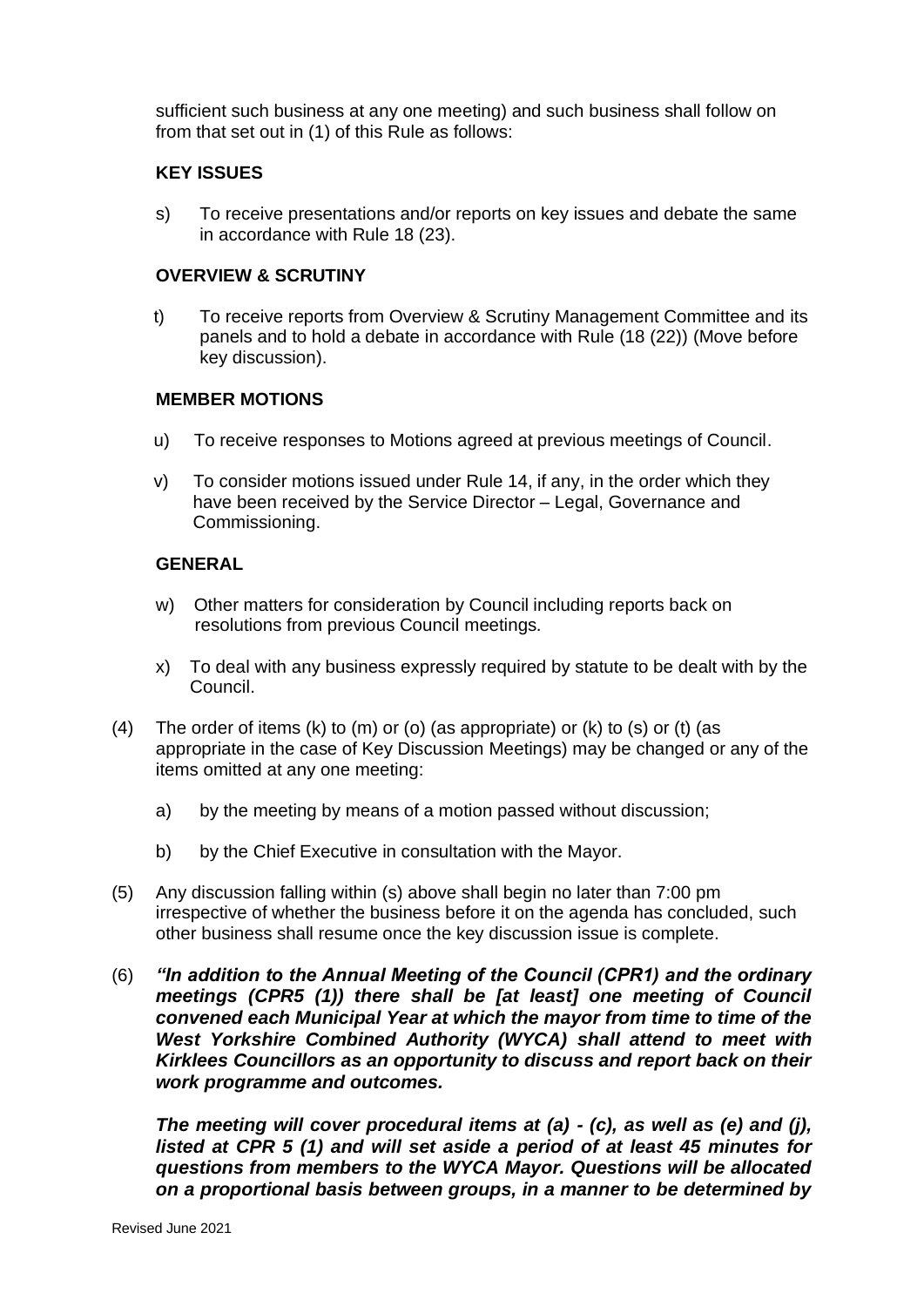*the Kirklees Mayor and the Chief Executive. In addition any agenda items agreed by the Kirklees Mayor and Chief Executive of Kirklees Council with the Mayor of WYCA will be discussed."*

## **6. Limitation of Business**

The items of business for consideration at the Council meeting will be limited to those set out in the agenda for the meeting, with the exception of:-

- (a) items of business required by these Rules to be dealt with at the meeting or
- (b) items of urgent business for which the Mayor and Chief Executive shall have prior notice and which the Mayor in consultation with the Chief Executive considers appropriate for discussion at the meeting.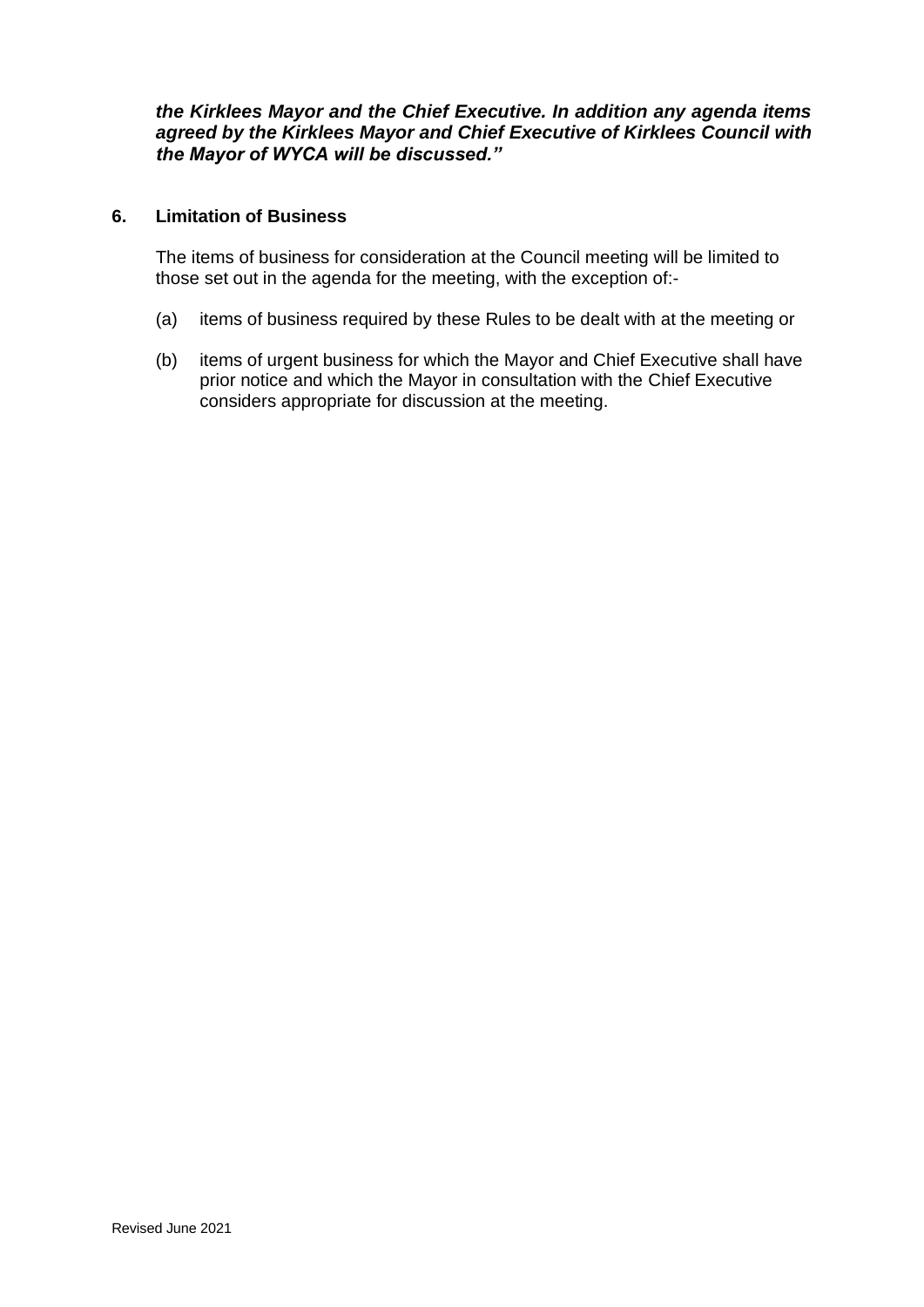## **7. Minutes**

#### *Correct Record*

(1) The Mayor shall put the motion "that the Minutes of the previous meeting or meetings be approved and signed as a correct record."

#### *Accuracy*

(2) No discussion shall take place on those Minutes except on their accuracy, and any questions on their accuracy shall be raised by motion. After any questions on the Minutes have been dealt with the Mayor shall sign the Minutes.

## *Submission to Council*

(3) The Minutes of each Council meeting (including Extraordinary Council meetings convened in accordance with paragraph 3 of Schedule 12 to the Local Government Act 1972) shall be presented to the next scheduled Council meeting for approval.

## **8. Announcements by the Mayor, Leader of the Council, Cabinet Members and Chief Executive**

- (1) No discussion shall take place on any announcement made by the Mayor or Chief Executive.
- (2) Any Member may propose that the subject matter of any announcement be referred to Cabinet or an appropriate Committee, Sub-Committee, or Panel and such a motion, on being seconded, shall be put to the vote immediately.

## **9. Presentation of Petitions by Members of the Council and Members of the Public**

#### *Presentation of Petitions*

- (1) Petitions on issues on which the Council has powers or duties or which affect the area of Kirklees may be presented by a Member or any member of the public to any meeting of the Council (except the meetings of Annual, Budget or Extra-ordinary Council) or an appropriate Committee, Sub-Committee or Panel meeting.
- (2) When a petition is received at a Council meeting no discussion shall take place on the item.

## *Referral of Subject Matter*

(3) The Mayor may direct that the subject matter of a petition be referred to an appropriate Service Director for investigation and report to Cabinet or an appropriate Committee.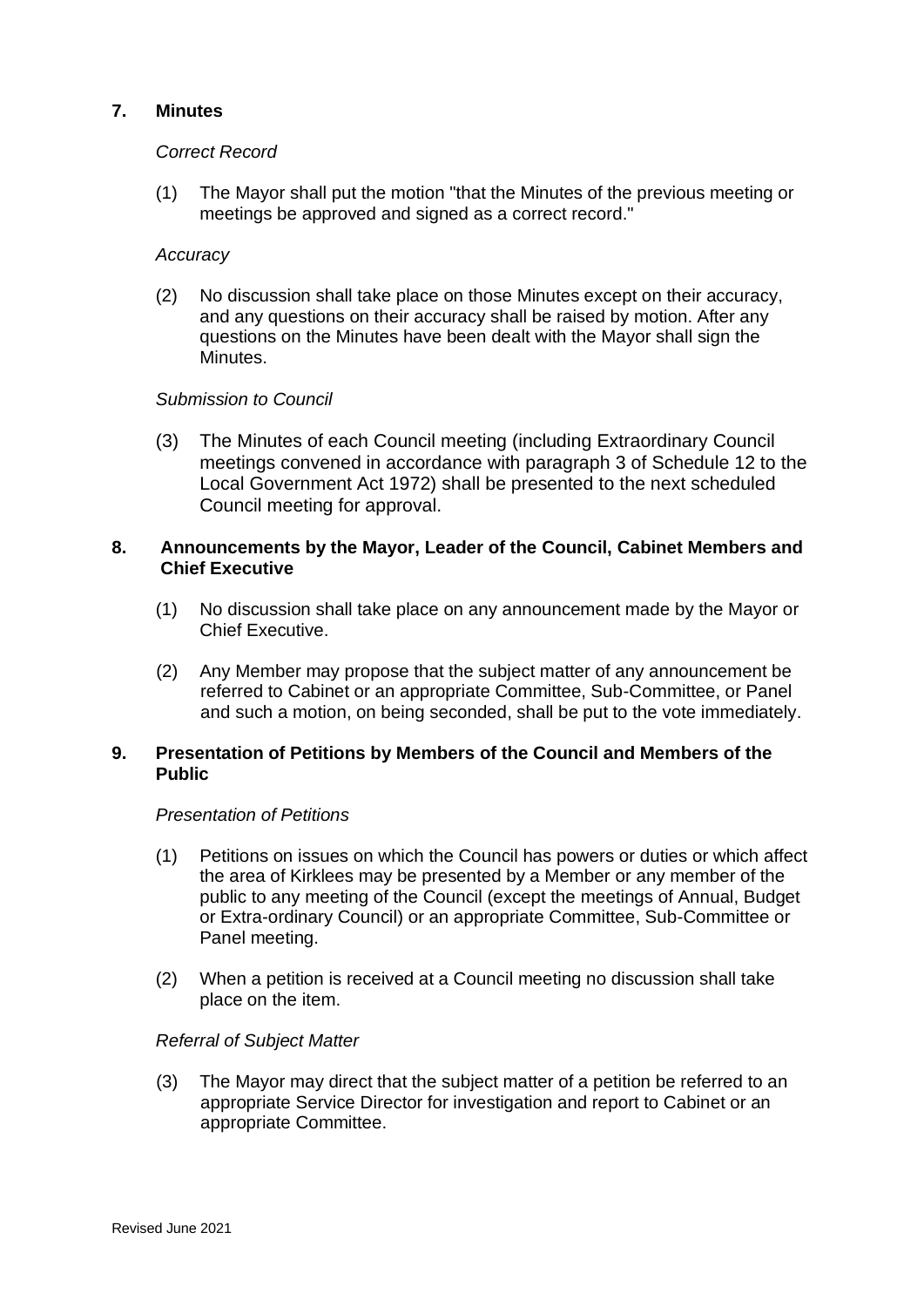## **9a. Council's Petition Scheme – Council Debates**

In accordance with the Council's Petition Scheme (as approved by Cabinet on 6 June 2012), if a validated petition contains more than 3000 signatures, the Petition Organiser (or their representative) will be permitted five minutes to present their petition to Council and the subject matter will then be debated by Council for a maximum of 15 minutes.

#### **10. Deputations**

#### *Receiving of Deputations*

- (1) Deputations on issues on which the Council has powers or duties or which affect the area of Kirklees may be received at any meeting of the Council (except the meetings of Annual, Budget or Extra-Ordinary Council) or at any meeting of an appropriate Committee, or Sub-Committee relevant to its terms of reference. The Mayor/Chair in consultation with the Chief Executive shall have discretion to decide whether or not to hear the deputation.
- (2) All deputations should be submitted at least 24 hours prior to the meeting.

#### *Deputations which will not be received*

- (3) A deputation will not be received if the Chief Executive considers that it includes references to the following:
	- (a) Matters which in the opinion of the Chief Executive are likely to involve the disclosure of confidential or exempt information.
	- (b) Information relating to complaints made under statutory provisions which have not been finally dealt with.
	- (c) Information concerning the merit of applications or other matters currently before the Council, Cabinet or a Committee, Sub-committee, Panel or Officers for determination in respect of which the Council is under a duty to act quasi judicially.
	- (d) Information of a personal nature or which is defamatory, offensive, frivolous, repetitive or vexatious.
- (4) Deputations with the sole or predominant purpose of promoting any company's or individual's own business interests or financial position will not be permitted.

#### *Size of Deputation and Speech*

- (5) The deputation shall not exceed five persons and the speech shall not exceed five minutes.
- (6) When a deputation is received at a Council meeting, no discussion shall take place on the item but the relevant Cabinet Member shall respond to the deputation. The Cabinet Member's response shall not exceed five minutes.
- (7) The Mayor shall have the discretion to allow any other Member of the Council to respond to a deputation in exceptional circumstances. For example, in order to respond to personal attacks made during the course of a deputation.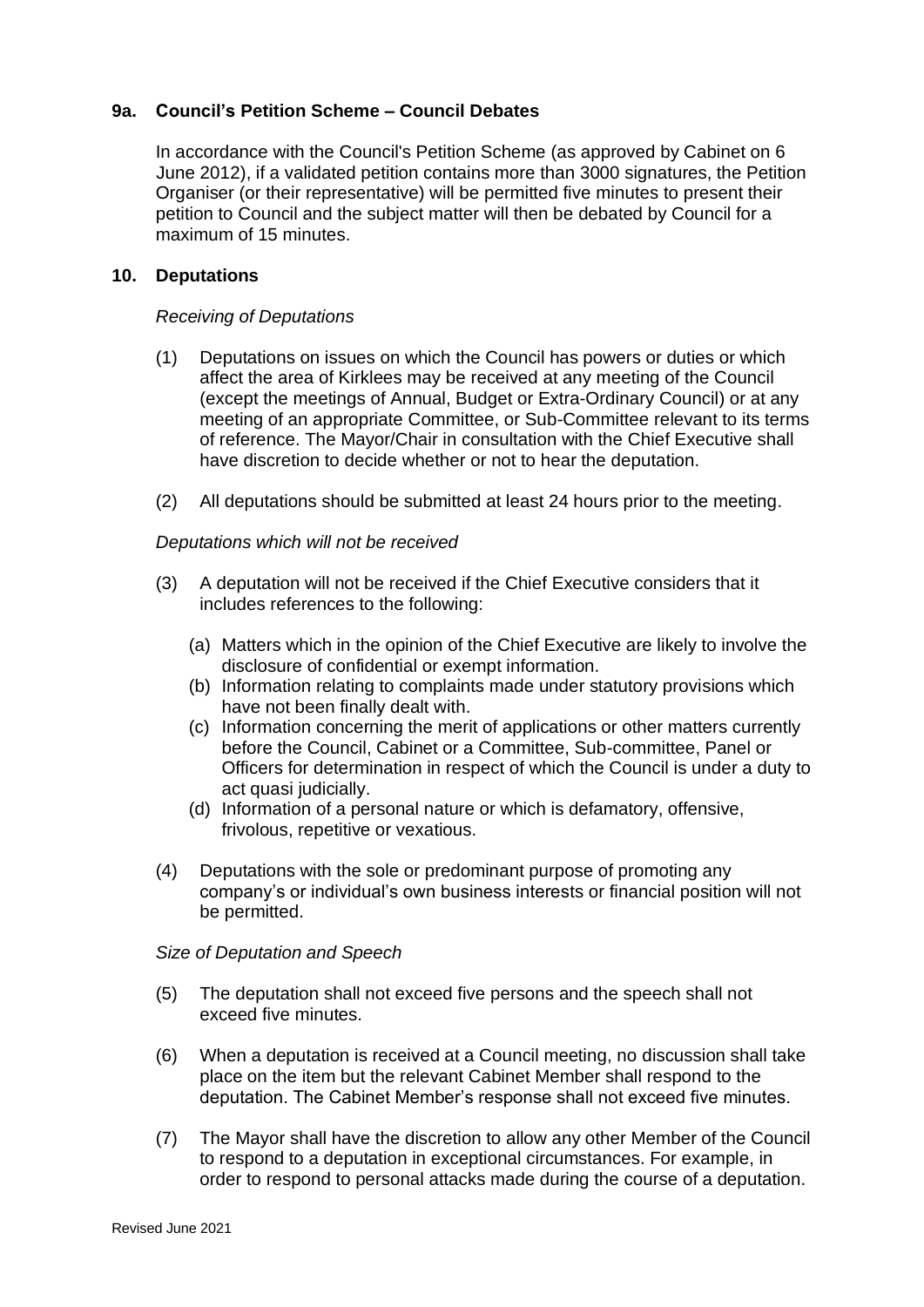Such response shall not exceed five minutes.

#### *Referral of Subject Matter*

(8) The Mayor may direct that the subject matter of a deputation be referred to an appropriate Service Director for investigation and report to Cabinet or an appropriate Committee.

## **11. Questions by Members of the Public at Council, Committee, Sub-Committee and Panel meetings**

#### *Who Can Ask A Question?*

- (1) (a) Any Member of the public resident in Kirklees may, subject to the provisions of this Rule, ask the Leader, or any Members of Cabinet, a question on any issue which comes within that individual's area of responsibility and which affects the area of Kirklees.
	- (b) The Cabinet Member may, subject to the provisions of this Rule, ask that a question be referred to the Mayor or any Chairs of a Committee or any joint authority spokesperson and the Mayor, Chair or joint authority spokesperson shall respond within a reasonable period of time to such question.
	- (c) At any Committee, Sub-Committee or Panel meeting, any such Member of the public may similarly ask the Chair of that body a question on any issue over which that body has any powers or duties.

## *When Questions Cannot Be Asked*

- (2) Questions may not be asked at:
	- (a) the Annual Council Meeting;
	- (b) the Budget Council Meeting;

or during the period from:

- (c) the announcement of a General Election to polling day (inclusive); or
- (d) the publication of the notice of ordinary elections for the Council to polling day (inclusive).

#### *Questions Which Will Not Be Answered*

- (3) Questions will not be answered if the Chief Executive considers that they include references to the following:
	- (a) Matters which in the opinion of the Chief Executive are likely to involve the disclosure of confidential or exempt information.
	- (b) Questions relating to complaints made under statutory provisions which have not been finally dealt with.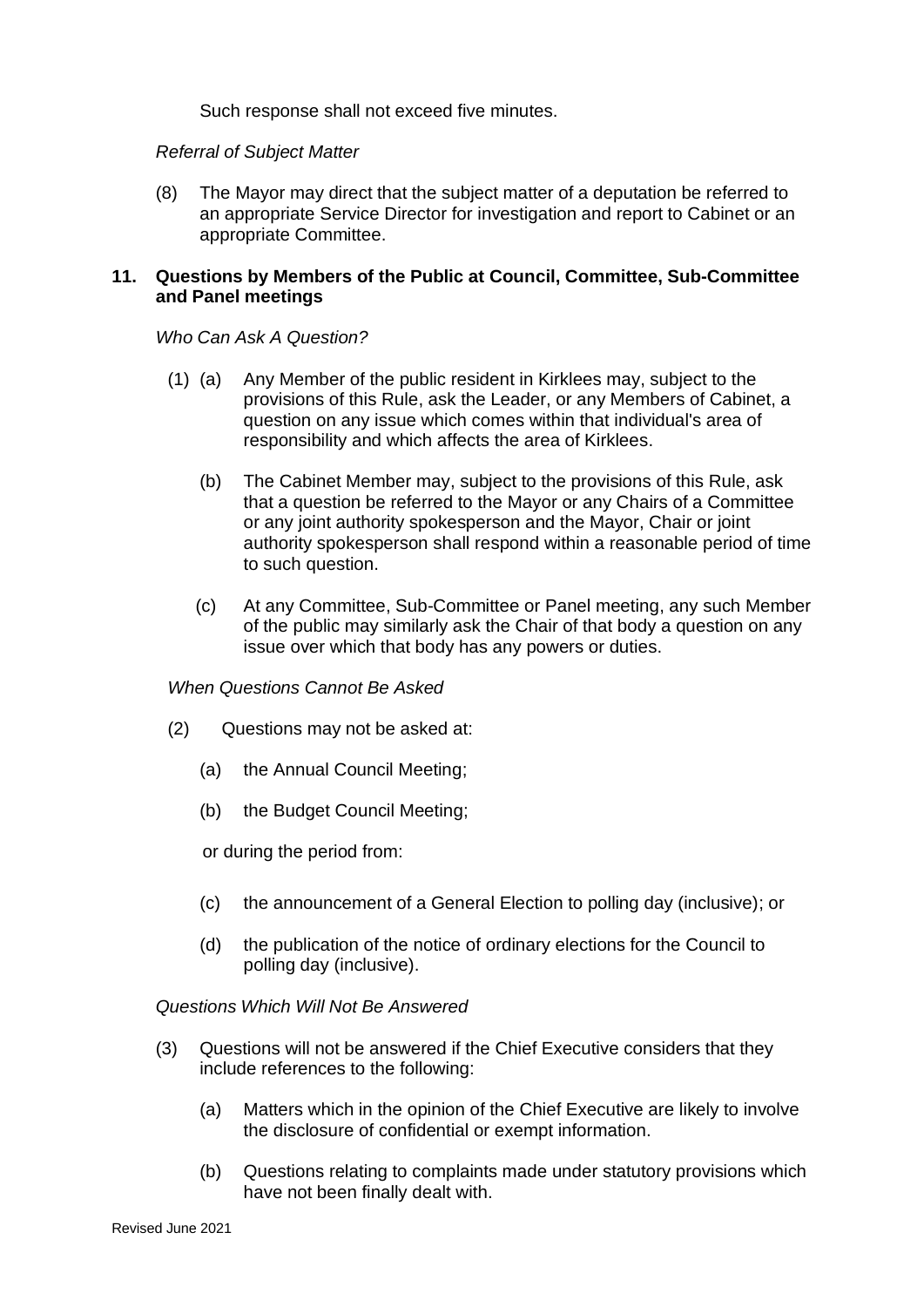- (c) Questions about the merit of applications or other matters currently before the Council, Cabinet or a Committee, Sub-Committee, Panel or Officers for determination in respect of which the Council is under a duty to act quasi judicially.
- (d) Questions of a personal nature or which are defamatory, offensive, frivolous, repetitive or vexatious.

## *Questions To Be Within Terms of Reference*

(4) The Chair or Leader may decline to answer a proposed question if in his or her opinion it is not within the terms of reference of the Cabinet, Committee, Sub-Committee or Panel concerned or is not relevant to the functions of the Cabinet, Committee, Sub-Committee or Panel concerned.

#### *Time Allowed for Questions*

(5) The period allowed for the asking and answering of public questions at any one meeting shall not exceed 15 minutes. Any Member of the Cabinet, Committee or Panel may move an extension of this period should there be questions unanswered. Such a motion shall be moved and seconded and be put without discussion. At any one meeting no person may ask more than two questions and no more than two questions may be asked on behalf of one organisation. A questioner may also put one supplementary question to the Member for each original question asked. Any question which cannot be dealt with during public question time will be dealt with by a written answer.

## *Answers to Questions*

(6) The Member to whom the question has been put may nominate another Member to answer (if that Member agrees).

The Member to whom the question has been put may not refuse to answer the question.

An answer may take the form of:

- (a) a direct oral answer; or
- (b) a reference to a publication, where the desired information is contained in a publication of the Council, the Cabinet or a Committee, Sub-Committee or Panel; or
- (c) a written answer where the reply to the question cannot conveniently be given orally.

#### *Recording in Minutes*

(7) The Service Director - Legal, Governance and Commissioning shall record in the Minutes of the meeting the question(s) and the name of the respondent.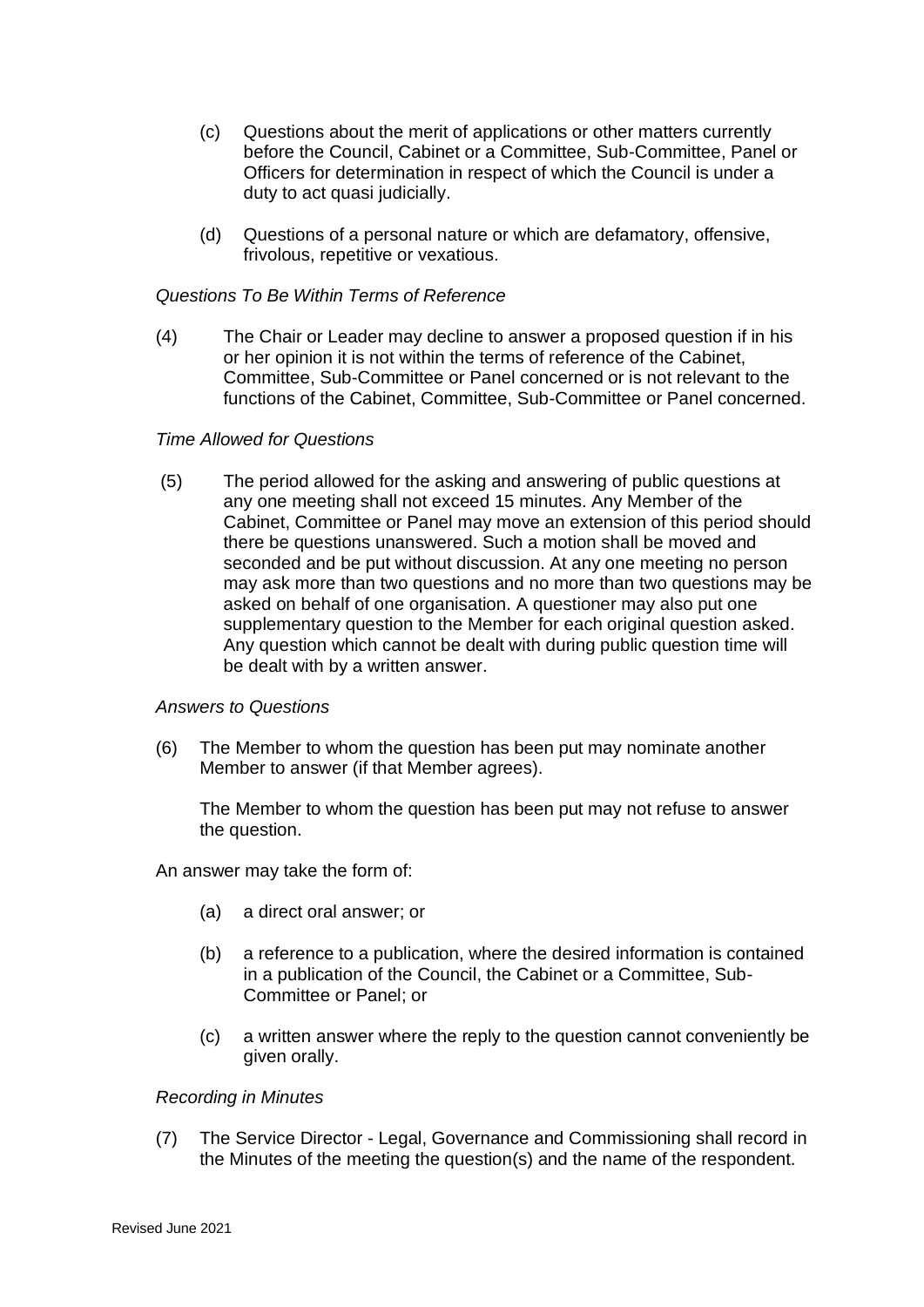## *Questions Ruled Out of Order*

(8) If the Chair is of the opinion that the question is of a personal nature, or that in the interests of the Council it is undesirable or is otherwise out of order, he or she shall not allow the question to be put. This right of refusal also applies to the Chair at a Committee, Sub-Committee or Panel meeting.

## *Referral of Subject Matter*

(9) In the case of public questions presented to Council meetings, there shall be no discussion on the question or the answer but a Member may propose that the subject matter of the question be placed on the Agenda for the next ordinary meeting of Cabinet or an appropriate Committee, Sub-Committee or Panel. Such a motion shall be moved and seconded and put without discussion.

## **12. Written Questions by Members**

The exemptions as set out at CPR 11 (3) also apply to this Rule (CPR 12).

The following provisions shall apply to written questions by Members which must be received by the Service Director - Legal, Governance and Commissioning by 10.00 a.m. on the working day before the Council meeting.

- (1) Any member of Council may put a written question to the Leader of the Council, a member of the Cabinet, a Chair of a Committee, Sub-Committee or Panel or a spokesperson of a Joint Committee or External Body, as defined at Rule 13 (4). Subject to the Mayor's/Chair's discretion, a 3 minute time limit applies for individual questions to be put.
- (2) The Mayor/Chair in consultation with the Chief Executive may determine that a question shall not be put where the question appears defamatory, vexatious or requires the disclosure of confidential or exempt information.
- (3) Following consideration of any questions arising from Rule 12 (1) above, questions will be timetabled in the order which they are received by the Governance Team.
- (4) If a Member who has submitted a question in accordance with Rule 12 is not present at the meeting at the time when the question(s) submitted is/are due to be put to a Member the question(s) will fall.
- (5) The Member to whom the question has been put shall give an oral answer at the Council meeting or may nominate at any time before or during a meeting another Member to answer if that Member agrees.
- (6) An answer may take the form of:
	- (a) a direct oral answer; or
	- (b) a reference to a publication of the Council which contains the desired information; or
	- (c) a written answer circulated to all Members within 7 days of the Council meeting.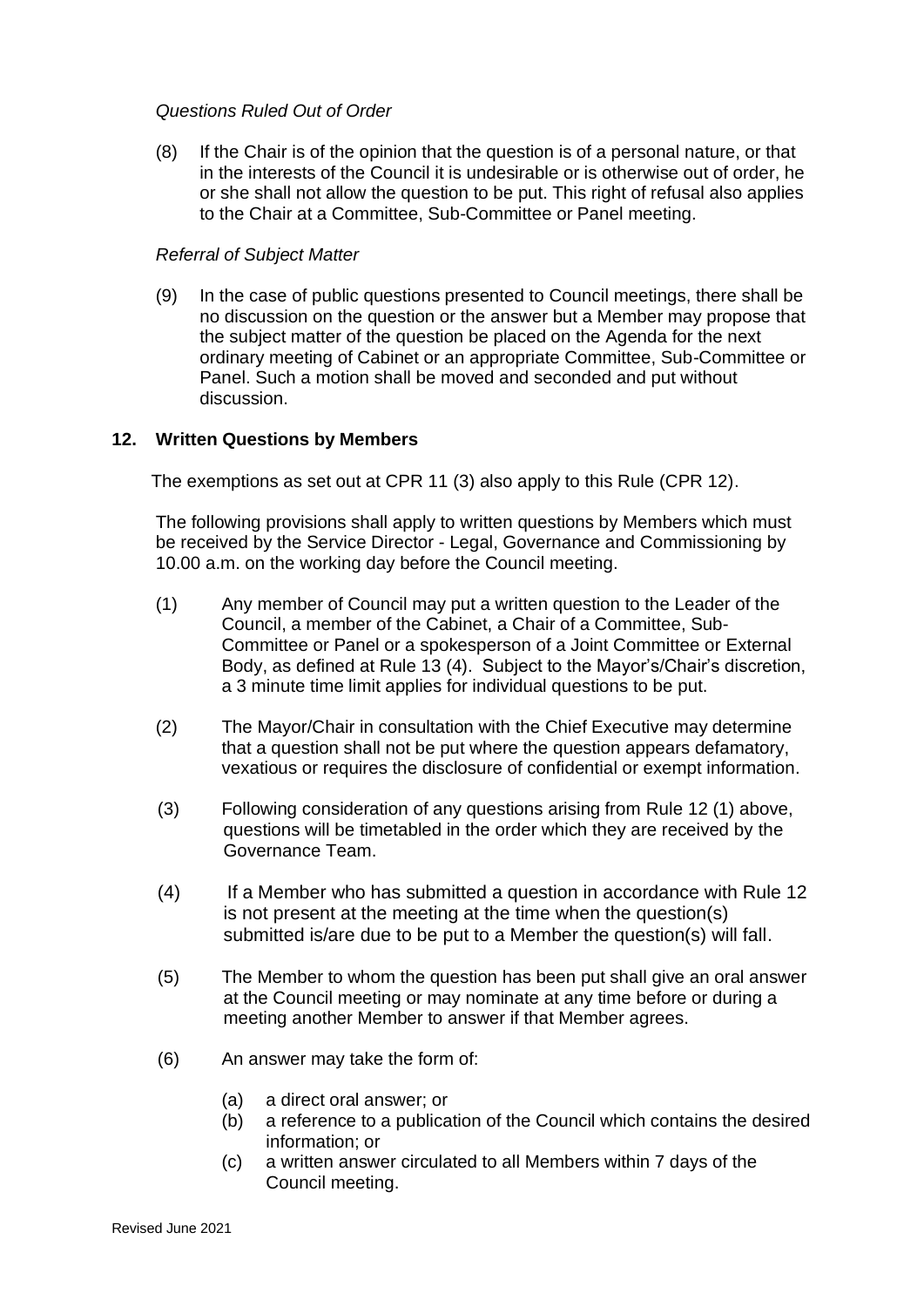- (7) The period allowed for written questions at any one meeting shall not exceed 30 minutes. A 5 minute time limit shall apply for individual responses to questions. The same time limit shall also apply to individual responses to supplementary questions, subject in both cases to the Mayor's discretion to increase the time allowed for responses in appropriate circumstances.
- (8) Where written questions are not addressed within the above timescale, then the question will be answered by written reply, and the response shall be copied to all Members of the Council, unless the Member asking the question specifically requests (within 48 hours of the meeting concluding) that the question is referred to the next relevant Cabinet / Committee / Sub-Committee / Panel meeting for reply. Any such questions will only be responded to if the Member who put forward the original question to the Council meeting is in attendance at the Cabinet / Committee / Sub-Committee / Panel meeting to ask the question.

Written questions to spokespersons of Joint Authorities or any Other Bodies not dealt with within the above timescale will be answered by means of a written reply within 7 days of the meeting and be circulated to all Members of the Council.

- (9) When an answer to a written question has been given, the Member who asked it may ask one supplementary question relating to the same topic. Such a supplementary question must follow straight on from the Member's answer to the original question. In circumstances where the responding Councillor has elected, pursuant to Rule 12(6)(c), to provide a written answer to a question, no supplementary question will be permitted.
- (10) A written question, as well as any supplementary question, must be relevant to the Terms of Reference or powers or duties of Cabinet or of the relevant Committee / Sub-Committee / Panel /Joint Committee or External Body or affect the area of Kirklees and should not be of a personal nature or one which is defamatory, offensive, frivolous, repetitive or vexatious.
- (11) The Service Director Legal, Governance and Commissioning shall record in the Minutes of the meeting the question(s) and the name of the respondent. This will not include any supplementary question and the answer thereto. Supplementary questions and answers will be recorded as part of the webcast and held on the public webcast facility for a period of 12 months.

## **13. Procedure at Council Meetings in Relation to Reports and/or Minutes of Cabinet and Committees**

- (1) *Minutes for Information / Reports which require approval*
	- (i) Any matter expressly referred to Council by Cabinet or a Committee for determination shall be dealt with first.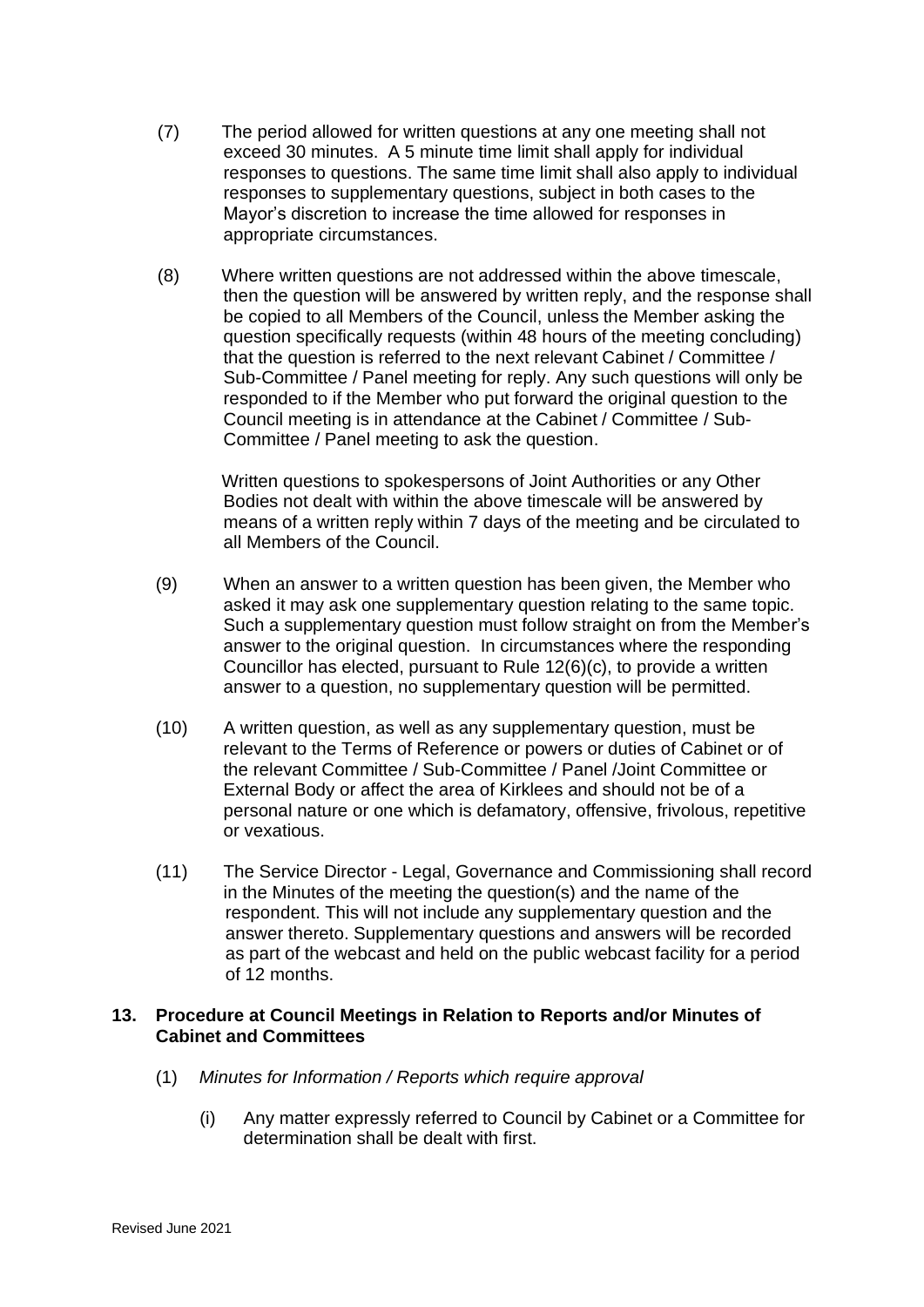(ii) Minutes of meetings of Cabinet, Committees, and WYCA meetings shall be presented to Council meetings for information and as a basis for questioning and comment. There shall be no need for any motion or vote to receive them. If the minutes are not considered due to lack of time they shall be deemed to have been presented to Council and will not, therefore, require resubmission.

## (2) *Questions / Comments on Cabinet Minutes*

- (i) The Minutes of Cabinet shall be submitted to Ordinary meetings of the Council followed by those of the Cabinet Committee – Local Issues.
- (ii) Prior to the start of questions to Cabinet Members, Portfolio Holders may make a report, not exceeding 10 minutes in length per Cabinet Member, setting out his / her Portfolio Plan for the municipal year, or on progress against that Plan. Comments and statements by Cabinet Members shall not exceed 30 minutes in duration including any questions arising from the information provided. All Cabinet Members will be required to make Council aware of their Portfolio Plan at the start of the municipal year either verbally or in writing circulated to all Members and to report on progress against that Plan at least once in the municipal year.
- (iii) Questions may be asked by any Member of any Cabinet Members whether on a specific matter contained within the minutes or any matter generally which is in the portfolio of the Cabinet Member. There is no restriction on the number of questions Members may ask within the allotted time but each individual Member is only permitted to ask one question together with one supplementary question at any one time.
- (iv) Any member may, in addition to or instead of exercising their rights under Rule 13(2)(iii), comment once for a maximum of five minutes on any item within the Cabinet minutes presented to the meeting.
- (v) The portfolios will appear in alphabetical order on the Agenda and questions will be addressed to the Cabinet Member whose portfolio is at the top of the list. Once questions to that Cabinet Member have been completed, his or her portfolio will fall to the bottom of the list and questions will be addressed to the second, third etc., until the allotted time is completed whereupon the portfolio of the Cabinet Member being questioned will fall to the bottom of the list. At the next meeting the list will begin where it ended at the previous meeting, subject to the portfolio which is the subject of a progress report to the meeting being at the top of the list. During this item Members will have the opportunity to question Cabinet Members (and other Members appearing on the schedule) on meetings/discussions with external organisations. Any such question will be answered immediately in the manner provided for in Rule 13(4).
- (vi) Subject to 5(i) of this Rule, Cabinet members will have a right of reply before questions are put to the Cabinet member next in alphabetical order.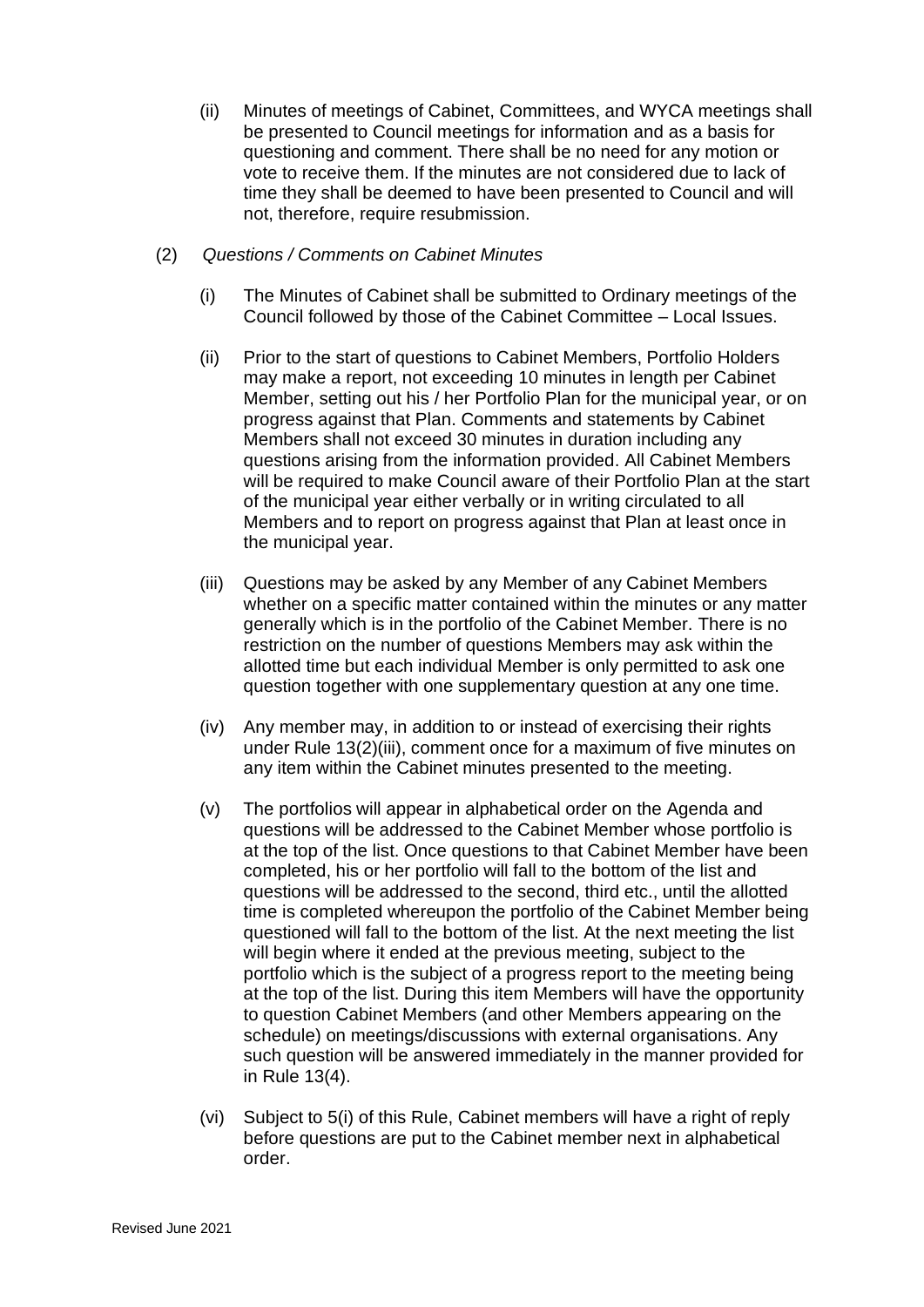- (vii) In circumstances where the Leader has no specific portfolio allocated to him/her the Agenda will provide that he/she heads the list of Cabinet Members for the purposes of Rule 13(2)(v). Once questions to the Leader have been completed he/she will fall to the bottom of the list and questions to Cabinet Members with specific portfolios will proceed in accordance with the provisions of Rule 13(2)(v).
- (3) *Questions / Comments on Committee Minutes*
	- (i) The Minutes of other Committees submitted to Ordinary meetings of the Council shall be set out in alphabetical order.
	- (ii) Any Member may comment on any item within the Committee minutes presented to the meeting
	- (iii) Any Member may ask the chair of the relevant Committee a question upon any item within that Committee's Terms of Reference.
	- (iv) The Chair of Cabinet, a Cabinet Committee or Cabinet Member or the Chair of a Committee may make a statement at the time that the report/Minutes is/are considered on any matter within the Terms of Reference or which is relevant to the function of Cabinet or that Committee, or which is a matter of importance.
- (4) *Questions to Chairs of Committees/Sub-Committees/Panels, Lead Members of Standing Scrutiny Panels and Spokespersons of Joint Committees and External Bodies*

(The exemptions as set out at CPR 11 (3) also apply to this Rule (CPR 13)

- (i) Any Member may ask the Chair of the relevant Committee/Sub-Committee/Panel or the Lead Member of a Standing Scrutiny Panel a question upon any item within the Terms of Reference of that Committee/Sub-Committee/ Panel or Standing Scrutiny Panel (as applicable). Any Member may also ask a question of the relevant spokesperson for any of the Joint Committees or external bodies (including regional and sub-regional bodies) identified in Rule 13(4)(ii).
- (ii) For the purposes of this Rule, questions may be asked of spokespersons or representatives of the following Joint Committees or External Bodies:
	- (a) Kirklees Neighbourhood Housing
	- (b) Kirklees Active Leisure
	- (c) West Yorkshire Combined Authority (and its Committees)
	- (d) West Yorkshire Fire and Rescue Authority
	- (e) West Yorkshire Police and Crime Panel
	- (f) West Yorkshire Joint Services Committee

(The Council's Monitoring Officer may update the above list as appropriate).

(iii) The list to persons (by virtue of position) to whom questions can be asked will be set out in the agenda in alphabetical order and questions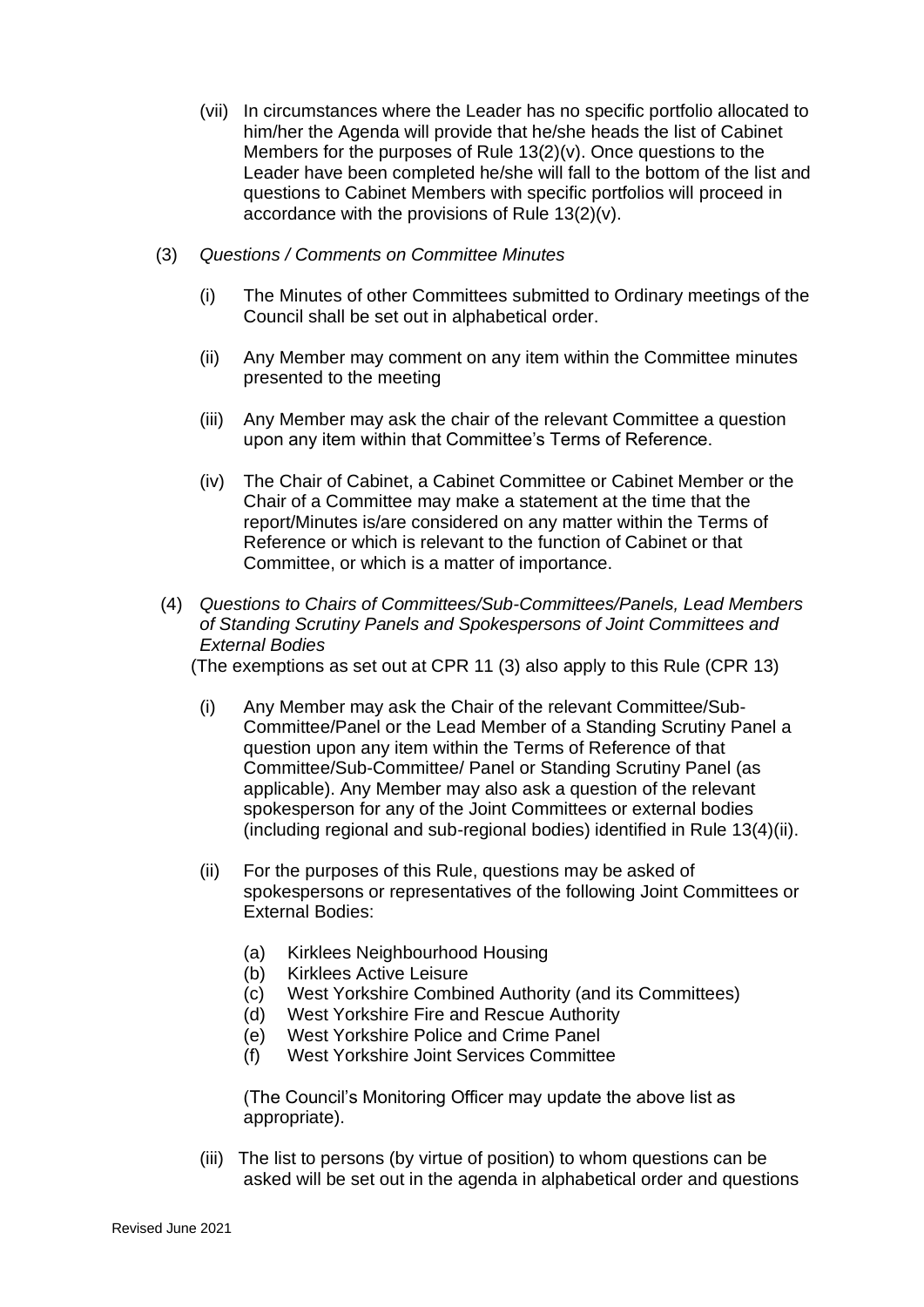will be addressed in the order listed. At the next meeting, the list will begin where it ended at the previous meeting.

- (5) *Time Permitted*
	- (i) Subject to the time limit for speaking set out in CPR 13 (2) the maximum time permitted for consideration of matters in CPR  $(1) - (3)$ including comments and questions on Minutes to Cabinet Members shall be a maximum of 60 minutes, and the time permitted for comments and questions to Chairs of Committees/Sub Committees/Panels and representatives on outside bodies shall be a maximum of 30 minutes, provided that there is provision under Rule 5 for consideration of issues under CPR 13.

## **14. Notices of Motion**

#### *Submission of Motions*

(1) Every notice of motion (with the exception of those proposed in accordance with Rules 15, 18(16) and (19) shall be submitted in writing and delivered to the Service Director - Legal, Governance and Commissioning by 9.00 a.m. on the sixth working day before the date of the Council meeting. Each motion must be signed by not less than two Members of the Council. Motions (including re-submitted Motions pursuant to CPR 16(5)) will only be accepted for the next scheduled Council meeting (except Annual and Budget Councils) from 10.00am onwards following the day of the previous Council meeting. Any motions re-submitted will be listed on the agenda in the same order as they were listed for the previous meeting. Any further (new) motions will be listed after re-submitted Motions. The Chief Executive, in consultation with the Mayor, shall have authority to re-order the Motions as appropriate. The Chief Executive will inform Group Leaders when such action is being taken.

#### *Recording of Motions*

(2) The Service Director - Legal, Governance and Commissioning will record the date and time of receipt of each motion in a register. This register shall be open to inspection to every Member of the Council.

#### *Motions Which Have Revenue Effects*

(3) No Motion may have the effect of increasing the expenditure or reducing the revenue of the Council other than in the form of a reference to Cabinet or the appropriate Committee for consideration. (This provision does not apply for the setting of the Council Tax).

#### *Relevance*

(4) Every motion shall be relevant to some matter in relation to which the Council has powers or duties and which affects the area of Kirklees.

#### *Motions Not Accepted*

(5) If notice is given of any motion which, in the opinion of the Chief Executive is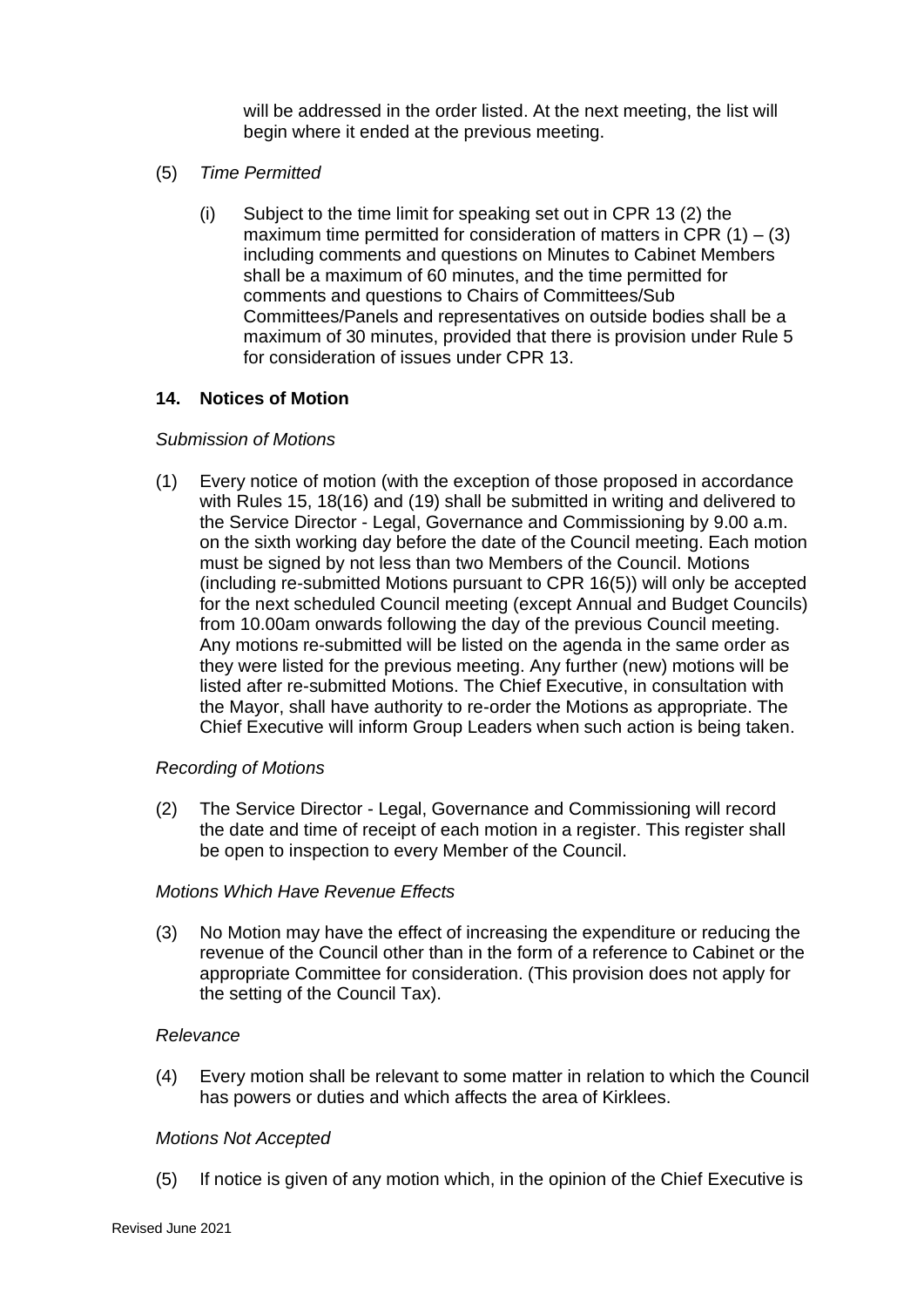out of order, illegal, irregular or improper, the Chief Executive in consultation with the Mayor shall determine whether to accept its inclusion on the agenda. If a motion is not deemed acceptable the Chief Executive shall inform the Members who gave notice of the item.

#### *Withdrawal*

(6) A Member who has given notice of motion may subsequently withdraw by writing to the Service Director - Legal, Governance and Commissioning.

#### *Inclusion on Council Agenda*

(7) The Service Director - Legal, Governance and Commissioning shall set out in the agenda for each Council meeting the motions received and accepted in the order they were received.

#### *Moving of Motions*

(8) If a motion set out in the summons is not moved either by the Member who gave notice or by another Member on their behalf, it shall be treated as withdrawn and shall not be considered again without fresh notice. Alternatively, the Council may consent to postpone consideration of a motion to the next meeting.

#### *Receipt of Amendments*

- (9) Any proposed amendment to a motion which has been included in the summons for a meeting, shall be delivered to the Service Director - Legal, Governance and Commissioning in accordance with the following timescales:-
	- (a) by 10.00am on the day of Council if the meeting is to start at 5.30 p.m. or
	- (b) by 2.00 p.m. on the day before a Council meeting which is to start in a morning.

#### *Motions on Identical Subjects*

(10) Where motions have been submitted to Council by different groups which relate to the same subject matter, then the movers shall be given the opportunity to agree a composite motion by 2.00 p.m. on the second working day before the date of the Council meeting. Notice of the composite shall be given to the Service Director - Legal, Governance and Commissioning who will notify the groups or individual Members to allow them to consider the proposals.

#### *Alterations to Motions and Amendments*

(11) Alterations to the wording of any motion or amendment (made in accordance with Council Procedure Rule 18(11) may be made with the agreement of the Members moving and seconding the motion or amendment and with the meeting's consent' provided that when such alterations are agreed copies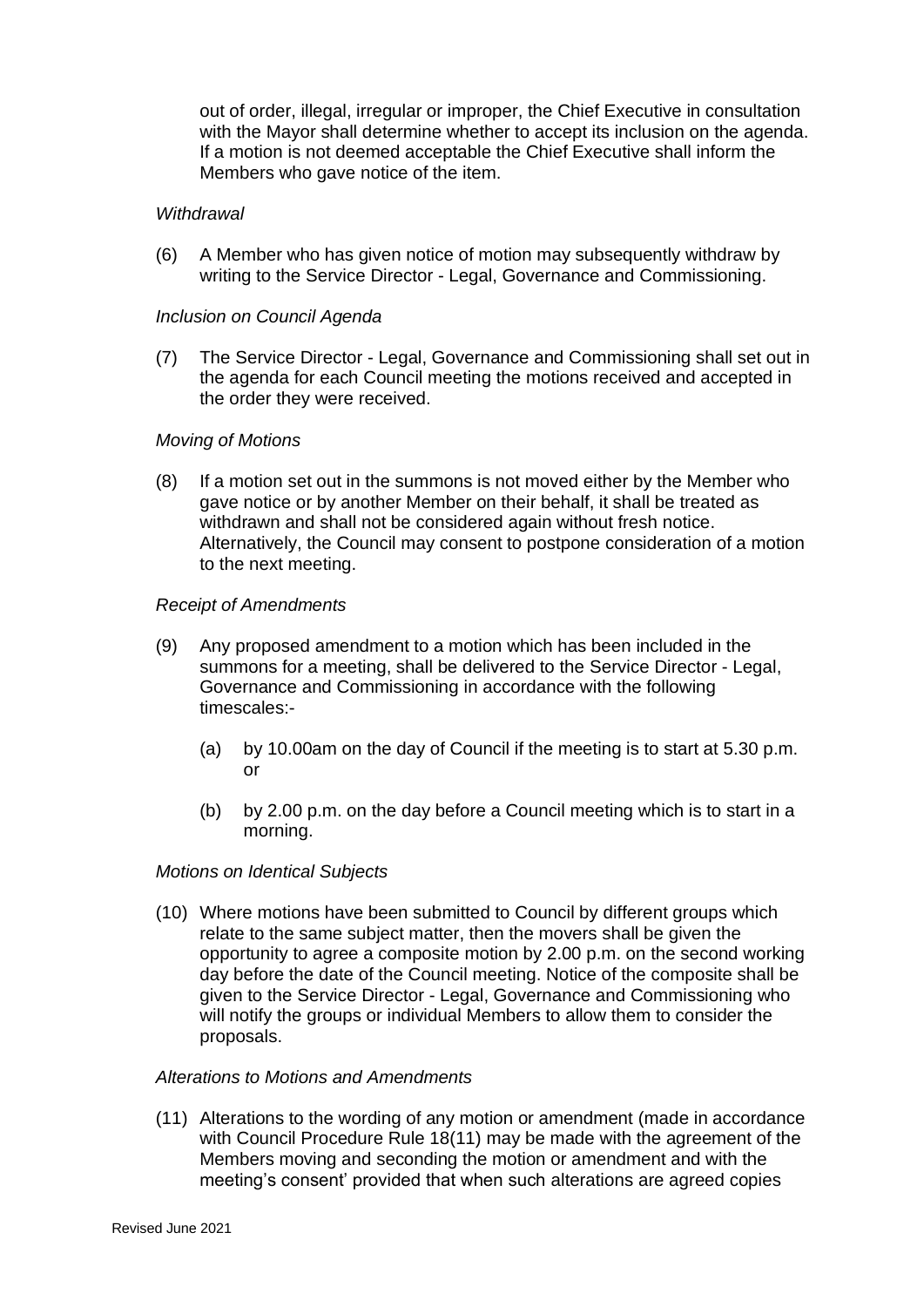shall be made available. Only alterations which could be made as an amendment may be made.

#### *Need for Debate*

(12) With the exception of those moved under (5) of this Rule, no motion made under this Rule may be voted on unless there has been a debate.

#### **15. Motions and Amendments Which May Be Moved Without Notice**

The following motions and amendments may be moved without notice:

- (1) Appointment of a Chair of the meeting at which the motion is moved.
- (2) Questioning the accuracy of the Minutes of the previous meeting of the Council.
- (3) To change the order of business in the Agenda.
- (4) Reference to Cabinet a Committee, Sub-Committee or Panel for further consideration.
- (5) Appointment of Leader or a Committee, or Member thereof arising from an item on the Agenda for the meeting.
- (6) That leave be given to withdraw a motion.
- (7) Motions and amendments in respect of urgent business under Rule 6.
- (8) That the Council proceed to the next business.
- (9) Motions under Rule 11(5) and 11(9) as to questions by electors at Council Meetings.
- (10) Amendments to any motion to approve the recommendations of Cabinet or a Committee.
- (11) That the question be now put.
- (12) Amendments to any Motion except amendments to notices of motion pursuant to Rule 14(8) and (9) or where notice is required under Rule 19.
- (13) That the debate be now adjourned.
- (14) That the Council do now adjourn.
- (15) Adoption of reports of Officers and any consequent resolutions.
- (16) Suspending these Rules in accordance with Rule 47.
- (17) Motion to exclude the public.
- (18) That a Member named under Rule 21 be not heard further or leave the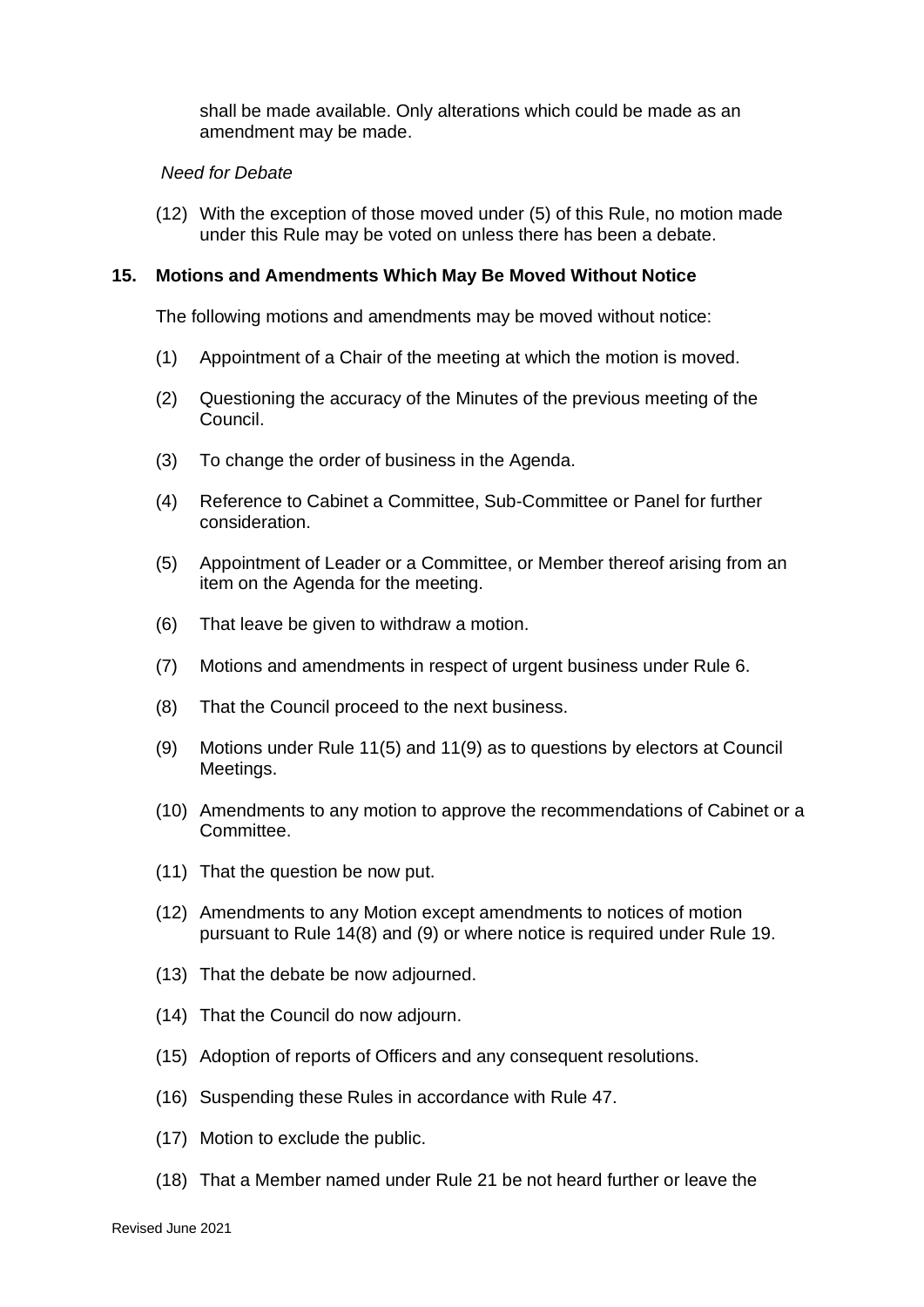meeting.

- (19) Giving consent or leave of the Council where the consent or leave of the Council is required by these Rules.
- (20) That the subject matter of an announcement made by the Mayor, or the Chief Executive under Rule 8 be referred to Cabinet or the appropriate Committee, Sub-Committee or Panel.
- (21) Motions under Rule 16 to continue a Council meeting after 9.00 p.m.
- (22) That the Council do now adjourn for discussion in smaller groups or in some other form.

## **16. Termination and Adjournment of Meeting**

- (1) The Mayor, in consultation with the Chief Executive, may adjourn the meeting at any time and may incorporate a scheduled break of the meeting as required.
- (2) A meeting of the Council (except the Annual Meeting and Budget Council) shall terminate at 9.00 p.m. unless a Member moves, prior to 9.00pm, a motion that the meeting shall continue until (i) a later time (to be specified in the motion) or (ii) the conclusion of the business of the meeting. If the motion is seconded it shall be put to the meeting without comment.
- (3) If the motion is passed the meeting shall continue until the time specified or until the conclusion of the business of the meeting.
- (4) At 9.00 p.m. or such later time as the Council has agreed, the Mayor shall have discretion to grant an additional period of time to allow the item under consideration at that time to be concluded. Otherwise, the Mayor shall
	- a) allow no further points of order to be raised by any other Member.
	- (b) interrupt the discussion of the item being considered by the meeting.
	- (c) allow the proposer of the motion then under consideration a maximum of five minutes to reply to the debate unless he/she seeks leave to withdraw the motion.
	- (d) put (without discussion) all of the questions necessary to dispose of that motion, unless the motion is withdrawn.
	- (e) put (without discussion) all of the questions necessary to complete the consideration of any reports of Cabinet or any Committee, which are on the Agenda for the meeting, unless the Member appointed to preside in any such body (or a person on his/her behalf) indicates a wish to the contrary.
- (5) Any Motion given under Rule 14 not considered at an Ordinary Council meeting due to time constraints shall automatically be deemed withdrawn unless the Service Director – Legal, Governance and Commissioning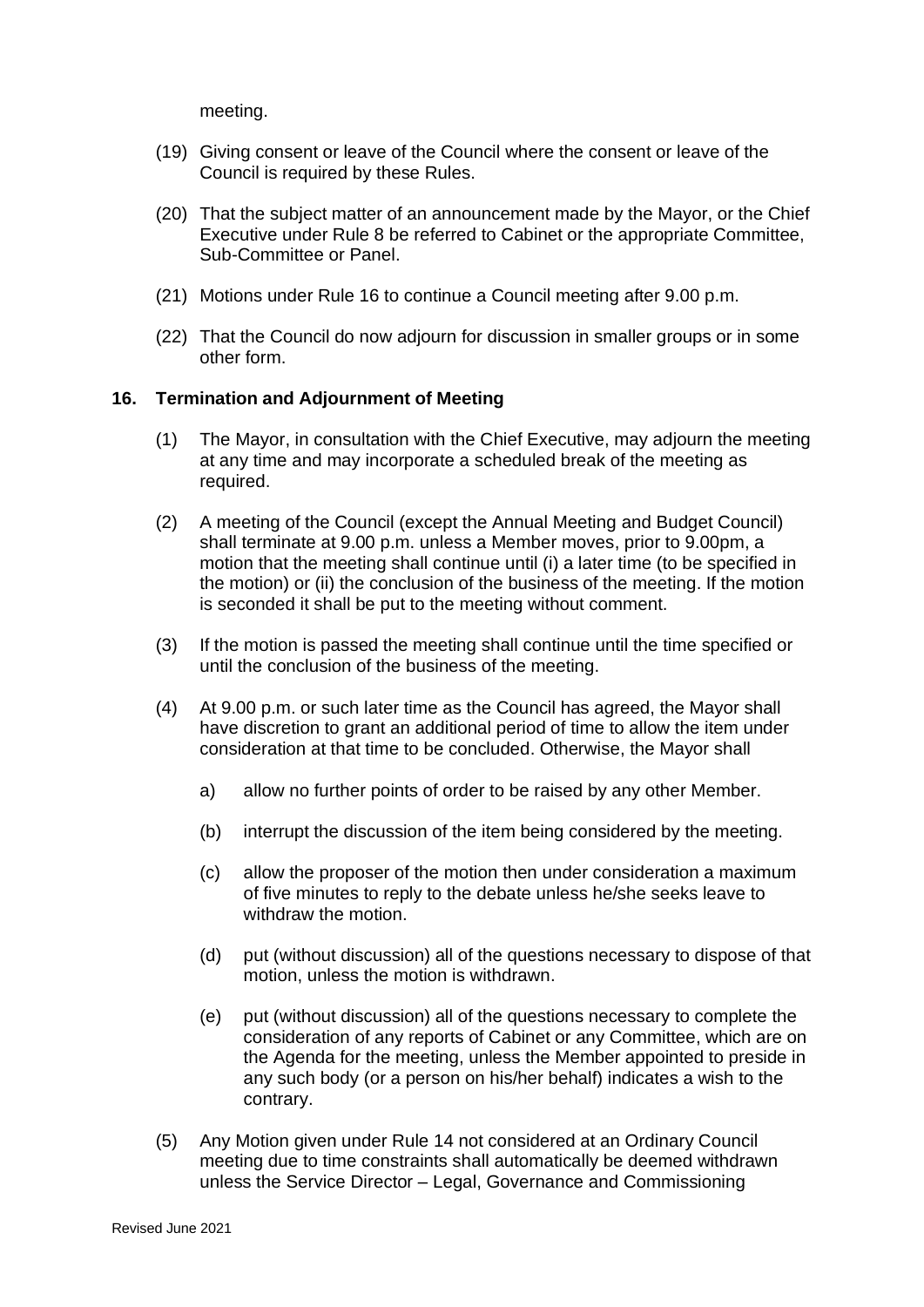receives written confirmation (from the Member or Group who submitted the Motion) by 5pm on the fifth working day following that Council meeting that the Motion should be rolled over for consideration at the next Ordinary Council meeting.

- (6) Where proceedings are in progress either at 9.00 p.m. or at a later time (specifically agreed by the Council in accordance with a motion to that effect), the provisions of Rule 24(3) as to recorded votes shall not apply.
- (7) Following any processes outlined above, the Mayor shall finally close the meeting.

## **17. Opposition Priority Business**

- (1) This Rule applies where there is a majority group of members of the Council.
- (2) A minority group may require that any one item of business placed on the Agenda for any Council meeting be treated as opposition priority business. Such a requirement will only be considered if the Leader of that Group has submitted it in writing to the Chief Executive at least seven days before the Council meeting.
- (3) Where the Chief Executive receives more than one such request for a meeting, he/she shall decide which shall be selected so as to ensure that as far as is possible each minority group's share of opposition priority business reflects the relative size of those groups in the period from the last Annual Meeting of the Council.
- (4) Service Director Legal, Governance and Commissioning shall indicate on the Agenda which item of business (if any) is to be treated as opposition priority business.
- (5) If consideration of an item of opposition priority business has not begun two hours after the start of the meeting it will be brought forward and considered immediately after the conclusion of the item of business then under discussion.

## **18. Rules of Debate**

## *Motions and Amendments*

- (1) A motion or amendment shall not be discussed unless it has been proposed and seconded. Unless notice of the motion or amendment has already been submitted in accordance with Rules 14 and 19, the Mayor may also require that it be written out and handed to him/her before it is discussed further or put to the meeting.
- (2) Members when seconding a motion or amendment may, if they then declare their intention to do so, reserve their right to speak until a later period in the debate on the motion or any amendment.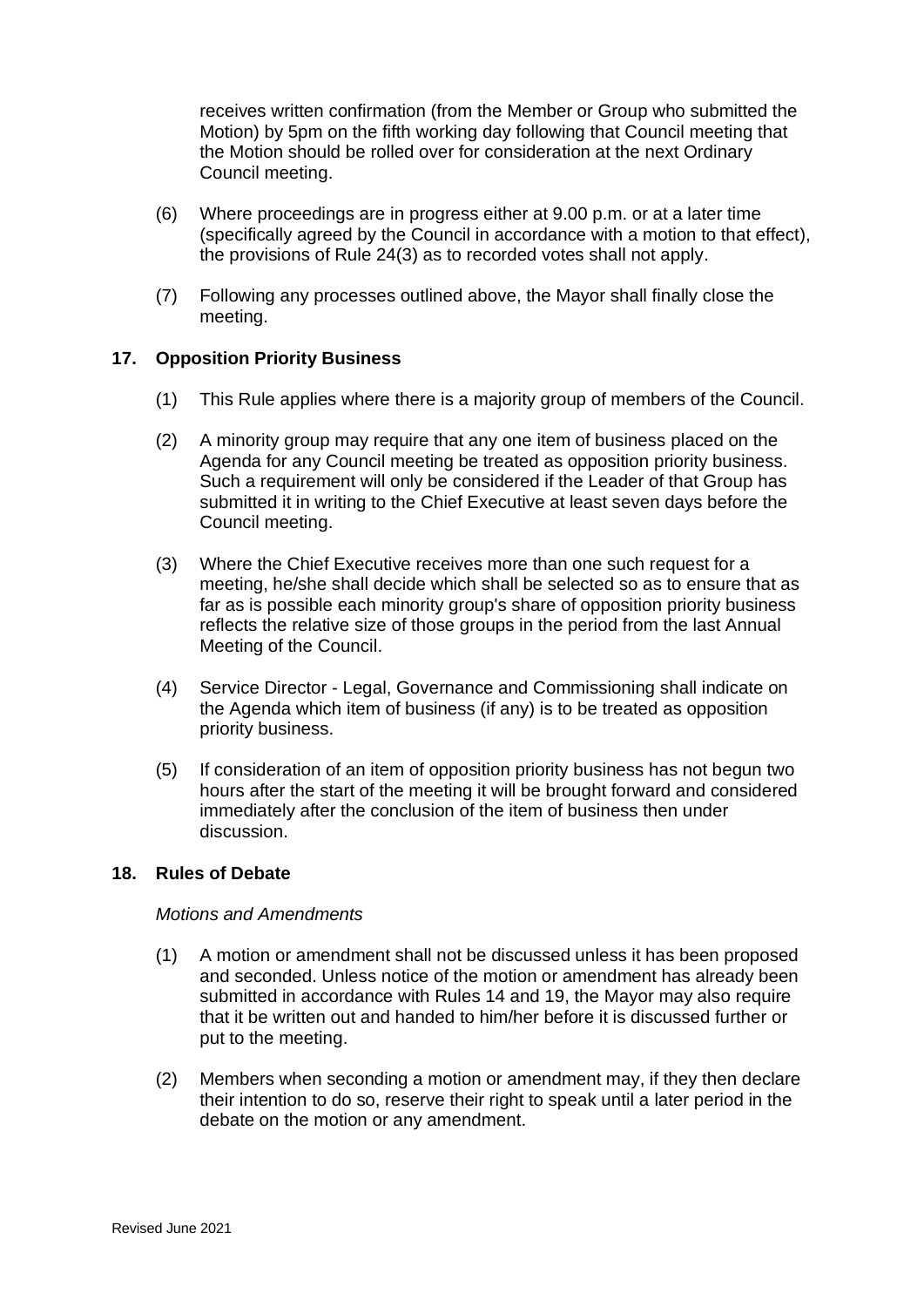## *Seconders Speech*

(3) The Member seconding the motion or amendment and reserving the right to speak shall further indicate to the Mayor during the debate when he/she wishes to speak.

## *List of Names of Those Wishing to Speak*

- (4) During the debate Members should indicate their wish to speak by use of their individual voting console. The Mayor shall have absolute discretion to alter the order of those wishing to speak and may close the list at any time. This provision does not apply to:
	- the Mayor
	- the mover of the original motion
	- the seconder of the original motion who has reserved the right to speak
	- Members rising on a point of order or to provide a personal explanation
	- persons moving motions and amendments under Rule 15

#### *Addressing the Mayor*

(5) Unless the Mayor indicates otherwise, a Member must stand and address the Mayor while speaking. If two or more Members rise, the Mayor shall request one to speak and the other(s) to be seated. While a Member is speaking the other Members shall remain seated and be silent, unless rising on a point of order or in personal explanation.

#### *Content and Length of Speeches*

- (6) No speech of a Member of the Council in moving a motion to adopt the report of Cabinet or a Committee, or a motion under Rule 14 shall exceed 10 minutes and no other speech on any item before Council shall exceed 5 minutes, except:-
	- (a) by consent of the Council, or
	- (b) The Leader, or the Leader's nominee's annual budget speech on the setting of the amounts of Council Tax.

#### *Additional Time For Speeches*

(7) If the Mayor is of the opinion that the subject matter is of special importance or the Member requests additional time, the Mayor may permit the Member to continue for as long as he/she allows.

#### *When a Member May Speak Again - Adoption of Reports*

(8) On a motion to adopt the report of Cabinet or a Committee, a Member may speak once in general regarding the report. In addition, he/she may move or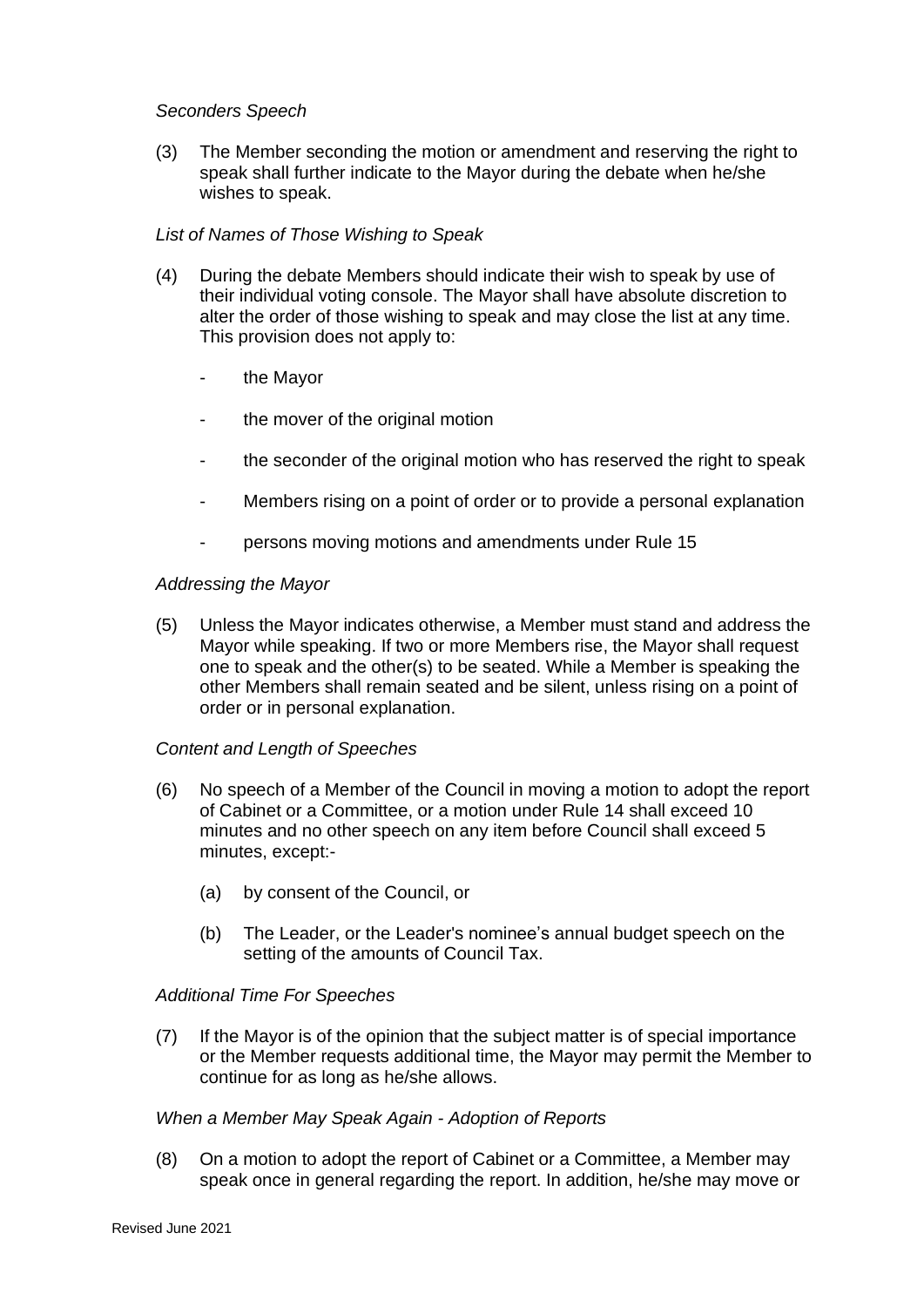second or speak to one amendment only on each item in the report requiring a decision by the Council.

## *When a Member May Speak Again - Other Motions*

(9) On any other motion a Member shall speak only once whilst the motion is the subject of debate. A Member may also move, second or speak to one amendment. If consideration of an amendment begins before a Member has had the opportunity to speak on the motion he/she may still exercise the right to speak on the motion.

#### *Exceptions to Speaking Only Once*

- (10) The requirement that a Member shall only speak once shall not prevent a Member from speaking:
	- (i) in exercise of a right to reply,
	- (ii) on a point of order,
	- (iii) by way of personal explanation.

#### *Amendments to Motions*

- (11) An amendment shall be relevant to the motion and shall be either:
	- (a) to refer a subject of debate to Cabinet or a Committee, for consideration or reconsideration;
	- (b) to leave out words;
	- (c) to leave out words and insert or add others;
	- (d) to insert or add words;

The omission, insertion or addition of words must not have the effect of blocking the motion which is under consideration by the Council. In addition the amendment must not have the effect of increasing the expenditure or reducing the revenue of the Council other than in the form of a referral to Cabinet or the relevant Committee for consideration. (This provision does not apply for the setting of the Council Tax).

#### *Discussion of Amendments*

(12) Except where the voting procedure in Rule 24(6) applies only one amendment may be moved and discussed at a time and no further amendment shall be moved until the amendment under discussion has been disposed of. However, the Mayor may permit two or more amendments to be discussed together if he/she considers that this would be helpful in the circumstances. Where two or more amendments are discussed together they shall be voted upon in the order in which they were moved.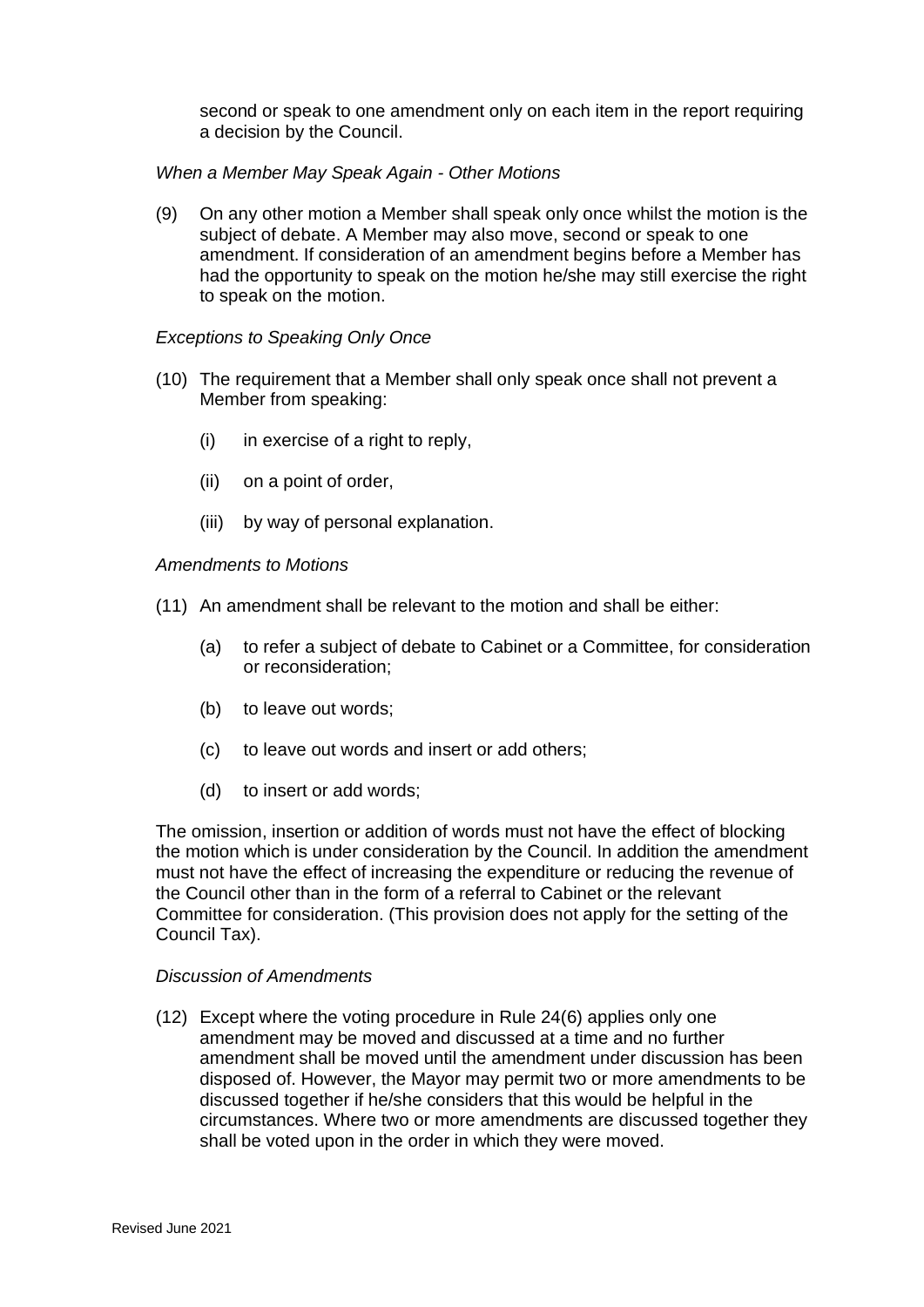## *Motion as Amended*

(13) If an amendment is lost, other amendments may be moved on the original motion. If an amendment is carried, the motion as amended shall take the place of the original motion and shall become the motion upon which any further amendment may be moved.

#### *Withdrawal of Motion/Amendment*

(14) A motion or an amendment may be withdrawn by the proposer with the consent of the seconder and of the Council (which shall be decided upon without debate). No Member may speak on it after the proposer has been granted permission for its withdrawal.

## *Right of Reply*

(15) The proposer of a motion shall have the right to reply at the close of the debate on the motion, immediately before it is put to the vote. If an amendment is moved, the proposer of the original motion shall have also the right to reply at the close of such debate on the amendment and shall not otherwise speak on the amendment. Such a reply shall be confined to matters raised in the debate on the motion or amendment, as the case may be. The proposer of an amendment shall have no right to reply to the debate on the amendment. However where an amendment is carried the proposer of that amendment (now the substantive motion) shall have a right of reply at the close of the debate and on any subsequent amendment.

## *Motions which may be moved during debate*

- (16) When a motion is under debate no other motion shall be moved except the following:-
	- (a) to amend or withdraw the motion;
	- (b) to adjourn the meeting;
	- (c) to adjourn the debate;
	- (d) to proceed to the next business
	- (e) that the question be now put;
	- (f) that a Member be not further heard on the item of business before the Council;
	- (g) by the Mayor under Rule 21(2);
	- (h) to exclude the public;
	- (i) to withdraw or amend proceedings in accordance with paragraph (14) of this Rule.

## *Closure Motion*

- (17) A Member may move without comment at the conclusion of a speech of another Member "That the question be now put", "That the debate be now adjourned" or "That the Council do now adjourn". If such a motion is seconded, the Mayor shall proceed as follows:-
	- (a) On a motion "that the question be now put", the Mayor shall put this motion to the vote, unless he or she is of the opinion that the matter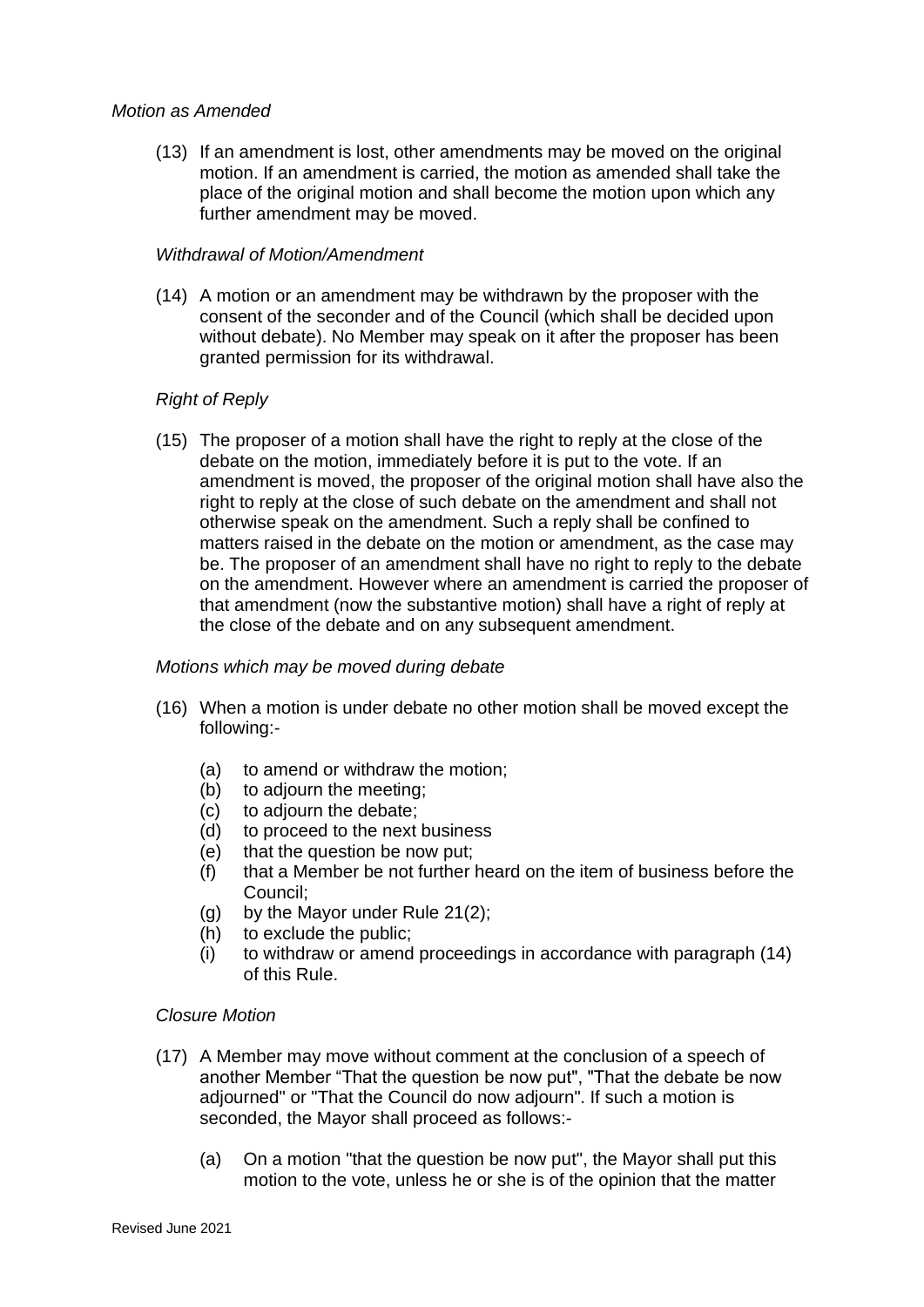before the meeting has not been discussed sufficiently. If the motion 'that the question be now put' is voted on and carried, the Mayor will allow the proposer of the original motion the right to reply under paragraph (15) above before putting the motion under discussion to the vote.

(b) On a motion "to adjourn the debate or meeting". The Mayor shall put the motion for an adjournment to the vote without giving the mover of the original motion the right to reply, if he or she is of the opinion that the matter before the meeting has not been sufficiently discussed and cannot reasonably be discussed at that meeting.

## *Point of Order and Personal Explanation*

- (18) A Member may rise on a point of order or in personal explanation and shall be entitled to be heard immediately. A point of order shall relate only to an alleged breach of one of these Rules or the law and the Member shall specify the Rule or the law and the way in which it has been broken. A personal explanation shall be confined to some material part of a speech by the Member in the Council meeting which may appear to have been misunderstood in the present debate. A personal explanation may not be made in any other circumstances and in particular reference in a speech to another Member does not give that Member any right of personal explanation except in circumstances specified above.
- (19) The ruling of the Mayor on a point of order or on the admissibility of a personal explanation will be final.

#### *Relaxation by the Mayor of Rules of Debate*

(20) Before the start of the debate on any item or motion the Mayor may determine, after consultation with the Chief Executive, that any of the requirements of this Rule shall be relaxed or waived during the debate on that item or motion.

#### *Mayor's Authority*

- (21) Whenever the Mayor rises during a debate, a Member who is standing and speaking shall sit down and the Council shall be silent. Afterwards, a Member may continue his or her speech unless the Mayor determines otherwise.
- (22) The time permitted for consideration of scrutiny reports under Rule 5 (3) (n) shall be a maximum of 60 minutes.
- (23) The time permitted for consideration of key issues shall be a maximum of 60 minutes
- (24) The time permitted under (22) and (23) of this Rule may be extended at the discretion of the Mayor in consultation with the Chief Executive.

#### *Mayor's Casting Vote*

(25) The Mayor, or in their absence, the person presiding at the Council meeting,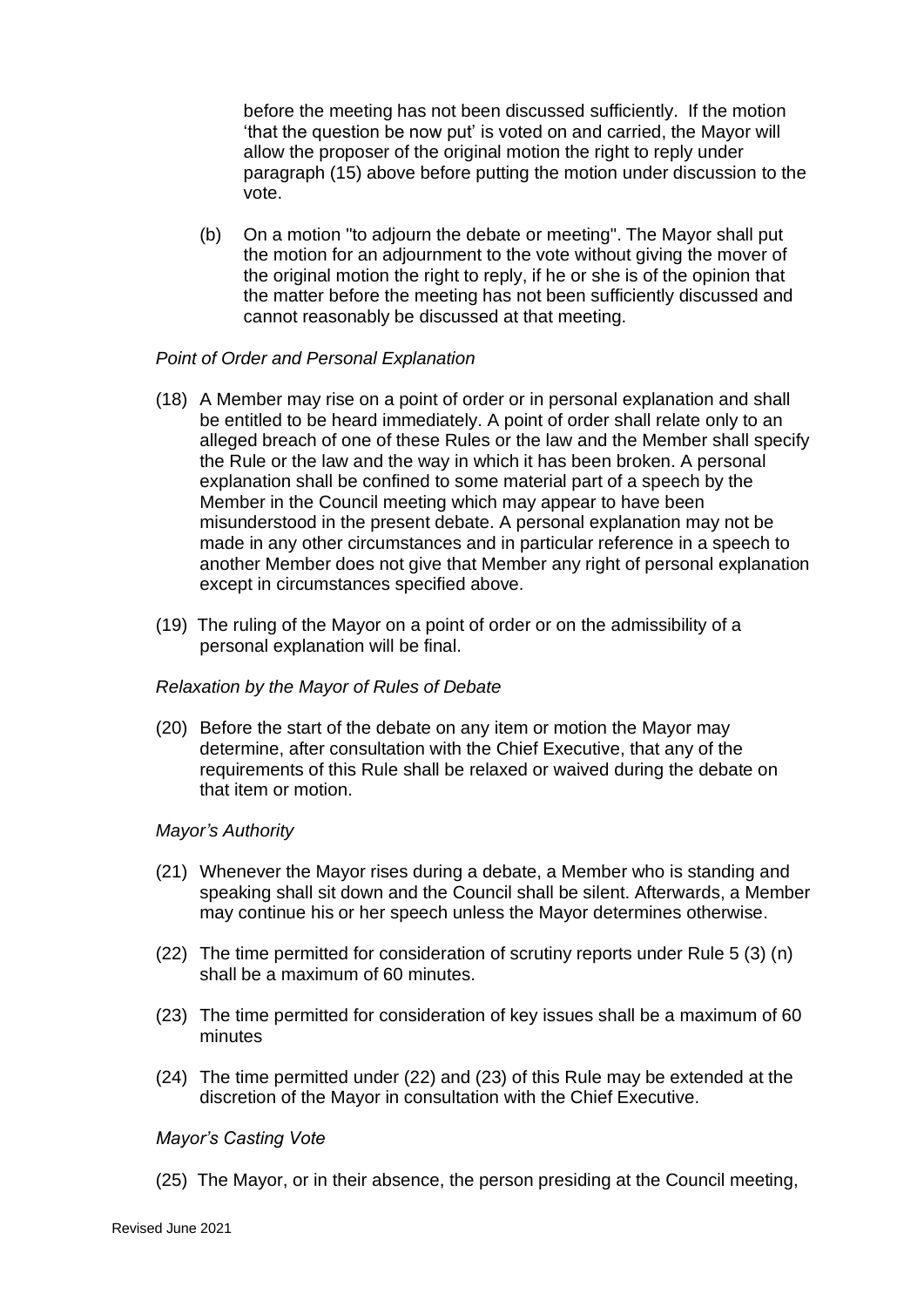shall have a second or casting vote in the case of an equality of votes.

## **19. Motion to Make Statutory Calculations and to set Amounts of Council Tax**

#### *Motion referred from Cabinet*

(1) At least 14 days before the date fixed for calculating the amounts required under Sections 32 to 36 of the Local Government Finance Act, 1992, and setting the amounts of Council Tax, the Chief Executive shall distribute to all Members of the Council the motion which has been proposed by the Cabinet for the Council, together with the draft Revenue Budget.

#### *Motion distributed by the Leader*

(2) If the Cabinet is not able to recommend a motion to the Council meeting, the Leader shall distribute to all Members of the Council at least 14 days in advance a motion to be presented to the Council meeting together with the draft Revenue Budget. This motion must be presented in the names of the Chair of the Cabinet and be supported by at least two other Members of the Council.

#### *Amendments*

(3) An amendment to a motion proposed under paragraph (1) above, cannot be moved unless it has been submitted and deemed to be financially sound and sustainable by the Chief Executive no later than 7 days prior to the date of the Budget Meeting. The Notice of such an amendment must be delivered to the Chief Executive and must specify the terms of the proposed amendment and the effect which it will have on the draft Revenue Budget.

Amendments to the Budget Motion cannot be accepted unless the Chief Executive is satisfied, upon the advice of the Service Director - Finance, that the proposed amendment is financially sound and sustainable.

#### *Notification of Amendments*

(4) The Chief Executive shall inform all Members of the Council of any amendments received and the order of receipt. The amendments shall be considered at the meeting in the same order that they have been received by the Chief Executive.

#### *Debating the Motion and Amendments*

(5) (i) The Mover of any Amendment to the Budget Motion shall speak for no longer than ten minutes, or for the same time taken by the Mover of the Budget Motion, whichever is the longer.

 (ii) If a motion or an amendment described in paragraph (1), (2) and (3) above is not carried at the Council meeting, further motions and amendments may be moved and seconded without notice for consideration and determination. Copies of these additional motions or amendments must be made available to each Member of the Council by the mover or seconder before any debate begins.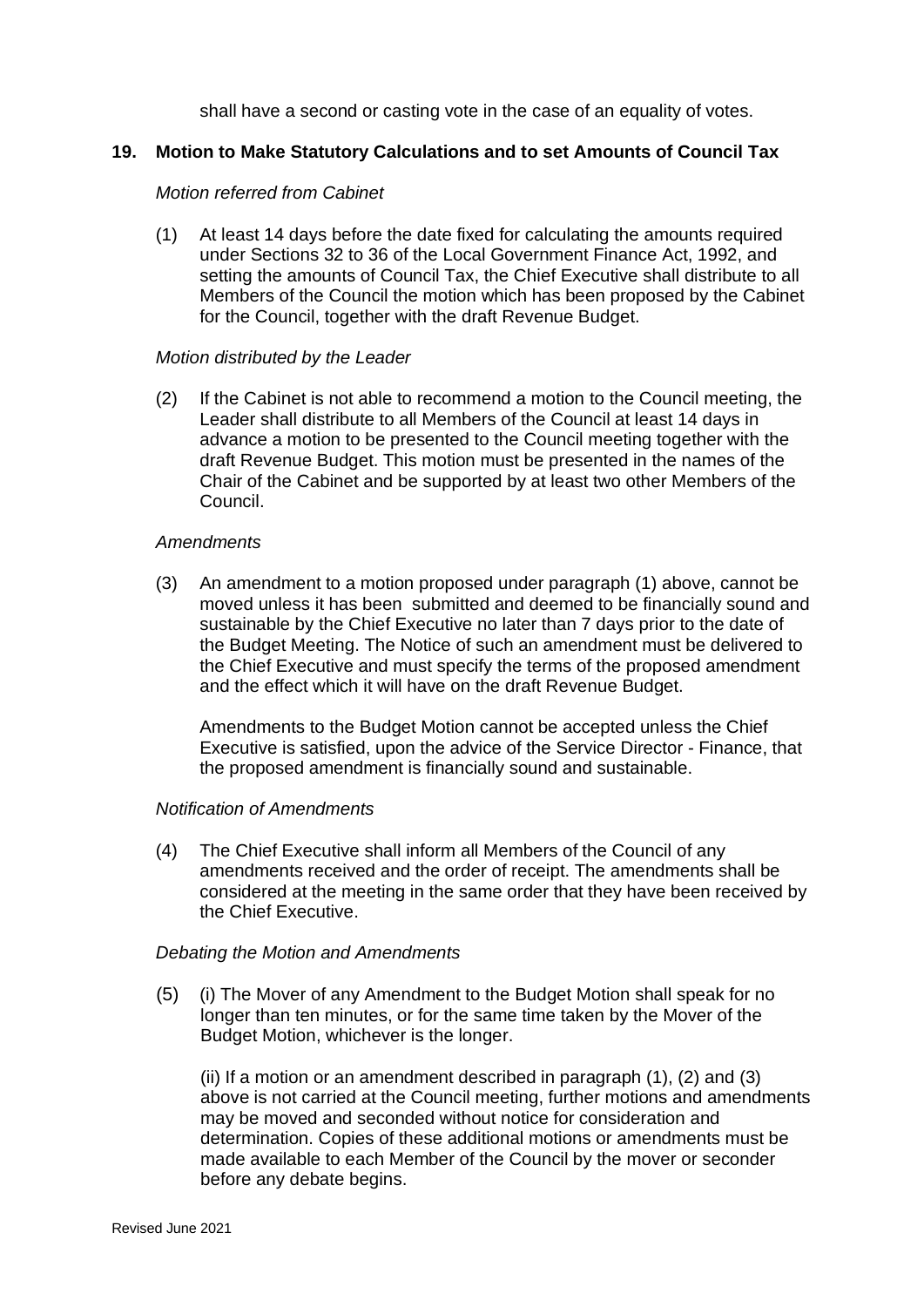(iii) In the event that an amendment is approved, thereby becoming the substantive motion, this resolution shall become the Council's budget and no further amendments shall be debated or voted upon.

(iv) In order to engage in a full debate about the Budget and amendments these rules will allow reference to be made by a member in the Budget debate, to the Budget Motion and / or any amendments submitted by a political group related to the budget during their contribution to the debate whether that be when speaking on the Budget Motion or an amendment to it.

## *Limitations*

(6) The introduction of a new motion or amendment on the day of the Council meeting by a Political Group represented on the Council will not be permitted unless it gave notice of a motion or an amendment under paragraph (1), (2) and (3) above for inclusion on the summons for the meeting.

## *Recording of Votes relating to Council Tax etc.*

- (7) Immediately after any vote is taken at a Budget Decision Meeting of the Council on any decision or amendment relating to the approval of the General Fund, or the statutory calculation for the setting of the Council Tax, there must be recorded in the minutes of the proceedings of that meeting the names of the persons who cast a vote for the decision or against the decision or who abstained from voting,
- (8) For the purposes of Rule 19 (7)
- a) "Budget Decision" means a meeting of the Council at which it:
	- (i) makes a calculation (whether originally or by way of substitute) in accordance with any of sections 31A, 31B, 34 to 36A, 42A, 42B, 45 to 49, 52ZF, 52ZJ of the Local Government Finance Act 1992(b); or
	- (ii) issues a precept under Chapter 4 of the Part 1 of that Act;

and includes a meeting where making the calculation or issuing the precept as the case may be was included as an item of business on the agenda for that meeting.

#### **20. Motion affecting persons employed by the Council**

If a question arises at a meeting of the Council on the appointment, promotion, dismissal, salary, superannuation or conditions of service, or as to the conduct of any person employed by the Council, it shall not be considered until the Council has determined whether or not the public and press shall be excluded.

#### **21. Members Conduct**

#### *Member not be heard*

(1) If at a Council meeting any Member of the Council (in the opinion of the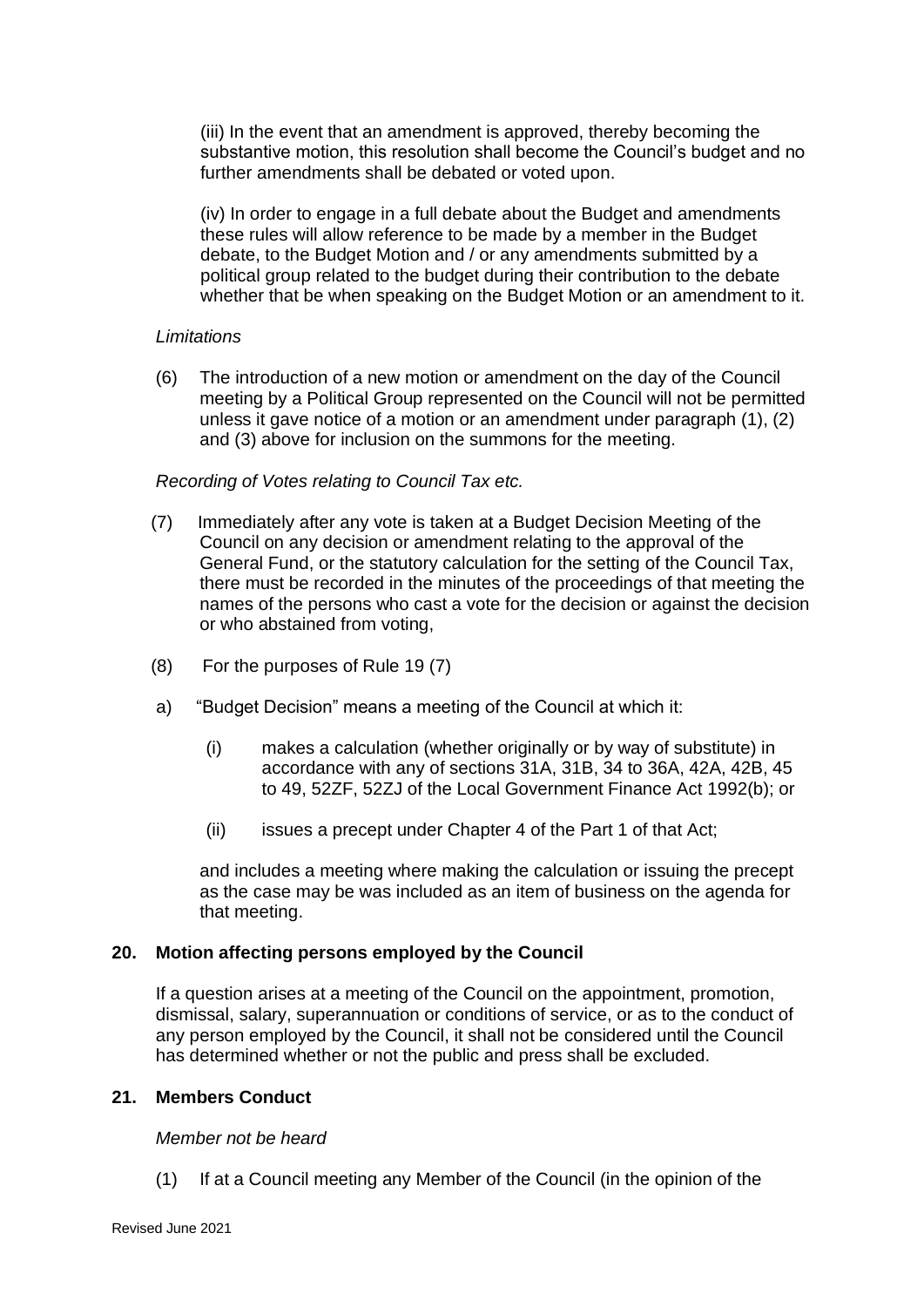Mayor) persistently disregards the ruling of the Mayor or behaves irregularly, improperly, offensively or obstructs the business of the Council, the Mayor or any other Member may move "That the Member named be not heard further on the item of business before the Council". If the motion is seconded it shall be determined without discussion.

#### *Member to leave the meeting*

(2) If the named Member continues his or her misconduct after a motion under paragraph (1) above has been carried, the Mayor shall either move "That the Member named do leave the meeting" (in which case the motion shall be put and determined without seconding or discussion), or adjourn the meeting for as long as he/she considers necessary.

#### *General Disturbance*

(3) In the event of general disturbance which in the opinion of the Mayor renders the despatch of business impossible, the Mayor may decide to adjourn the meeting of the Council for as long as he/she considers necessary.

#### *Mayor's Power to Adjourn*

(4) The provisions of this Rule do not limit the Mayor's power to adjourn the meeting at any time under Rule 16(1).

#### **22. Disturbance by the Public**

If members of the public interrupt the proceedings of any meeting, the Mayor shall warn them regarding their conduct. If they continue the interruption, the Mayor shall order their removal from the room. In case of general disturbance in any part of the room open to the public, the Mayor shall order that part to be cleared.

## **23. Previous Decisions and Motions**

#### *Motion to rescind a previous decision*

(1) No motion to rescind any decision taken within the preceding six months, and no motion or amendment with the same effect as one which has been rejected within the preceding six months, shall be proposed unless notice has been given in accordance with Rule 14 and has been signed by at least 10 Members of the Council. When any such motion or amendment has been disposed of by the Council, no similar motion may be proposed within a further period of six months.

#### *Motion similar to the one previously rejected - exceptions*

(2) This Rule shall not apply to motions moved on a recommendation of Cabinet or a Committee, or to motions or amendments moved in accordance with Rule 19.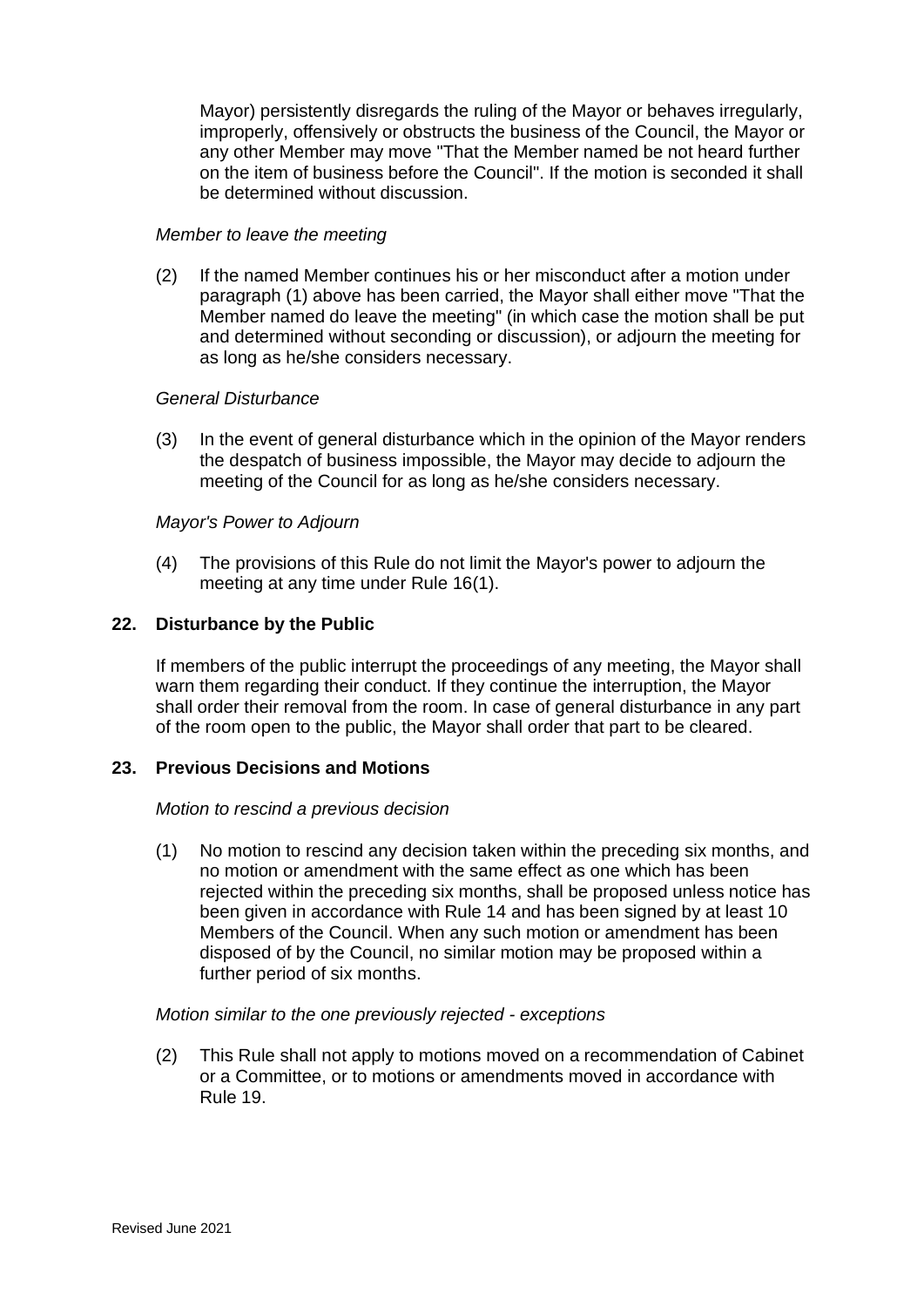## **24. Voting**

## *Show of Hands / Voting Equipment*

(1) Voting at Council meetings shall be as directed by the Mayor, either by a show of hands or by use of the electronic voting equipment unless a Ballot is agreed under paragraph (4).

#### *Casting Vote*

(2) The Mayor, or in his/her absence the Deputy Mayor or the Chair at the time the vote is taken shall have a second or casting vote.

#### *Recorded Vote*

(3) Any Member of the Council may request that a recorded vote be taken on an item to record how each Member present at the meeting intended or decided to vote. This request for a recorded vote will only be acceptable if it is supported by at least five other Members and is made before the Mayor has announced the result of the vote.

#### *Ballots*

(4) The vote will take place by ballot at the request of any Member supported by at least five other Members. The Mayor/Chair will announce the numerical result of the ballot immediately the result is known.

#### *Right to require individual votes to be recorded*

(5) At any meeting of the Council a Member may require that his or her decision in voting for or against or abstaining on an item on the Agenda be recorded in the Minutes of the meeting. This will be effective only if it is proposed by the Member before the Mayor has announced the result of the vote.

#### *Voting on Appointments (including Mayor and Leader)*

(6) If there are more than two persons nominated for any appointment to be filled by the Council (including the election of the Mayor and the Leader) and there is no overall majority vote in favour of one person, the following procedure will apply. The name of the person who has received the least number of votes will be struck off the list of nominations and a fresh vote will be taken. This procedure will continue until a majority vote is given in support of one of the persons nominated.

#### **25. Failure to Attend Meetings**

(1) In accordance with the Local Government Act 1972, if a Councillor attends no meetings of the Authority for six months the Chief Executive will tell the Council (unless the Member has been granted leave of absence by the Council). The Council will consider whether the absence was caused by some reason approved by them. If they are not satisfied about the cause of the failure, the Member will cease to be a Member of the Council.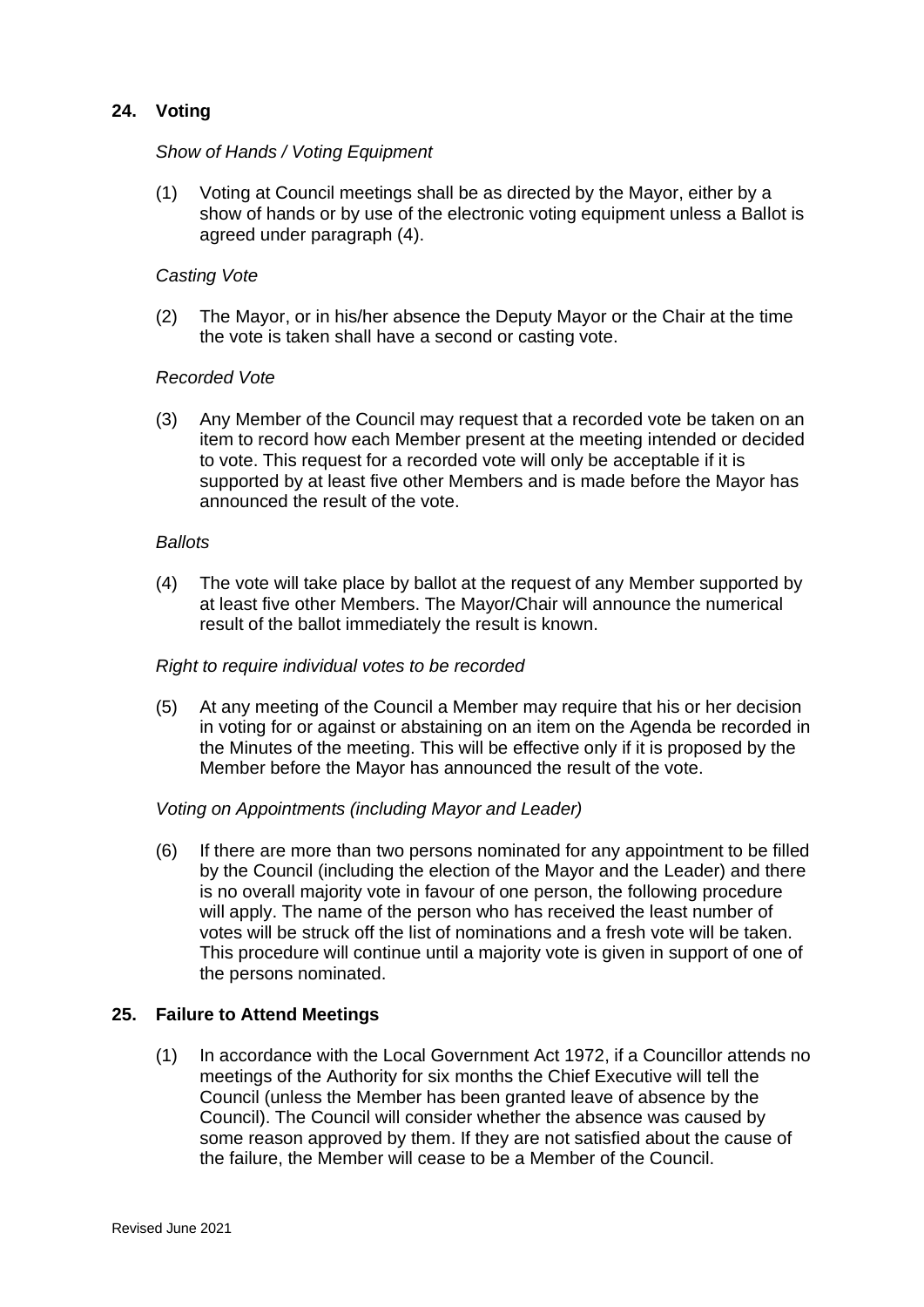- (2) For the purpose of this Rule a meeting of the Authority shall include:-
	- \* the Council, Cabinet or any Committee, Sub-Committee or Panel; or
	- \* any Joint Committee or Joint Board which has Council functions delegated to it;
	- any other body at which the Member represents the Council.

#### **26. Interests of Members which are not Disclosable Pecuniary Interests**

- (1) Any Member who has an interest which is not a Disclosable Pecuniary Interest as described in paragraph 5 of the Council's Code of Conduct in any matter shall comply with the requirements of that Code in respect of that interest ("Other Interest").
- (2) A Member of the Council may declare in a register kept by the Service Director - Legal, Governance and Commissioning his/her membership of any organisation which requires details of its aims, duties or membership to be kept secret. This register will be open to public inspection during office hours.

#### **27. Interpretation of these Rules**

The ruling of the Mayor, after consultation with the Chief Executive, as to the construction or application of any of these Rules, or as to any proceedings of the Council shall be final.

## **(B) Members and Officers Etc**

## **28. Leaders and Business Managers**

- (1) Members of the Council may be chosen by each of the political groups on the Council to act as the Leaders, Deputy Leaders and Business Managers of those groups.
- (2) The names of the Leader, Deputy Leader and Business Manager appointed by a political group represented on the Council shall be notified to the Chief Executive. The powers of a Leader shall also be exercisable by the Deputy Leader in the absence of the Leader.

## **29. Inspection of Documents**

(1) A Member of the Council may, for the purposes of his/her duty as a Councillor, on application to the Service Director – Legal, Governance and Commissioning, inspect any document which has been considered by the following subject to the provisions of the Local Government (Access to Information) Act 1985 and the Local Government Act 2000 being met in relation to items determined as exempt information:

Council a Committee a Sub-Committee a Panel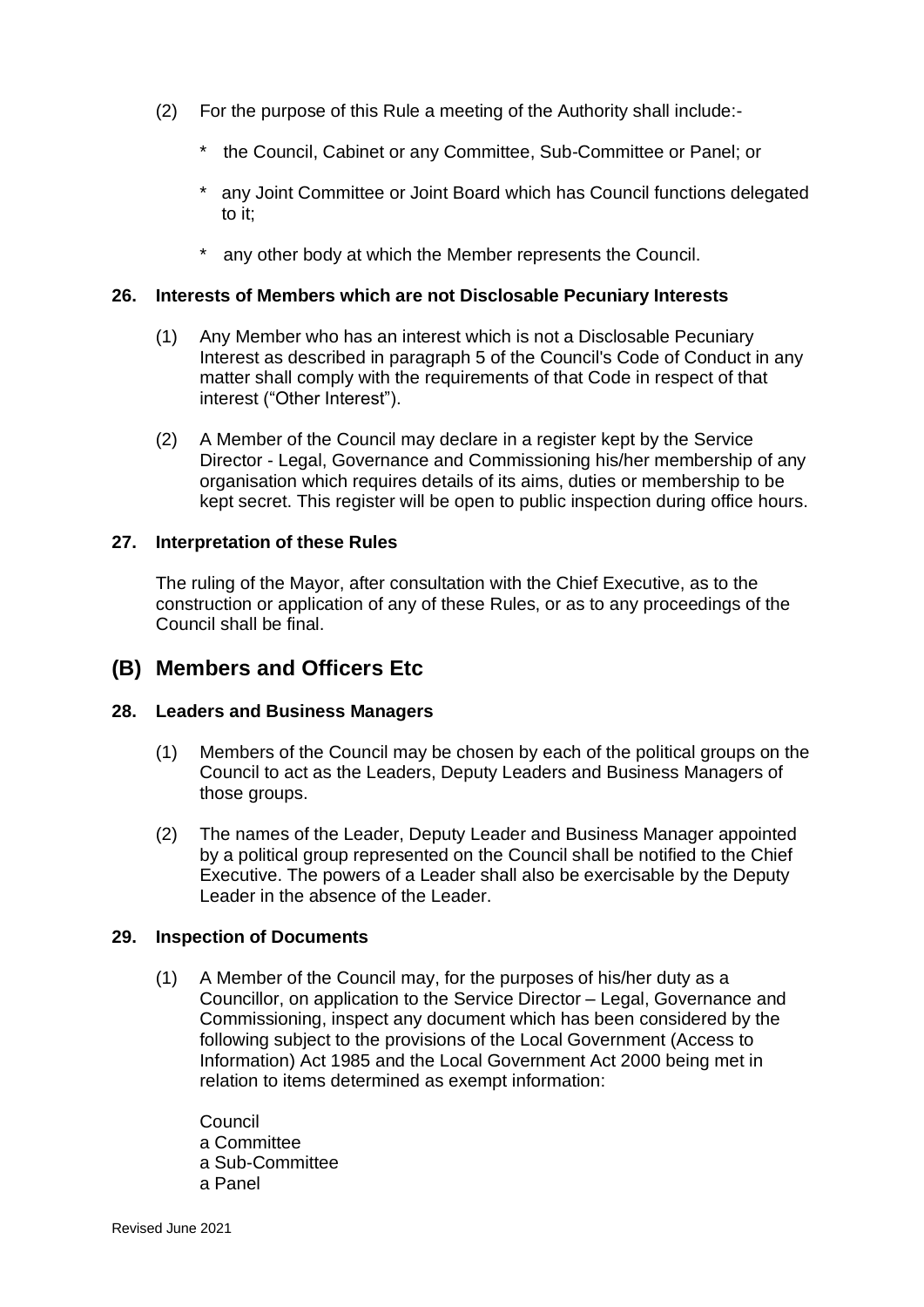For the same purposes a Member may also request that he or she be supplied with a copy of the document. This will be provided if it is practicable.

- (2) Members should not inspect or request a copy of any document relating to a matter in which they have an interest, either a disclosable pecuniary interest or an other interest, as defined in the Council's Code of Conduct. The Service Director – Legal, Governance and Commissioning may decline an application from a Member to inspect a document which would be protected by privilege arising from the relationship of solicitor and client in the event of legal proceedings.
- (3) Copies of all reports and minutes associated with the following meetings shall be kept by the Service Director – Legal, Governance and Commissioning in accordance with the requirements of the Local Government (Access to Information) Act 1985 and the Local Government Act 2000.

**Council** a Committee a Sub-Committee a Panel

These shall be open to inspection by any Member of the Council during office hours subject to the provisions of those Acts being met in relation to items determined as exempt information.

- (4) The Chief Executive or any Officer of the Council may decline a Member's request to inspect a document, if it contains confidential information. The only exceptions to this rule will be if the Member has a legal right to inspect a document or has obtained the consent of the Cabinet (for matters within its remit) or the Corporate Governance & Audit Committee (for all other matters).
- (5) All requests to inspect documents will be dealt with in accordance with the Council's Access to Information Procedure Rules. Rights in respect of documents under the control of the Cabinet are set out in Rules 26 and 27 of the rules.

## **30. Orders Regarding Works; Inspection of Lands, Premises, etc.**

A Member of the Council shall not issue any order regarding any works which are being carried out by or on behalf of the Council. In addition he or she shall not claim, by virtue of being a Member of the Council, any right to inspect or to enter upon any land or premises which the Council has the power or duty to inspect or enter.

## **31. Representation of the Council on Other Bodies**

If any Member of the Council is nominated or appointed by or on behalf of the Council to serve as a Member of another body, the appointment shall stand until the next Annual Meeting of the Council or until the first meeting thereafter of the Cabinet or Committee making the nomination or appointment unless:

(a) the constitution of the other body makes different provisions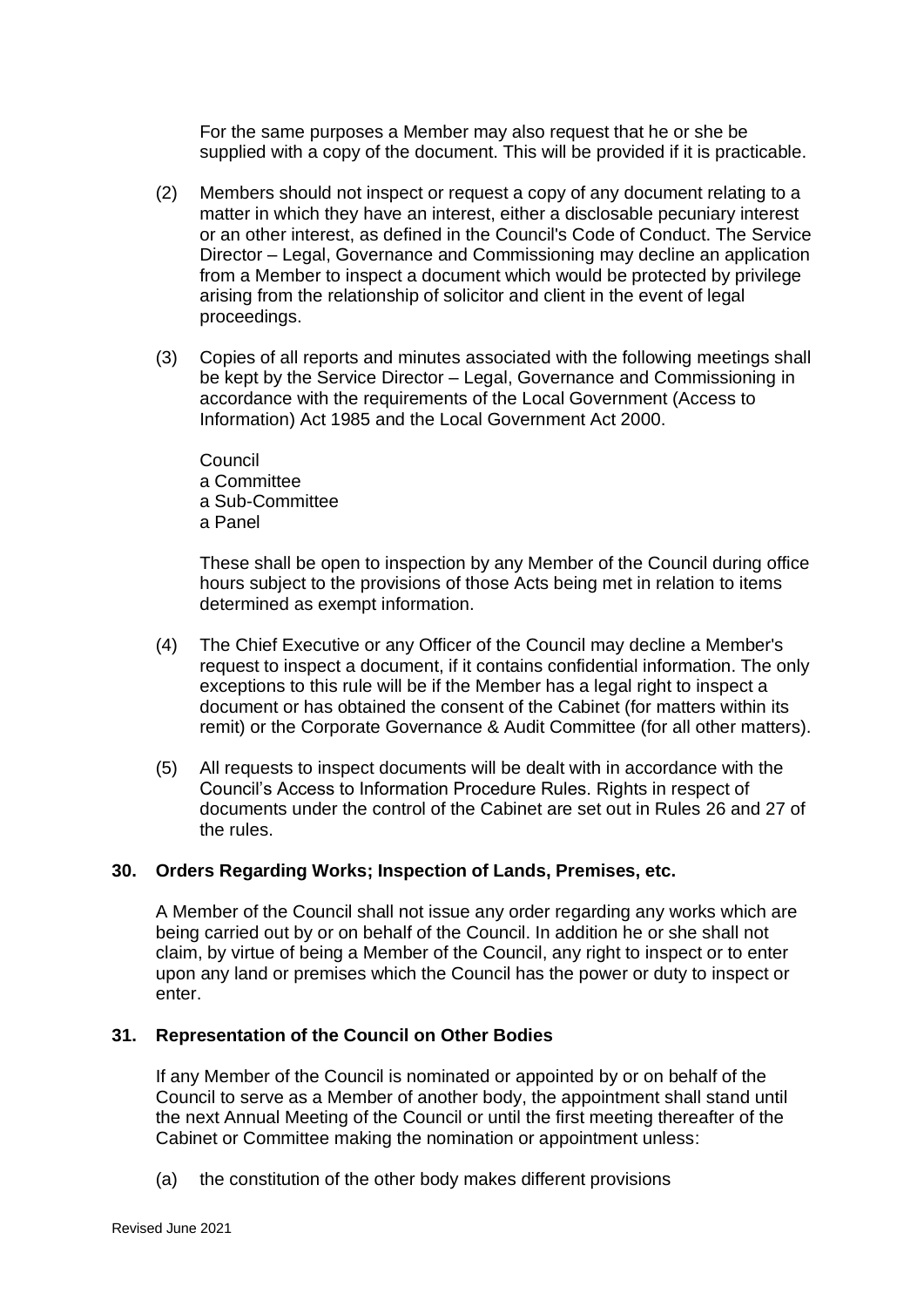- (b) the Council (or the Cabinet, in the case of nominations made by it) at any other time resolves otherwise
- (c) the Member resigns from the outside body by the method required by the body or, if none, by notifying in writing to the Service Director - Legal, Governance and Commissioning.

#### **32. Interest of Officers in Contracts**

The Service Director - Legal, Governance and Commissioning shall keep a register to record the details of any Officer of the Council who has given notice of a pecuniary interest in a contract as described by Section 117 of the Local Government Act 1972. This register shall be open to inspection by any Member of the Council during office hours.

## **33. Third Party Recording<sup>1</sup> of Committees, Boards and Panels**

- (1) The Council wants to be open and transparent in the way in which it conducts its decision-making.
- (2) Recording is allowed at all meetings of the authority<sup>2</sup> to enable those not present to see or hear the proceedings either as they take place (or later) and to enable the reporting of those proceedings.
- (3) Filming or other recording of all meetings of the authority, whilst those meetings are to the public, is permitted $3/4$ .
- (4) Those wishing to record proceedings should, as a courtesy, inform the chair (or clerk) of the meeting of their intentions to record prior to the commencement of the meeting.
- (5) Recordings may only be taken overtly from the area designated for the public and;
	- a. Recording devices must be in silent mode;
	- b. No flash or additional lighting is permitted;
	- c. Recordings must be taken from one fixed position and must not obstruct others from observing proceedings.
- (6) The Chair of a meeting has the authority to instruct that recordings be stopped where<sup>5</sup>:
	- a. The press and public have been excluded from the meeting due to the nature of (exempt or confidential) business being discussed;
	- b. There is public disturbance or a suspension/ adjournment of a meeting;

 $3$  In accordance with any regulations relating to such matters.

 $<sup>1</sup>$  This includes both video and audio recording.</sup>

<sup>&</sup>lt;sup>2</sup> Including full Council, committees (boards and panels) established by full Council.

<sup>4</sup> All agendas will indicate that records may be made at the meeting by third parties; signage will also be displayed indicating this.

<sup>&</sup>lt;sup>5</sup> In all cases recording equipment must be switched off.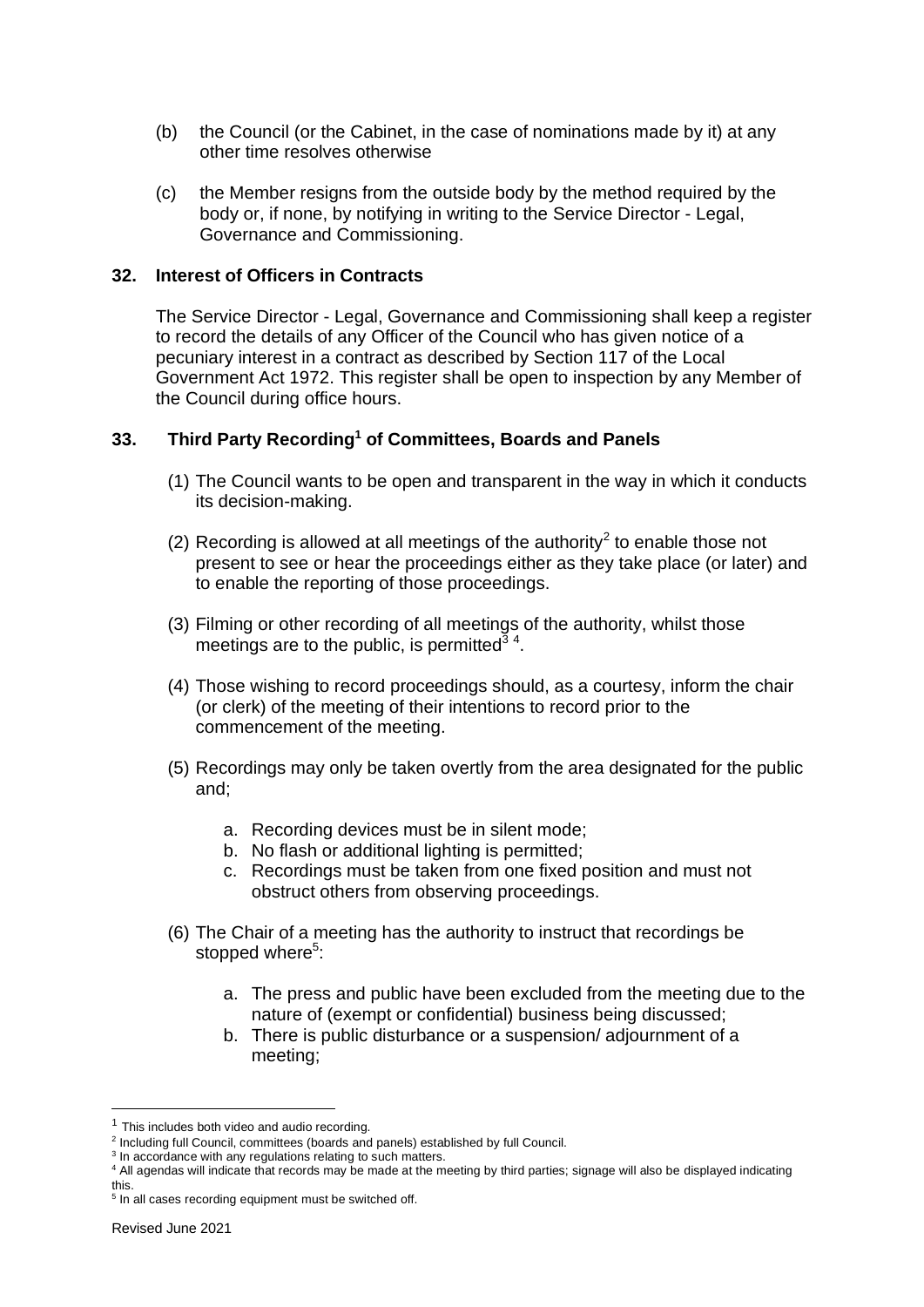- c. The recording has become disruptive or distracting to the good order and conduct of the meeting;
- d. Continued recording is against the wishes of an individual<sup>6</sup>.

## **34. Confidentiality of Meetings and Recording of Proceedings**

- (1) The Council's meetings will be held in public unless the Access to Information Procedure Rules permit the public to be excluded. Those Rules also deal with public access to documents.
- (2) Any person attending a meeting may take written notes of the proceedings.
- (3) A Member or employee of the Council shall not disclose to any person any document or any matter contained in any document which is marked "Confidential" or "not for publication" except with the permission of the Council, Cabinet, Committee, Sub-Committee, or Panel which considered the item, or if the person concerned has a legal right to inspect the document.

# **(C) Relating To Committees, Sub-Committees, Panels Etc**

## **35. Appointment of Committees, Sub-Committees and Panels**

- (1) The Council at its Annual Meeting will establish those Committees which are required by law and such other Committees as are deemed necessary to carry out the work of the Council during the municipal year. The Council may at any other time establish new Committees, which are considered necessary to carry out the work of the Council.
- (2) The Council subject to any statutory provision:-
	- (i) shall not appoint any Member of a Committee so as to hold office later than the next Annual Meeting of the Council;
	- (ii) may at any time dissolve a Committee or alter its membership.
	- (iii) shall not appoint the Leader, the Deputy Leader of the Council or any Members of the Cabinet as members of the Overview and Scrutiny Committee or its Panels;
	- (iv) shall require the post holders of Scrutiny Lead Panel Members Children (including those who attend Children Homes Regulations 44 visits) and Adoption Panel Members to undertake an Enhanced DBS check in accordance with the DBS policy. The Monitoring Officer may require other members to undertake an enhanced DBS check at her discretion where such checks are justified.

## Appointment of Sub-Committees, Panels etc.

(3) At the first meeting of a Committee in the municipal year, it shall establish such Sub-Committees or Panels as are considered necessary. Committees subject to any statutory provision,

<sup>&</sup>lt;sup>6</sup> Where members of the public raise an objection to being recorded, then those individuals will not be filmed. However continued audio recording will be permitted where the contributions are material to the resolutions to be made.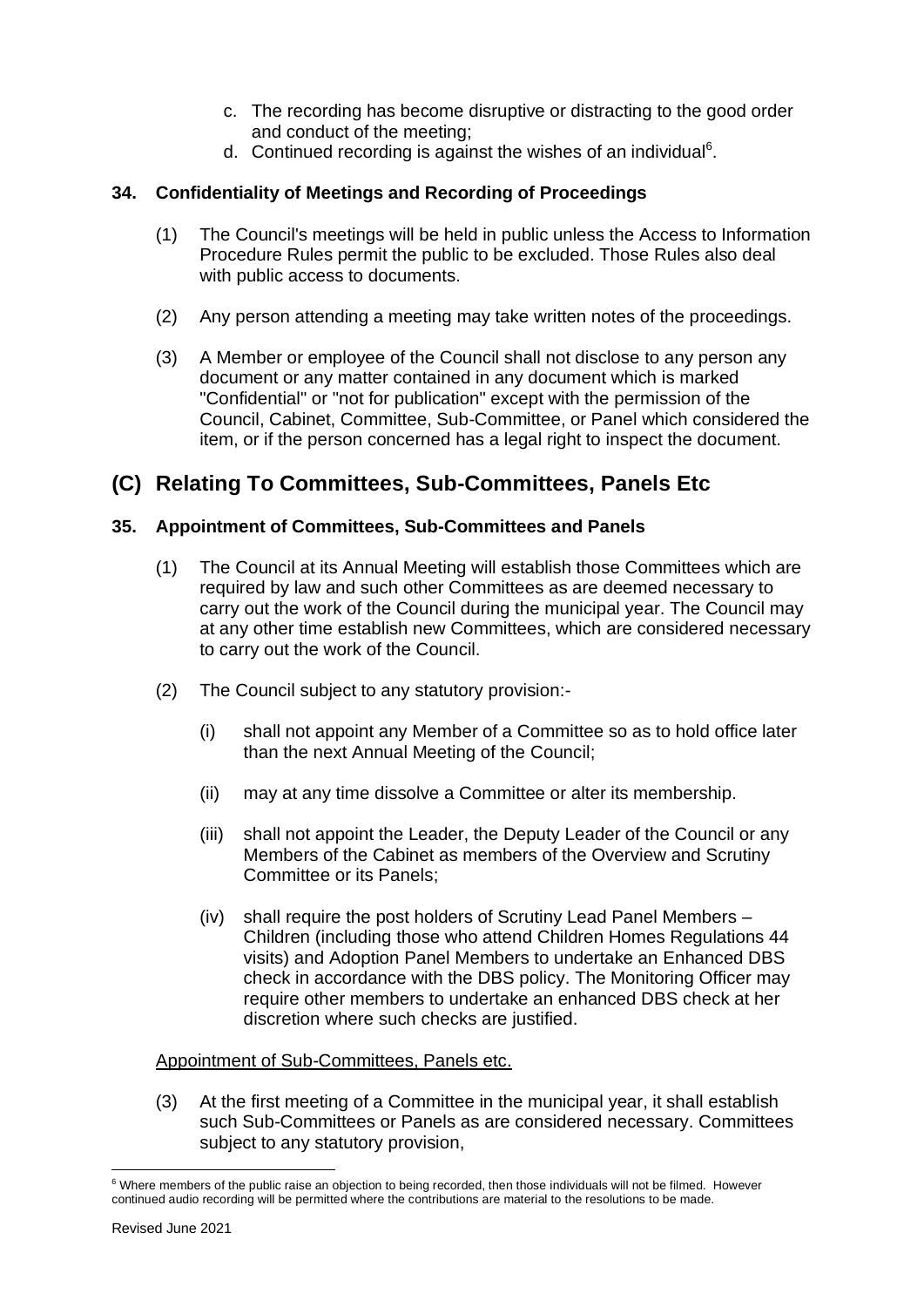- (i) shall not appoint any Member of a Sub-Committee or Panel so as to hold office later than the next Annual Meeting of the Council.
- (ii) may at any time dissolve a Sub-Committee or Panel or alter its membership, and
- (iii) may delegate to any such Sub-Committee or Panel any power or duty delegated to the Committee by the Council.
- (4) A Committee may establish other Sub-Committees or Panels at any time in the municipal year.

## Membership of Committees, Sub-Committees, Panels etc.

(5) The Members on each Committee, or Sub-Committee or Panel shall (so far as legally required)be selected by each of the Political Groups represented on the Council, on the basis of their proportional representation at the date that the Committee, or Sub-Committee, or Panel is appointed.

#### Proportional Representation of Political Groups not to apply

(6) The Council may determine that proportional representation shall not apply to any Committee, and any Committee may make a similar determination with respect to any of its Sub-Committees or Panels subject to compliance with the requirements of Section 17 of the Local Government and Housing Act 1989.

## Substitute Members

(7) At the Annual Meeting of the Council a panel of substitute Members will be established, to be available to replace Members of Committees, and Sub-Committees, (except the Health and Well-being Board, the Overview and Scrutiny Management Committee, the Overview and Scrutiny Panels, District Committees, Employee Relations Sub Committee, the Standards Committee and the Standards Sub-Committee) at each meeting during the municipal year as and when required. The names of those Members included on the panel of substitutes will be placed on every notice for a relevant Committee, or Sub-Committee meeting.

#### Changes to the Substitute Panel and Members of a Committee, Sub-Committee and Panel

- (8) The Business Manager to each Group shall provide the Service Director Legal, Governance and Commissioning within six clear working days of notice of
	- (i) any change(s) to the names of those Members included on the panel of substitutes approved by the Annual Council Meeting; and
	- (ii) any change(s) to the membership of a Committee or Sub-Committee, which do not involve a member of that substitutes panel.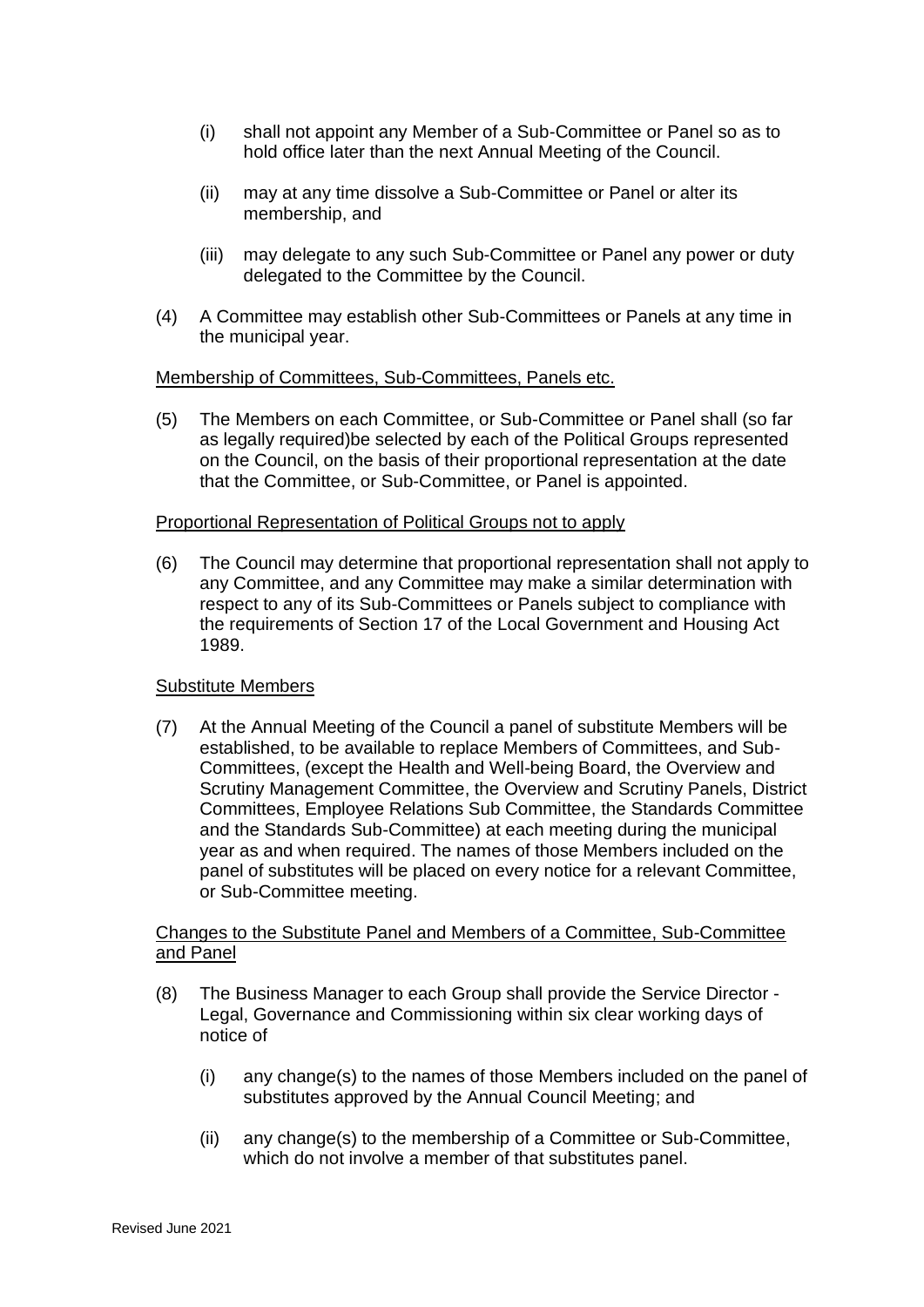#### Notice of Substitutes cannot be revoked

(9) After notice of a substitution has been given for a Committee, Sub-Committee, or Panel meeting it cannot be revoked. Once a Committee or Sub-Committee, or Panel has begun the Member who has been substituted will only be entitled to attend the meeting as an observer. If a Committee or Sub-Committee or Panel meeting is adjourned the change(s) in membership will stand for the purpose of the reconvened meeting.

## Membership of a Sub-Committee or Panel to include persons who are not Members of the parent Committee

- (10) The membership of a Sub-Committee or Panel may include persons who are not Members of the Committee by which the Sub-Committee or Panel was appointed.
- (11) Except in cases required by law or permitted by law and agreed by the appointing body, no co-opted member of any Committee, Sub-Committee or Panel shall be entitled to vote on any matter considered by it.

#### **36. Observer Attendance by Councillors at Committees, Sub-Committees or Panels**

- (1) Subject to paragraphs (2) and (3) below a Councillor who is not a Member of a Committee, Sub-Committee, or Panel may attend any meeting as an observer. That Councillor shall have the same speaking rights as any Member of that Committee Sub-Committee or Panel. The Councillor cannot:-
	- (a) attend for any item of business in which he or she has a disclosable pecuniary interest as defined in the Council's Code of Conduct for Members and Co-optees ("the Code") unless an appropriate dispensation has been granted by the Council's Monitoring Officer.
	- (b) attend for any item of business on the Committee, Sub-Committee or Panel agenda which personally relates to them as a Councillor or otherwise.
	- (c) remain in a meeting of the Committee, Sub-Committee, or Panel after receiving advice from the Service Director – Legal, Governance and Commissioning that he or she should be excluded from the meeting.
	- (d) remain with a Committee, Sub-Committee, or Panel which is exercising a quasi- judicial or administrative function when it is considering its decision.
- (2) Any Member attending a meeting of a Committee, Sub-Committee, or Panel shall under the Agenda Item of "Membership of Committees, Sub-Committees etc." identify themselves as an observer.
- (3) Councillors who attend a Planning Committee or Sub-Committee but who: (a) Are not members of that Planning Committee or Sub-Committee; or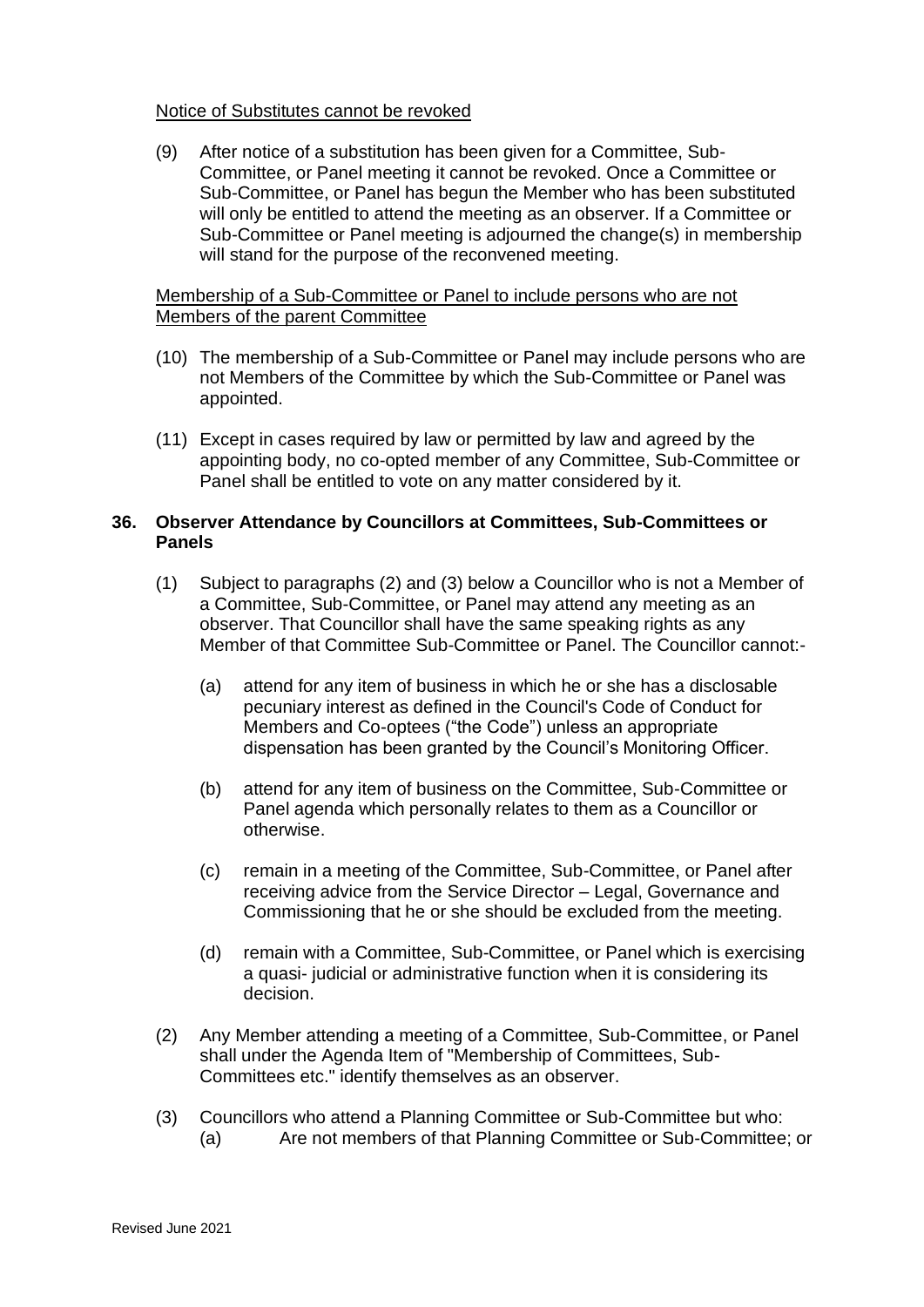(b) Are members of that Planning Committee or Sub-Committee but who have indicated that they will not be voting on an application because, for example, they believe that they may have predetermined it or wish to make representations rather than participate in the determination of the application, shall be entitled to speak once for a maximum of five minutes.

## **37. Attendance by Members of the Public - Permission to Speak**

Any member of the public attending a Committee, Sub-Committee, or Panel (or any other meeting open to the public) may, with the permission of the Mayor/Chair, speak on any item of business to be transacted at that meeting. This speaking right shall not apply to persons who have presented a deputation on the same subject matter at the same meeting. That person shall not be permitted to remain in the meeting when consideration is being given to confidential or exempt information.

## **38. Appointment of Chairs and Deputy Chairs of Committees and Sub-Committees/Panels, Lead Members of Scrutiny Panels and Appointments to Outside Bodies, etc.**

- (1) At the Annual Meeting of the Council, the Council will
	- (i) appoint the Chairs and if considered appropriate the Deputy Chairs of Committees. In default of such appointments by the Council, every Committee, shall be empowered to make the appointment subject to confirmation by the Council;
	- (ii) appoint the Lead Members of the Standing Overview and Scrutiny Panels;
	- (iii) appoint the Members of Outside Bodies, except where membership is appointable by the Cabinet or a Committee, and
	- (iv) agree the dates of meetings of Committees, Sub-Committees, and Panels for the Municipal Year. The alteration of a date may be determined by the respective Chair in consultation with the Service Director - Legal, Governance and Commissioning provided that 7 days' notice of the revised date can be given.
- (2) The Council may at any other time appoint the Chairs (and if considered appropriate the Deputy Chairs of Committees) and the Lead Members of Scrutiny Panels, for the remainder of the Municipal Year.
- (3) At the first meeting of each Committee in the Municipal Year the Chair and if considered appropriate Deputy Chair of its Sub-Committees or Panels shall be appointed for that year.
- (4) Any Committee shall when appointing a Sub-Committee, or Panel under Rule 35(4), also appoint a Chair and if considered necessary a Deputy Chair.
- (5) In the absence of the Chair and Deputy Chair or Lead Member of the Scrutiny Panel ( where appropriate) from a meeting, a Chair shall be chosen for the duration of that particular meeting or until the official Chair, Deputy or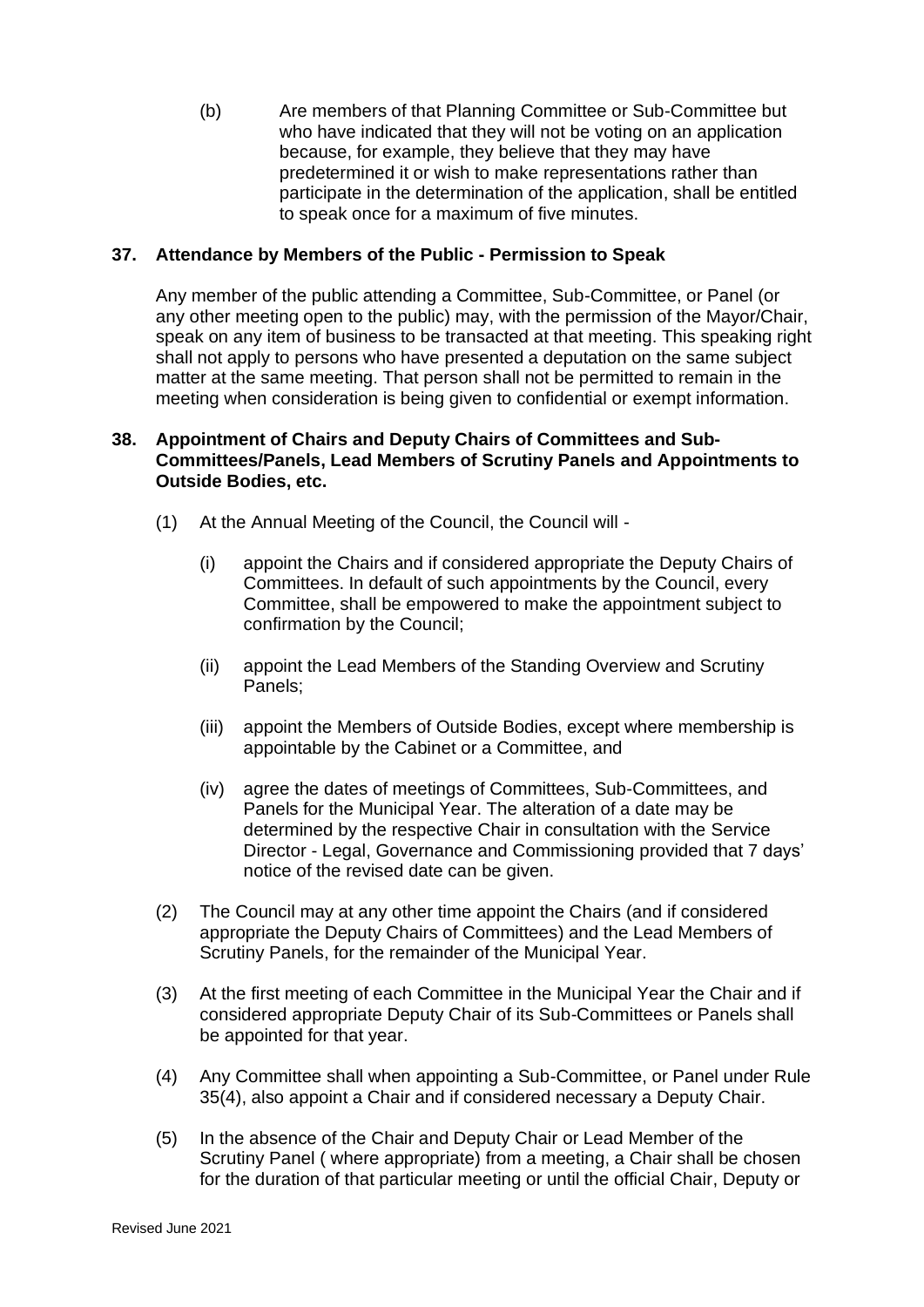Lead Member (as recognised by Council) arrives. The Chair, Deputy Chair or Lead Member (as appropriate) will then assume the Chair when the item under discussion at the time of his or her arrival has been dealt with.

- (6) The Chair and Deputy Chair of every Committee, Sub-Committee/ Panel and the Lead Member of each Scrutiny Panel shall be a Member of the Council and a Member of the Committee/ Sub-Committee/ Panel which they are appointed to Chair.
- (7) A Member of a Committee, Sub-Committee, or Panel may resign membership and the Chair or Deputy Chair of a Committee, Sub-Committee/Panel/ Sub-Group or the Lead Member of a Scrutiny Panel, may resign office by giving notice in writing to the Chief Executive. Any such resignation shall take effect on the date of receipt of the notice.
- (8) The removal from office of the Chair or Deputy Chair of a Committee may only be agreed by the Council on the recommendation of the Corporate Governance & Audit Committee. The removal from office of the Chair of the Overview and Scrutiny Management Committee or any Lead Member of a Scrutiny Panel may only be agreed by Council on the recommendation of that Committee. Only the Committee which appointed a Sub-Committee or Panel may remove the Chair or Deputy Chair of that Sub-Committee or Panel from office.
- (9) No Member of the Cabinet may be appointed as Chair of Appeals Panel, Corporate Governance and Audit Committee, Licensing and Safety Committee, a Planning Area Sub-Committee, Overview and Scrutiny Management Committee (or as the Chair of Health Scrutiny Panel), or Standards Committee.

## **39. Quorum of Committees, Management Boards, Sub-Committees and Panels**

- (1) Except where ordered by the Council, or authorised by statute, business shall not be transacted at a meeting of any Committee, unless at least one third of the number of the body are present, rounded up to the next whole number if one third is not a whole number.
- (2) Except where ordered by the Council, or authorised by statute or by the Committee which has appointed it, business shall not be transacted at a meeting of any Sub-Committee or Panel unless at least one third of the number of the Sub-Committee or Panel are present, rounded up to the next whole number if one third is not a whole number.
- (3) If the Chair declares there is not a quorum present then the meeting will adjourn immediately. Remaining business will be considered at a date and time fixed by the Chair. If no such date is fixed the business will be considered at the next meeting.
- (4) Where a Committee or Sub-Committee sits to consider an appeal, only those Members who are eligible to attend shall count for the purpose of a quorum.
- (5) No quorum may be less than two Members.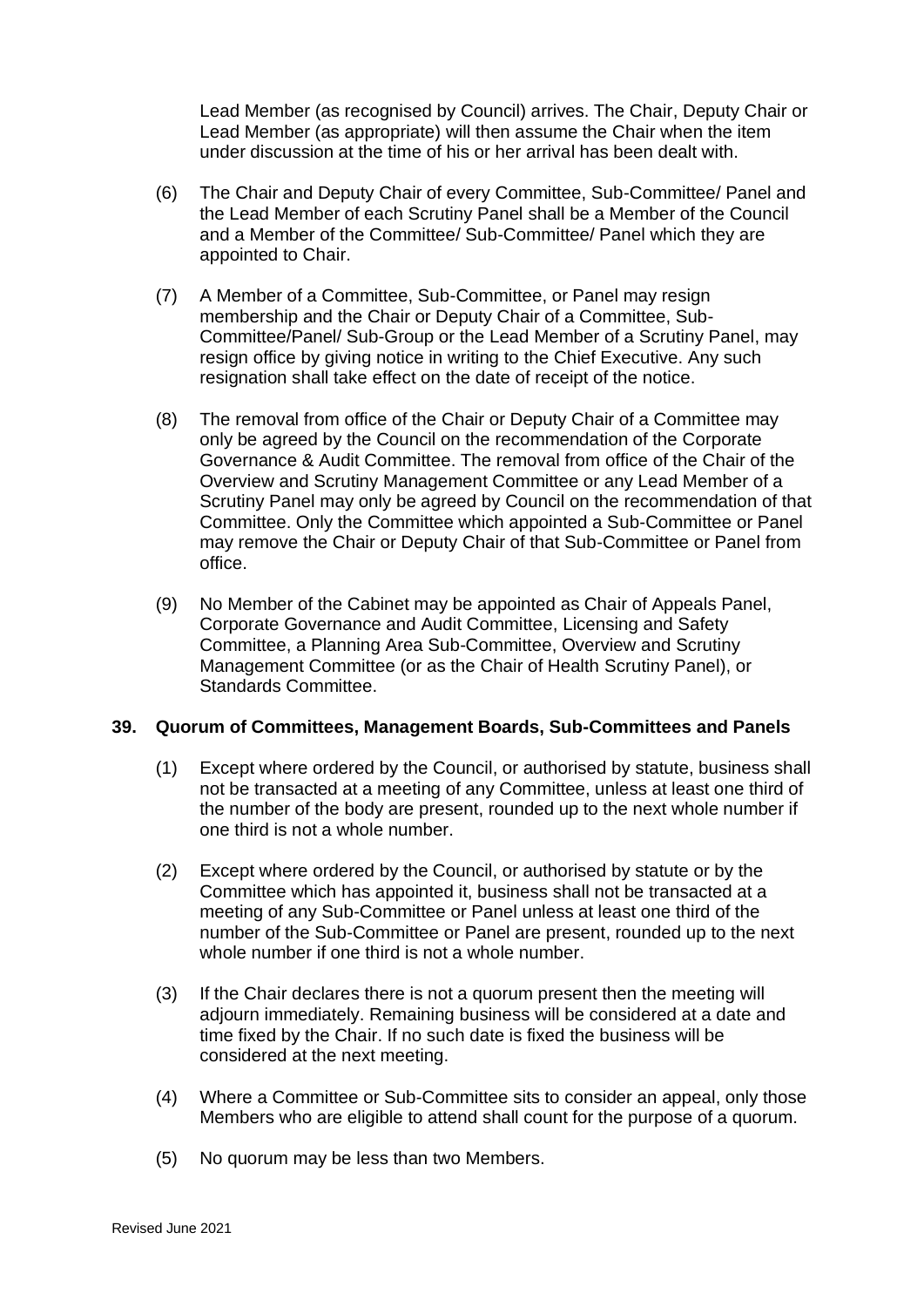- (6) Committees, Sub-Committees and Panels shall be entitled to meet and transact business prior to the appointment of Co-opted Members.
- (7) Co-opted Members of a Committee, Sub-Committee or Panel shall only be counted for the purposes of a quorum at a meeting, if the Committee, Sub-Committee or Panel has no delegated powers and can only make recommendations.

## **40. Meetings of Committees, Sub-Committees and Panels and Agenda Papers**

- (1) Every scheduled meeting of a Committee, Sub-Committee or Panel shall be summoned by the Service Director - Legal, Governance and Commissioning through the issue of a notice for the meeting where practical at least 7 days prior to the meeting. The items of business for consideration at the meeting will be set out in the Agenda for the meeting. No additional items of business will be allowed unless the Chair for the meeting determines that they are urgent.
- (2) The Leader of each Political Group (or in his/her absence the Deputy Leader of each Group) shall notify the Chief Executive, in writing, not less than 14 days before the date of the intended meeting to which the item should be submitted of any item(s) which he/she wishes to include on the Agenda of any Committee, Sub-Committee or Panel of the Council. The notification shall include such information as is necessary to enable the Chief Executive to determine whether the subject matter requires consideration by the Committee, Sub-Committee or Panel. The Chief Executive shall determine the appropriate body to which the item shall be referred and notify the Group Leader (Deputy Group Leader) of the date of that meeting which shall be the next available meeting. Any item which, in the opinion of the Chief Executive is out of order, illegal, irregular or improper shall not be accepted and the decision of the Chief Executive shall be final.
- (3) The Chair (or Deputy Chair) of a Committee, Sub-Committee or Panel with the approval of the Leader of the Council, may instruct the Service Director – Legal, Governance and Commissioning to call a meeting of a Committee, Sub-Committee or Panel at any time.
- (4) An additional meeting of a Committee, Sub-Committee or Panel can be summoned if the Service Director - Legal, Governance and Commissioning receives a request in writing from at least half of the Members of the Committee, Sub-Committee or Panel to do so. Service Director - Legal, Governance and Commissioning in consultation with the Chair may also summon a special meeting upon any emergency. The summons for such meetings shall set out the business for the meeting and no other items of business will be considered.

## **41. Procedure Rules to apply to Committees, Sub-Committees and Panels**

Procedure Rules9, 10, 11, 15 and 18 (except those parts which relate to speaking more than once) 20, 21, 22, 25, 26, 27 and 34 shall, with any necessary modifications, apply to meetings of Committees, Sub-Committees and Panels.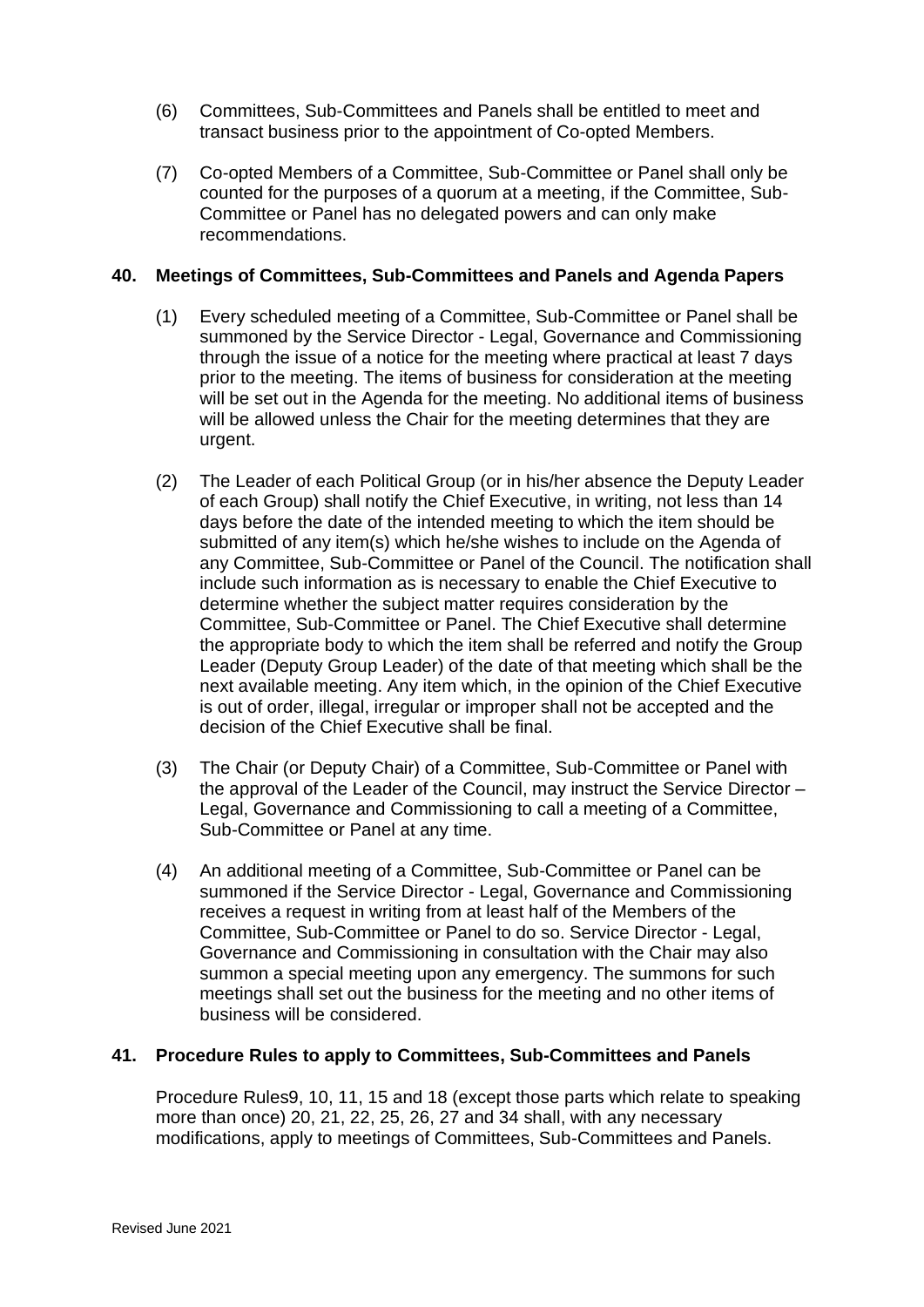## **42. Voting in Committees, Sub-Committees or Panels**

- (1) Voting at a meeting of a Committee, Sub-Committee or Panel shall be by a show of hands or by use of the electronic voting equipment, where appropriate. Alternatively the Committee, Sub-Committee or Panel may require the Service Director - Legal, Governance and Commissioning to take a vote by ballot on any motion or amendment which is put to the meeting.
- (2) The Chair at a Committee, Sub-Committee or Panel meeting shall have a second or casting vote in the case of an equality of votes.
- (3) If there are more than two persons nominated for any appointment to be filled and there is no overall majority in favour of one person the following procedure will apply. The name of the person (or persons, if equal) who has received the least number of votes will be struck off the list of nominations and a fresh vote will be taken. This procedure will continue until a majority vote is given in support of one of the persons nominated.
- (4) At any meeting of a Committee, Sub-Committee or Panel (including joint bodies etc.) a Member may require that his or her decision in voting for or against a question (or his or her abstention from voting) be recorded in the Minutes of the meeting. Such a requirement must be proposed by the Member immediately after the vote is taken.
- (5) At any meeting of a Strategic Planning Committee or a Planning Sub-Committee a recorded vote of decisions on Planning Applications shall take place.

## **43. Working Parties, etc**

- (1) Any Committee, Sub-Committee or Panel may establish a Working Party or Sub-Group (which may include Officers) to undertake a detailed study of any matter(s). A Working Party or Sub-Group shall not have delegated powers and shall not constitute a formal Sub-Committee.
- (2) The terms of reference for any Working Party or Sub-Group shall state their objectives and dates etc. for reporting on their findings.
- (3) The Chair (and Deputy Chair) of a Committee, Sub-Committee or Panel responsible for establishing a Working Party or Sub-Group if not appointed in their own right, shall be entitled to attend and speak at all meetings.

## **44. Reports to Council**

- (1) The Chair may request the Service Director Legal, Governance and Commissioning to include in the report of a Committee, a reference to any particular matters which were considered in the meeting.
- (2) In accordance with the Agenda for the Council meeting.
	- (a) The Chair of a Committee, (or in their absence any other Member of the Committee) shall propose a motion to seek the Council's approval on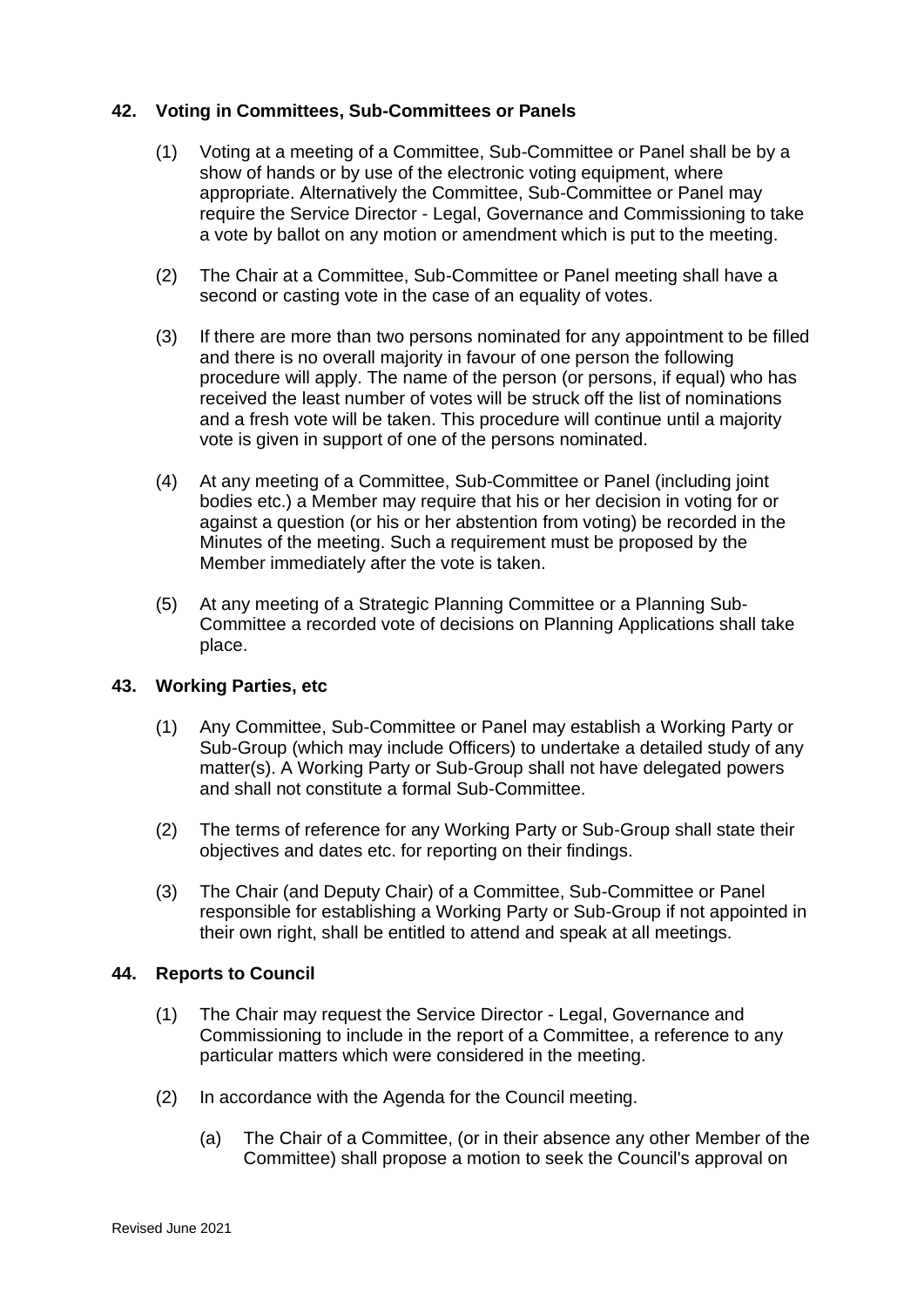any matter expressly referred by the Committee, to Council for determination.

(b) The Mayor (or in his/her absence the Deputy Mayor or any other Member of the Council) shall propose a motion to seek the Council's approval to the receipt of any report of a meeting of Cabinet or any Committee.

#### **45. Reports of Sub-Committees and Panels**

A report of the proceedings of a Sub-Committee or Panel meeting shall be presented to the next convenient meeting of the parent Committee or Cabinet.

## **(D) Miscellaneous**

#### **46. Variation and Revocation of Procedure Rules**

- (1) Any motion to add to, vary or revoke these or any other Procedure Rules shall, when proposed and seconded, stand adjourned without discussion to the next ordinary meeting of the Council.
- (2) Paragraph (1) of this Rule shall not apply to any review of Procedure Rules proposed at the Annual Meeting of the Council or to a specific recommendation by the Cabinet or a Committee to the Council to add to, vary or revoke any Procedure Rules.

#### **47. Suspension of Procedure Rules**

- (1) At any meeting a motion may be moved to suspend the use of any of the preceding Procedure Rules for any item(s) of business included on the Agenda for that meeting. The Motion should specify the relevant Council Procedure Rule/s to be suspended.
- (2) A motion to suspend Procedure Rules shall not be moved without notice unless at least one half of the Members of the Council, Committee, Sub-Committee or Panel are present.

#### **48. Standards of Conduct in Public when representing the Council**

Members have an obligation when taking part in Council and Committee meetings etc, held in public to comply with the protocol on standards of conduct in public approved by the Standards Committee and incorporated in Part 5 of the Constitution.

#### **49. Appointment of Leader or Mayor Other than at Annual Meetings of Council**

(1) In the event that the Leader of the Council resigns part way through his or her term of office, or is incapacitated (to such an extent that they are no longer able to reasonably carry out their duties and responsibilities as Leader) or otherwise dies in office the Deputy Leader will act as Leader of the Council in accordance with Article 7 of the Council Constitution until such time as an election takes place and a new Leader of the Council is successfully elected. Such an election shall take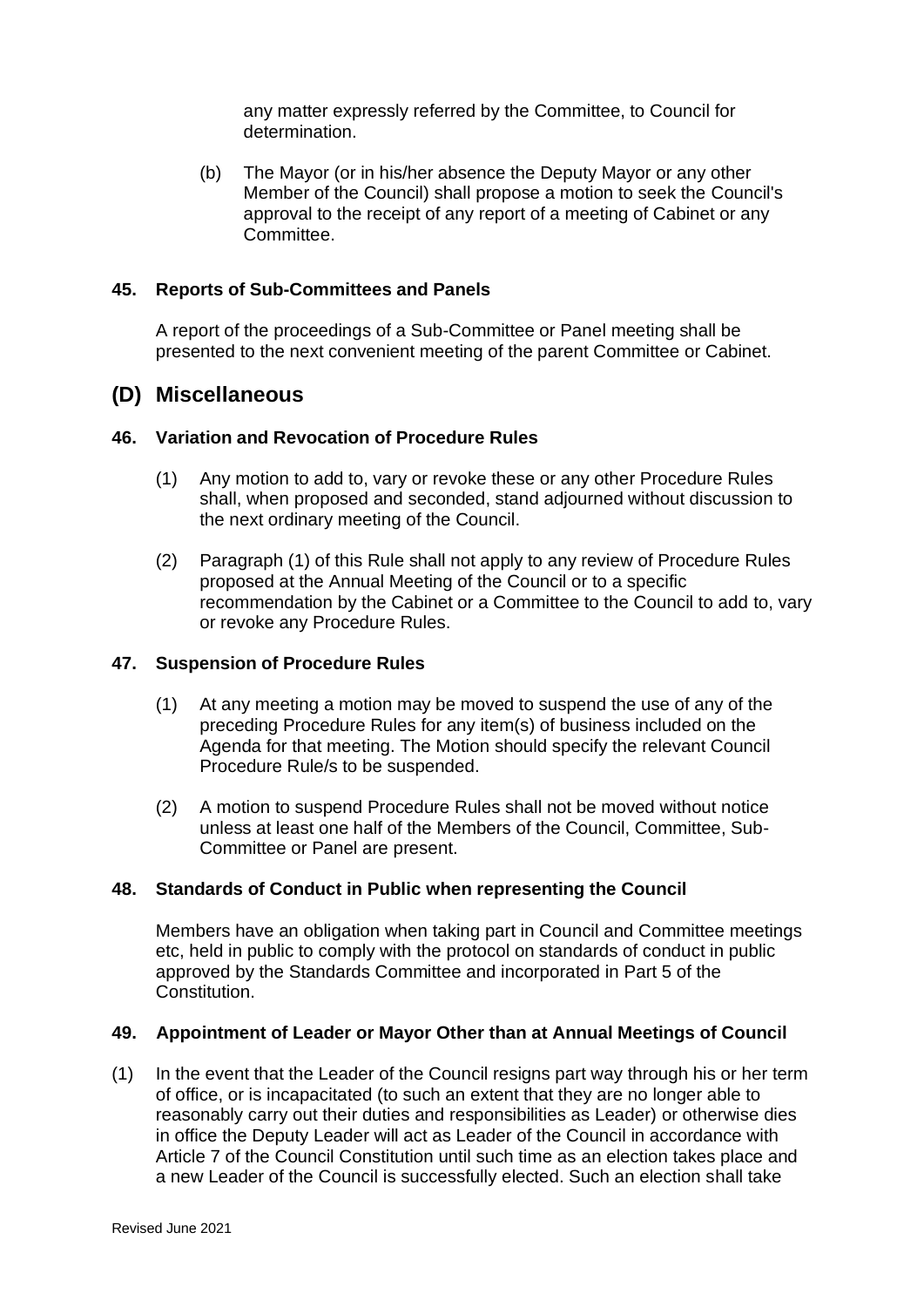place at the next possible meeting of Council or at an Extraordinary Meeting of Council convened for such a purpose.

(2) In the event that the Mayor resigns from office part way through his or her term of office or otherwise dies in office the Deputy Mayor shall act in his or her place for the remainder of the Mayors term of office.

#### **50. Relevant Definitions**

"Municipal Year" defines the period between each meeting of Annual Council, which normally take place during May.

"Group Leaders" is the term referring to the Leader of each political group which is represented on the Council.

"Key Discussion" is the description of format for a presentation followed by a discussion and debate which takes place over 60 minutes at ordinary meetings of the Council which are designated as Key Discussion meetings.

"Council Petitions Debate" is the description of part of the Council's Petition Scheme as referred to in CPR 9a, which provides that if a petition is validated to be containing 3000 signatures (or more) from different persons on a subject matter that is relevant to the powers and duties of Kirklees, a debate on the matter shall be scheduled at a meeting of Council.

#### **51. Remote Meetings**

- (1) *The [Local Authorities and Police and Crime Panels \(Coronavirus\)](https://www.legislation.gov.uk/uksi/2020/392/made)  [\(Flexibility of Local Authority and Police and Crime Panel Meetings\)](https://www.legislation.gov.uk/uksi/2020/392/made)  [\(England and Wales\) Regulations 2020](https://www.legislation.gov.uk/uksi/2020/392/made)* make provision for remote attendance at, and remote access to, council meetings held on or before 7 May 2021.
- (2) The regulations enable the council to hold meetings without all, or any, of the members being physically present in a room. This allows for remote meetings through electronic, digital, virtual locations, live webcast, live interactive streaming, video and telephone conferencing.
- (3) The 'place' at which the meeting is held may be a council building, or where the organiser of the meeting is located, or an electronic, digital or virtual location, a web address, or a conference call telephone number.
- (4) In order for members to be able to attend meetings of the council remotely, they need not be physically present, provided they are able to hear and be heard (and, where possible, see and be seen by) other councillors and members of the public attending remotely or in person.
- (5) The procedure rules in this constitution apply to remote meetings in the same way as they do for other meetings of the council except where they conflict, in which case this procedure rule takes precedence over other procedure rules in relation to the governance of remote meetings.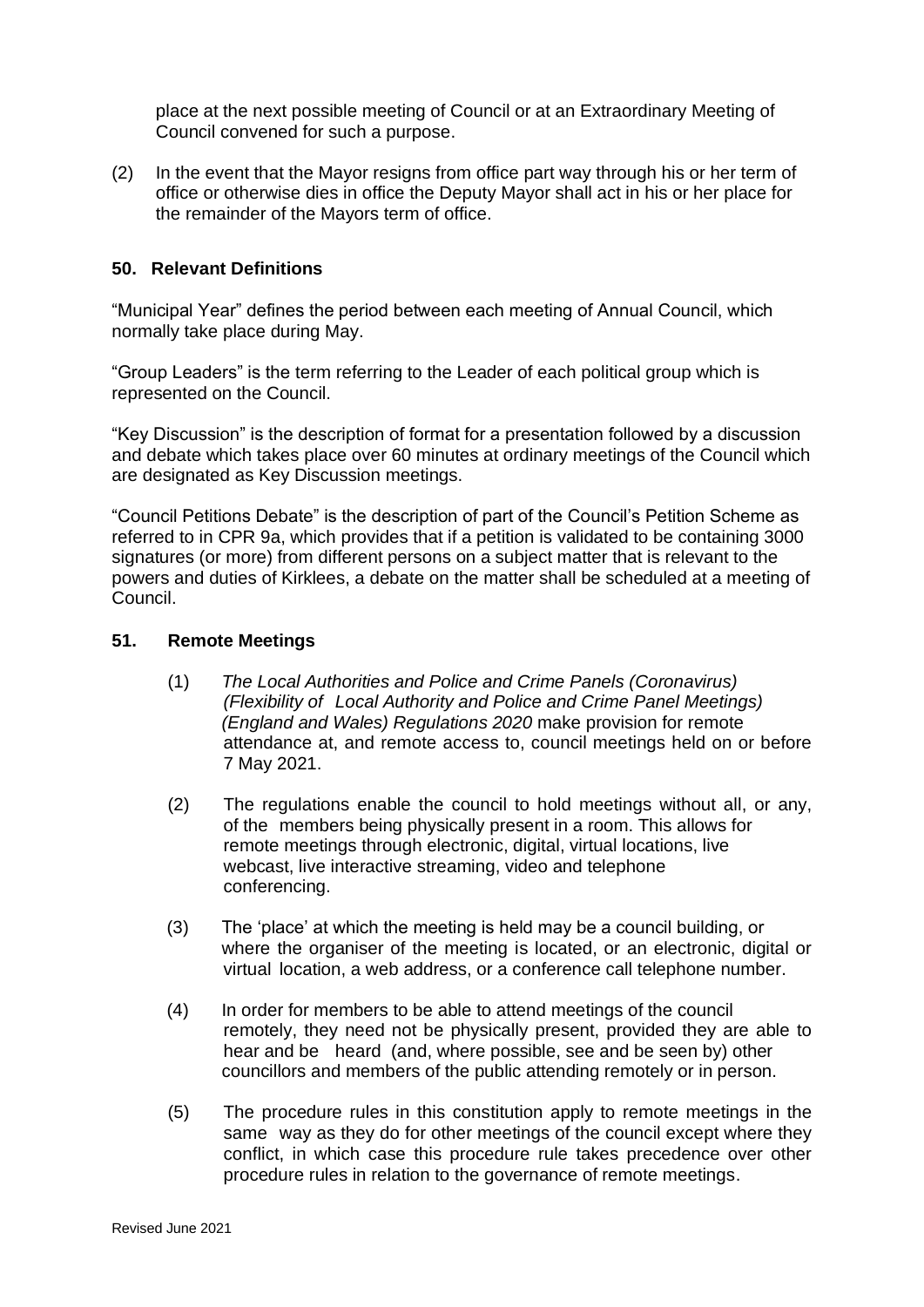## **Process**

- (6) The council facilitates remote attendance and access to its meetings through the medium of Microsoft Teams Live, which enables the following to take place:
	- (a) Contributions to be received from people using a wide variety of devices, not all of whom are on the council network;
	- (b) Being accessible to both participants and members of the public who are not taking an active role but just observing;
	- (c) Presentations and documents (maps, plans, etc) to be displayed and spoken to.
- (7) Before the meeting, any document to be referred to during the meeting should be shared with participants and published (where appropriate) in advance on the council's website, and those presenting should ensure that every page and slide is numbered, wherever possible.
- (8) All participants should refer separately to Part 5.11 of the Constitution, the Protocol for Online Meetings.
- (9) The Chair and the Officer of the Council assisting the meeting may:
	- (a) Pause (adjourn) the meeting by taking down the stream (live feed) from public viewing and then resuming it when needed.
	- (b) Mute someone speaking at any time.
	- (c) Mute everyone speaking except themselves at any time.
	- (d) Allocate different levels of access to people logging in
	- (e) Allow the committee to deliberate in private by using available technology to ensure only those members and officers can participate. The live stream can then be resumed when needed.

## **Questions by members of the public**

(10) Only written questions from the public may be considered at remote meetings. Any questions should be submitted in accordance with the deadline as set out on the published agenda. The Leader or relevant Cabinet Member will provide an oral response to any questions received, or if they are not able to do so, a written response will be provided**.** A maximum of 4 written questions may be submitted per person.

## **Voting**

(11) To undertake a vote at a remote meeting, the Chair, or an Officer of the Council supporting the meeting, will perform a roll-call of all Members present and ask them to state their voting intention (For, Against or Abstain). At the conclusion of the vote the Chair or Officer shall announce whether the motion has been passed or lost.

#### **Access to information**

(13) The requirement to ensure meetings are open to the public includes access by remote means, including video conferencing, live webcast